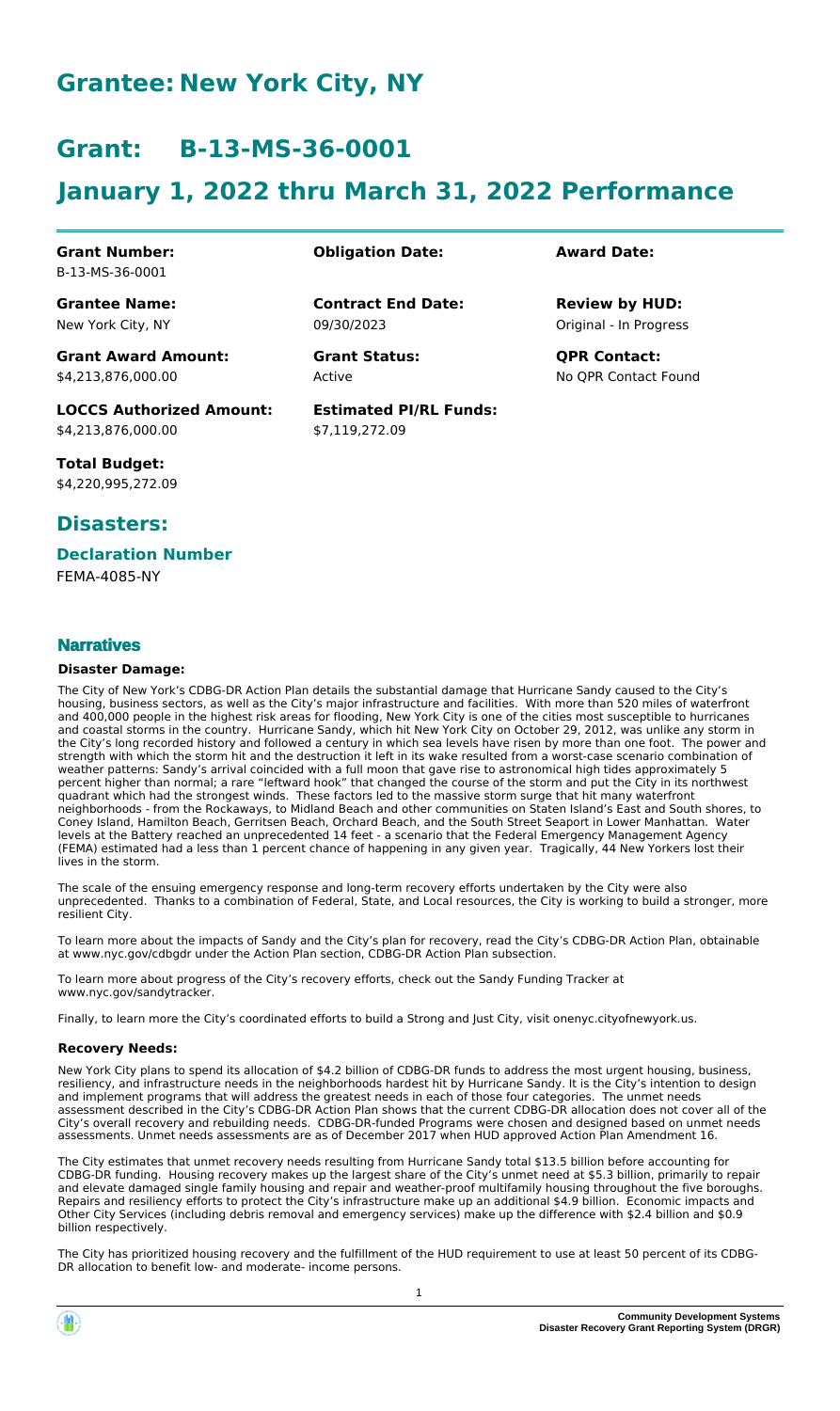For a full analysis of the City's unmet recovery needs and how the City intends to deploy CDBG-DR to meet those needs, read the City's CDBG-DR Action Plan at www.nyc.gov/cdbgdr. In the approved Action Plan document, as of amendment 16, unmet needs for the City's overall recovery efforts are described on pages 18 and 19 of Chapter IV. Funding Justifications. Descriptions of program-specific unmet needs, for Housing, Business, Infrastructure etc., are contained within the relevant chapters of the Action Plan dedicated to each program.

| <b>Overall</b>                                     | <b>This Report Period</b> | <b>To Date</b>     |
|----------------------------------------------------|---------------------------|--------------------|
| <b>Total Projected Budget from All Sources</b>     | \$0.00                    | \$4,212,146,230.09 |
| <b>Total Budget</b>                                | \$0.00                    | \$4,212,146,230.09 |
| <b>Total Obligated</b>                             | \$4,123,600.34            | \$3,928,147,970.50 |
| <b>Total Funds Drawdown</b>                        | \$0.00                    | \$3,782,233,113.66 |
| <b>Program Funds Drawdown</b>                      | \$0.00                    | \$3,775,113,841.57 |
| <b>Program Income Drawdown</b>                     | \$0.00                    | \$7,119,272.09     |
| <b>Program Income Received</b>                     | \$0.00                    | \$7,014,298.69     |
| <b>Total Funds Expended</b>                        | \$0.00                    | \$3,794,549,772.31 |
| <b>HUD Identified Most Impacted and Distressed</b> | \$0.00                    | \$3,820,229,501.69 |
| <b>Other Funds</b>                                 | \$0.00                    | \$0.00             |
| Match Funds                                        | \$0.00                    | \$0.00             |
| Non-Match Funds                                    | \$0.00                    | \$0.00             |

#### **Funds Expended**

| <b>Overall</b>                                 | <b>This Period</b> | <b>To Date</b>     |
|------------------------------------------------|--------------------|--------------------|
| <b>Community Preservation Corporation</b>      | \$0.00             | \$37,263,362.71    |
| E. Fitzgerald Co. Inc.                         | \$0.00             | \$0.00             |
| <b>Economic Development Corporation</b>        | \$0.00             | \$39,678,512.23    |
| <b>Fire Department</b>                         | \$0.00             | \$4,615,968.36     |
| Governors Island Corporation                   | \$0.00             | \$520,049.25       |
| Health and Hospitals Corporation               | \$0.00             | \$227,317,418.16   |
| <b>Housing Development Corporation</b>         | \$0.00             | \$194,210,072.51   |
| Housing and Preservation Development           | \$0.00             | \$138,718,463.42   |
| IBTS                                           | \$0.00             | \$0.00             |
| LanguageLine Solutions                         | \$0.00             | \$0.00             |
| Local Initiatives Support Corporation          | \$0.00             | \$12,497,961.89    |
| Department of Buildings                        | \$0.00             | \$467,177.52       |
| Mayoralty (Mayors Office)                      | \$0.00             | \$22,938,245.18    |
| Mayors Office of Housing Recovery Operations   | \$0.00             | \$2,381,720,443.08 |
| New York City Housing Authority                | \$0.00             | \$262,139,478.37   |
| New York City Office of Management and Budget  | \$0.00             | \$81,151,427.48    |
| New York City Police Department                | \$0.00             | \$17,840,497.13    |
| Parks and Recreation                           | \$0.00             | \$55,687,152.93    |
| Perez                                          | \$0.00             | \$0.00             |
| <b>Public Financial Management</b>             | \$0.00             | \$13,175,424.00    |
| Rockaway                                       | \$0.00             | \$0.00             |
| Volmar Construction, Inc.                      | \$0.00             | \$0.00             |
| Department of City Planning                    | \$0.00             | \$10,800,000.00    |
| Department of Design and Construction          | \$0.00             | \$151,204,887.06   |
| Department of Environmental Protection         | \$0.00             | \$67,646,043.55    |
| Department of Information Technology and       | \$0.00             | \$8,930,867.39     |
| Department of Small Business Services          | \$0.00             | \$65,000,060.01    |
| Department of Social Services (Human Resources | \$0.00             | \$1,026,260.08     |
| Dewberry                                       | \$0.00             | \$0.00             |

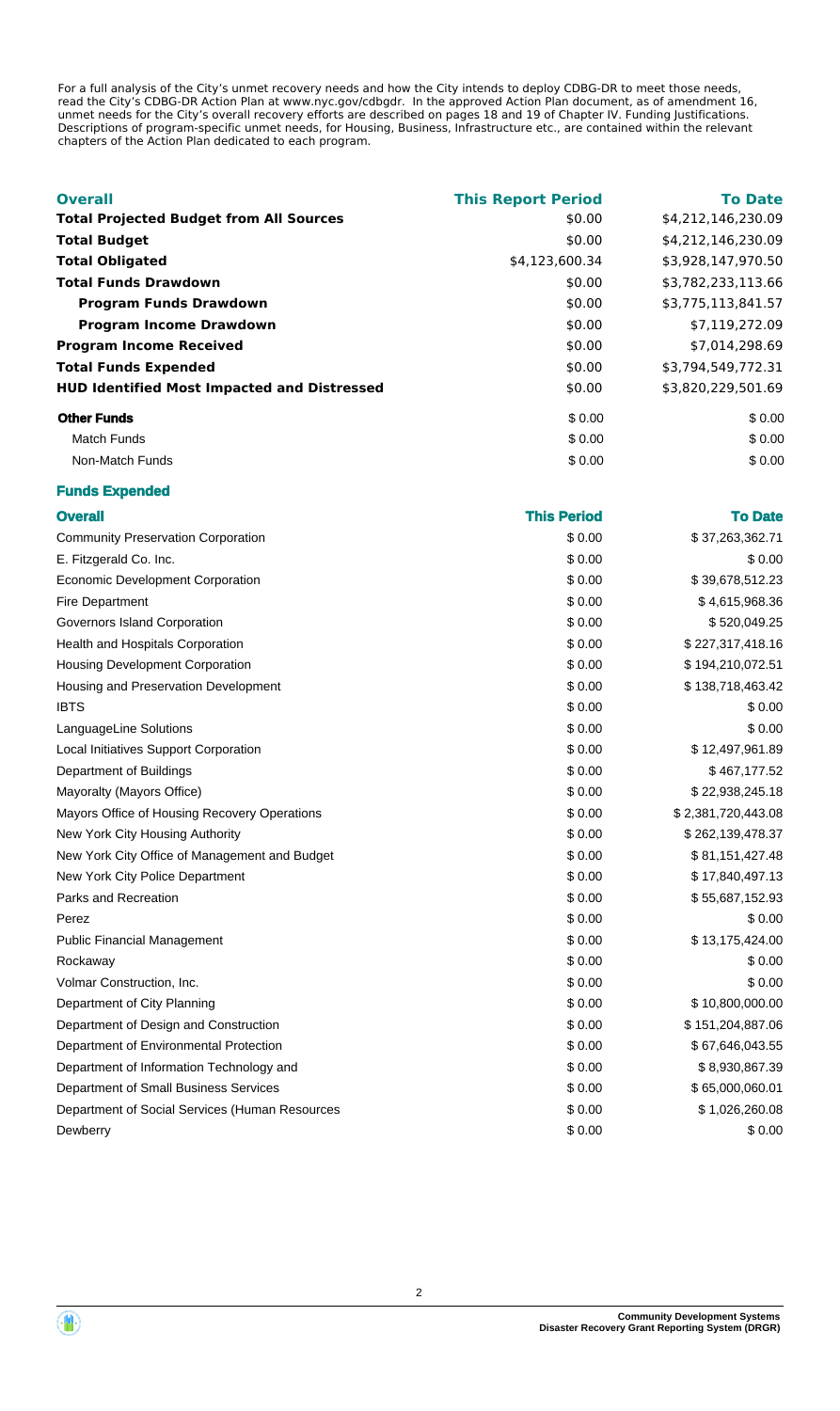# **Progress Toward Required Numeric Targets**

| <b>Requirement</b>                  | <b>Target</b>      | <b>Projected</b>   | <b>Actual</b>      |
|-------------------------------------|--------------------|--------------------|--------------------|
| <b>Overall Benefit Percentage</b>   | 50.00%             | 56.19%             | 52.81%             |
| <b>Minimum Non Federal Match</b>    | \$.00              | \$.00              | \$.00              |
| <b>Overall Benefit Amount</b>       | \$1,965,064,474.64 | \$2,203,308,181.17 | \$1,864,703,466.15 |
| <b>Limit on Public Services</b>     | \$632,081,400.00   | \$226,839,387.53   | \$226,314,684.33   |
| <b>Limit on Admin/Planning</b>      | \$842,775,200.00   | \$290,866,322.82   | \$251,371,078.32   |
| <b>Limit on Admin</b>               | \$210,693,800.00   | \$198,146,322.82   | \$164,701,187.99   |
| <b>Most Impacted and Distressed</b> | \$4,213,876,000.00 | \$4,212,146,230.09 | \$3,820,229,501.69 |

# **Overall Progress Narrative:**

Q1 2022 Overall Progress Narrative

# Overview

This Quarterly Progress Report (QPR) describes CDBG-DR program activities taking place from January 1, 2022, to March 31, 2022 (Q1 2022). The City of New York has allocated CDBG-DR funds to four major program areas: Housing, Business, Infrastructure and Other City Services (IOCS), and Resiliency.

As of the end of Q2, the effects of the COVID-19 public health crisis are not fully known in terms of impact on the City of New York's CDBG-DR recovery and resiliency program associated with Hurricane Sandy. The text below includes information on specific programs as is known.

The City has executed grant agreements with HUD to obligate the entirety of its total \$4.21 billion award. In Q1 2022, the City reached \$3.77 billion in reimbursements from the Federal Treasury for its recovery work, exceeding 89.6% of its total CDBG-DR grant.

The Federal Covid stimulus signed into law on December 27, 2020, included an extension of CDBG-DR and CDBG-NDR funds appropriated under PL 113-2 from September 2022 to September 2023. HUD will be providing additional guidance around this extension in the near future. For the vast majority of Sandy recovery projects covered under CDBG-DR, this extension will have no immediate impact as the push is still to conclude programs and disburse grant funds as expeditiously as possible.

# Housing

Build It Back Single Family

The Build It Back Single-Family Program is designed to assist owners of properties with one- to four-unit homes affected by Hurricane Sandy. Program participants received assistance through one or more of the Program's pathways including Repair, Repair with Elevation, Rebuild, Reimbursement, and Acquisition/Buyout. With only four homes in the construction pathway pending substantial completion, theCity has pivoted towards preparedness efforts across the Build It Back portfolio as well as the disposition of stormdamaged properties purchased through Acquisition or Buyout. In addition, the administrative closeout of CDBG-DR funds is underway.

Through the end of 2021, the program has served 99.9 percent of approximately 8,300 homeowners (totaling 12,500 households) through either a reimbursement check, construction start, or acquisition with only four construction projects pending substantial completion. Currently, only a few homes remain to be completed, with all other applicants now living in fully constructed homes. As of December 31, 2021, Build It Back has distributed 6,136 reimbursement checks, completed construction on 5,325 homes, and acquired or bought out 120 homes.

The COVID-19 pandemic continues to impact City operations, not merely those of this

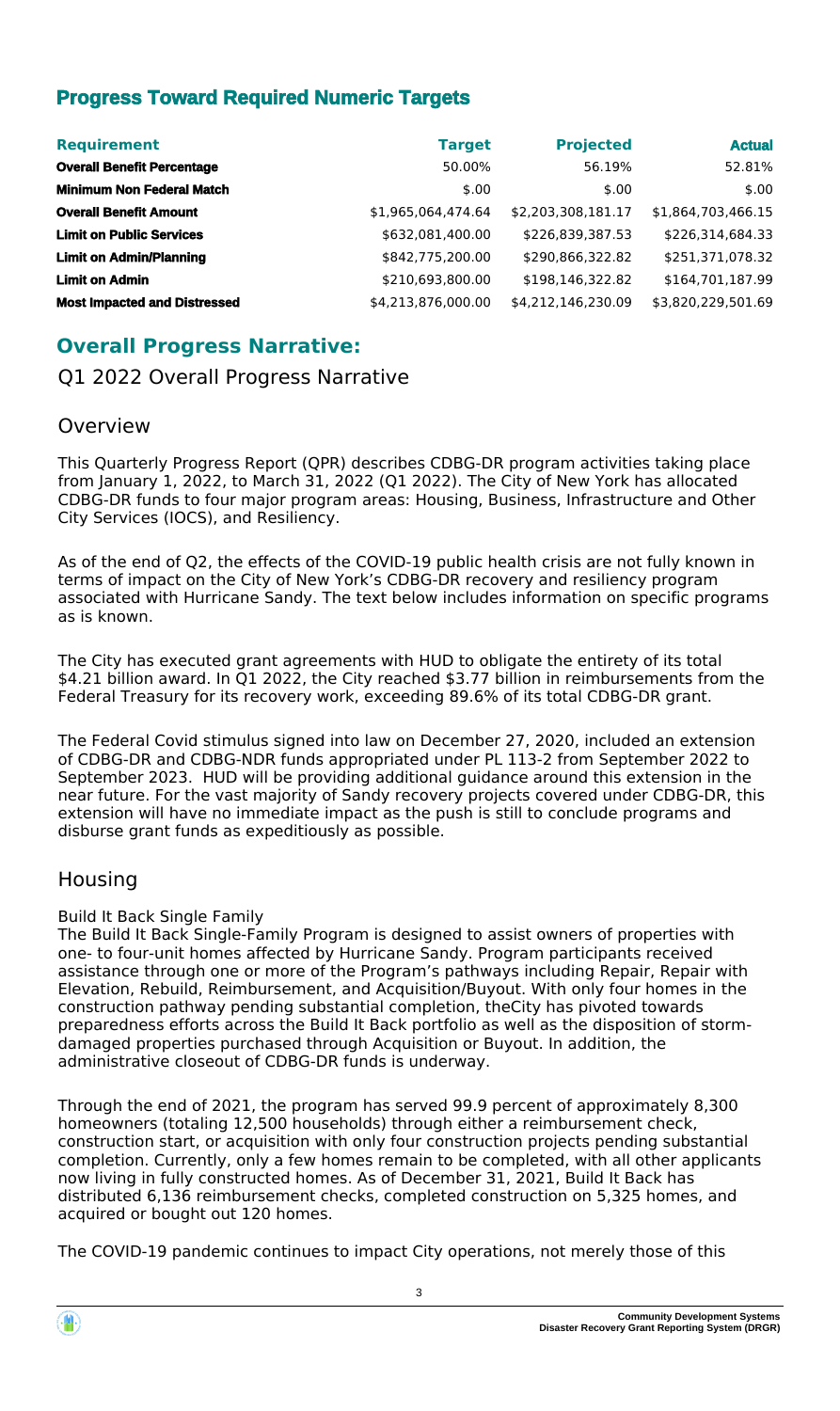Program, through Q2 of 2021. Nevertheless, the City was able to remain on track with construction work, document collection, and reimbursement efforts.

As active construction draws to a close, the Program continues to work on closing out individual applications. Closeout consists of the reconciliation of all payments and the compilation of supporting documents for work on a given house, and occurs significantly past the point at which homeowners and tenants have moved in. As of December 31, 2021, the Program has successfully closed out 2,089 applications, or more than 22% of the overall population served.

Pursuant to the second grant condition stipulated in the approval letter for Action Plan Amendment 21 dated June 11, 2020 ("Grant Condition B"), this QPR includes additional data related to change orders associated with the Build It Back Single Family program. Change orders, also referred to as Supplemental Job Orders, adjust the total of the base contract to reflect costs associated with changing circumstances or scope on the project. This data was collected from three agency partners (HRO, DDC, and HPD) and summarized across the program, unless otherwise specified. Please note that there may be ongoing data reconciliation and analysis adjustment to streamline this process and future QPRs may make note of adjustments or corrections with explanation.

While change orers are not uncommon in construction, they are particularly important in understanding the costs of the Build it Back program. Due to the complexity of housing construction in the New York City area, a large number of change orders adjusting the costs for homes in the program are found across the three managing agencies. Each agency's change order review process and coordination with construction managers helped facilitate the process of getting homeowners back into their homes expeditiously.

Common cost drivers within the Single Family program which can be found in change orders include costs associated with bringing privately-owned homes up to meet the NYC Building Code and address prior violations. The average age of homes in the program was about 80 years, which predates many basic building codes. Work to make these homes decent, safe, and sanitary often went beyond the scope of simple storm repair and also included factors such as compliance with accessibility. Additionally, many homes could not retain their original foundation and required extensive foundation reconstruction and the installation of helical piles. In many cases, it was not possible to determine the extent of the work required until the house was lifted, which led to a situation where there was no option but to amend the original scope to reflect the changing circumstances.

Below, please find updated metrics and information for Q2 2021. This includes agency updates and spending data for change orders within the Build It Back Single Family program. Based on an analysis of this dataset, approximately 58% of homes saw either no increase in contract value or were subject to change orders that contributed to savings. Approximately 71% of applicants who experienced an increase in contact value saw an increase of less than 20%. This data can be seen presented in the histogram attached with this QPR submission, which breaks out change order costs in 10% increments.

The City will continue to review this data and create models to present information by other means, including by dollar value, which will highlight other aspects of the analysis and provide further insight. Applicant IDs with higher cost increases are typically tied to special circumstances such as, but not limited to, pathway flips, revision of initial assumptions, soil conditions, etc.

In addition to the \$2.263B in CDBG-DR funding, through the 2021 preliminary financial plan, the City has added an additional \$134.3M of its own funds to cover costs above those covered under the grant. The City releasd the Fiscal Year 2022 Fiscal Budget on April 26, 2021, which includes additional funding for this program.

As of Q2 2021, 5,164 units were subject to change orders across the program. During this quarter, a value of \$359,981.02 in change orders was approved by HRO, -\$8,324,17.24 was approved by DDC, and \$0 was approved for HPD.

The total amount of CDBG-DR funding attributed to approved change orders to date is \$228,222,149.59. Of the \$50 million approved in Action Plan Amendment 21, the following

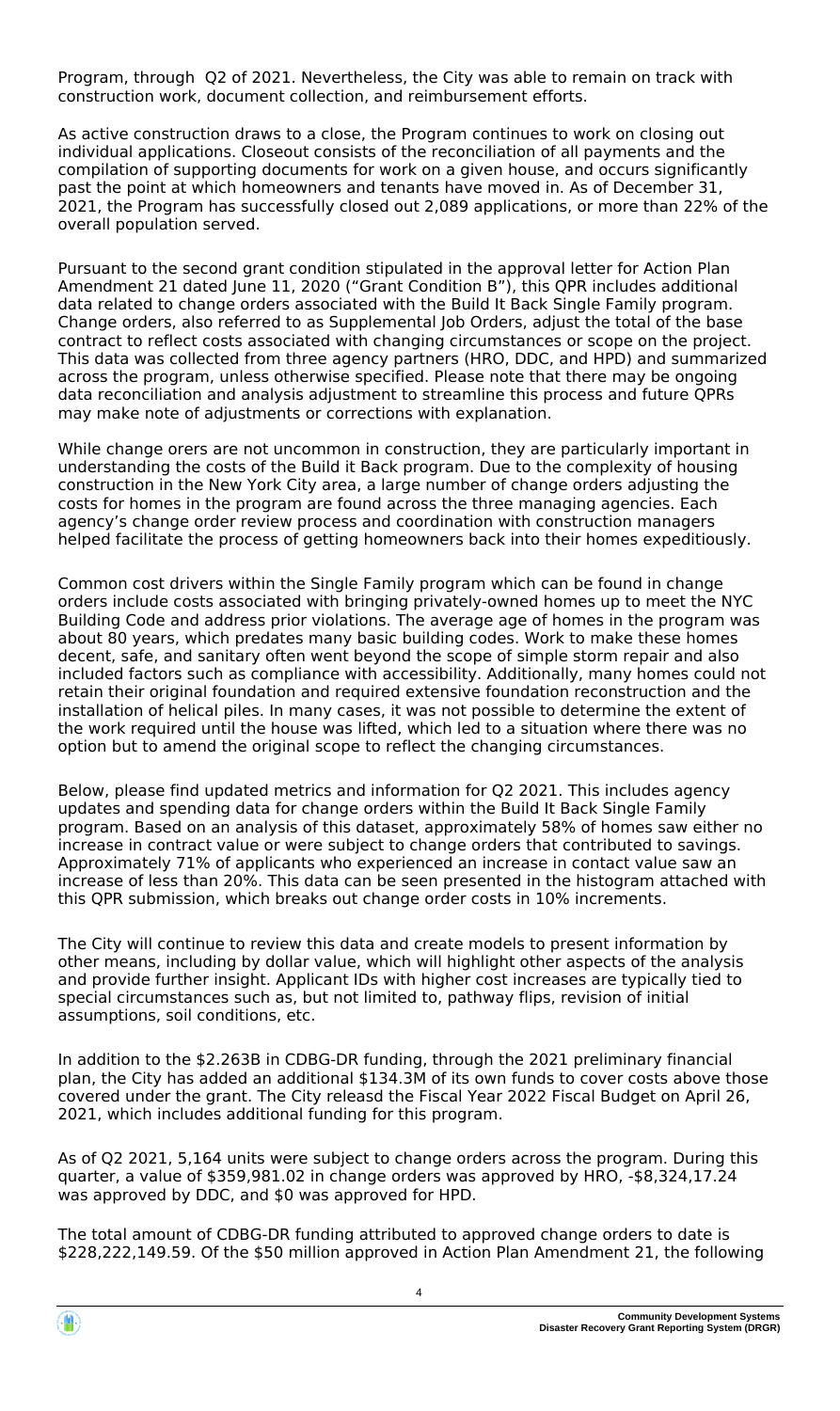amounts were attributed to change orders: \$11,632,946.52 for DDC, \$3,099,566.79 for HRO, and \$0 for HPD. The total amount drawn down in these activities against the \$50 million reallocation is \$46,816,680.22, \$1,451,051.83

 of which was drawn in Q2 2021. The average approved change order value is \$43,162 and the average base contract cost is \$192,458 leaving an average increase in per unit cost attributed to change orders of 16%.

NYC will also continue to report the projected time frames for submission and disposition of change orders for the Build It Back Program. These projections are subject to change and will be updated based on changes to actuals, new considerations, or other factors and are merely intended to present the City's estimated timelines. Should these time frames change, NYC will continue to reflect these updates each quarter. HRO continues to anticipate the submission and disposition of change orders to be completed in Spring 2021. Per contract terms, contractors must submit any change orders within 60 days of substantial completion and current processing timeframes for the review and determination of change orders is within five business days. Timing of payment against any final, approved change order is subject to contractor invoicing, HRO invoice review processing, ongoing litigation and withholdings. HPD reported that all change orders were expected to be paid out in spring 2021. For DDC, change orders for one of the construction management firms, have been completed and are in the process of being paid out. For another, two change orders remain and are expected to be the final change orders from this firm. There are 15 remaining change orders to resolve with the final firm, which are more difficult to process due to subcontractor disagreements and DDC will continue to update NYC as the timeline becomes clearer.

#### Build It Back Single Family - Modular Construction Program

In 2017, Build It Back began a Modular Construction Program. Approximately 100 sites were selected to participate in the new program. Implementation of this program significantly decreased construction time and brought homeowners back to their communities in almost half the time as traditional construction methods. As of the end of June 2020, the Program had delivered and set all modular homes including 32 homes in Staten Island, 69 in Queens, and 1 in Brooklyn. As of September 30, 2020 all modular homeowners had returned to their completed homes.

Build It Back Single Family - Community Housing Recovery Projects for Multiple Families

Some of the Program's most complex and challenging projects include those completed on behalf of multiple families. As of mid-June 2020, the City completed the elevation and rebuilding of all attached homes in Coney Island. As of September 30, 2020, the City completed rebuilding and elevating all homes in the Sheepshead Bay Courts, including the replacement and improvement of the Courts infrastructure.

### Build It Back Single Family - Acquisition and Buyout

The New York City Buyout and Acquisition Program assists homeowners who want to relocate out of the floodplain and ensures that subsequent use of the property is safe and appropriate for the community. The program included eligible applicants who selected an Acquisition or Buyout pathway after 2015 and included unbuildable sites and strategic neighborhoods/locations. As of June 30, 2021, the program has acquired a total of 126 Hurricane Sandy damaged properties. The Program has disposed of 16 Buyout sites through the Yard Expansion Program and nine (9) Acquisition sites through private sales. One homeowner, after a protracted legal dispute, reentered the Program as an acquisition, but the Program aims to acquire and dispose of the property this year.

The Resettlement Incentives Program engages homeowners facing the most difficult and timeintensive construction projects with the opportunity to relocate to a new primary residence. The program had 99 expressions of interest to participate, of which 29 chose to pursue an Acquisition/Buyout with Resettlement Incentives benefit. As of June 30, 2021, 24 applicants that qualify for benefits have closed on their resettlement property or received their incentive payments. The remaining five applicants who chose to pursue the pathway with resettlement benefits no longer qualify to receive the benefit.

In November 2019, the New York City Planning Commission voted to approve the Program's Uniform Land Use Review Procedure (ULURP) application and proposed actions, which authorizes the City to acquire and dispose of properties purchased through the

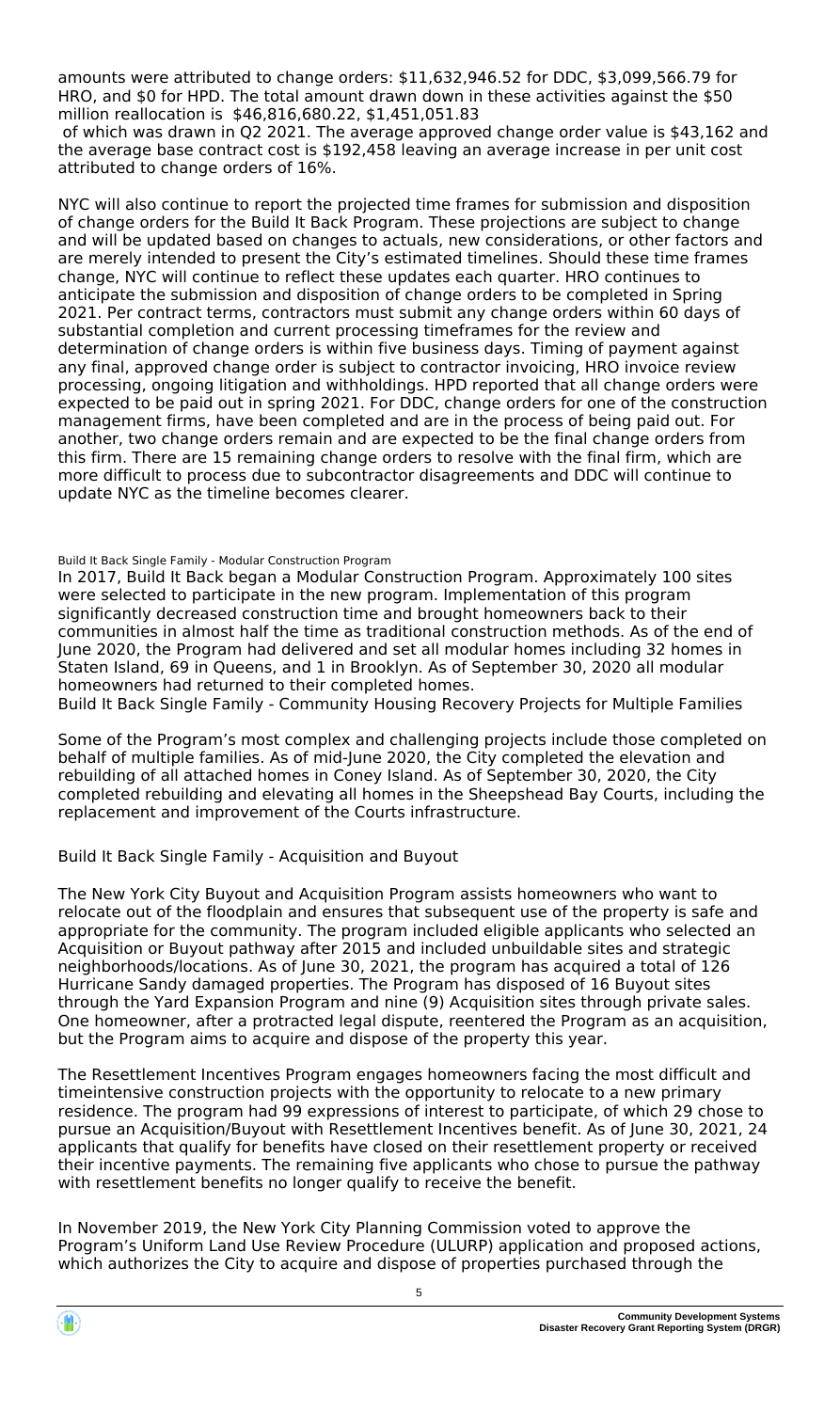HPD is working with City Law and the agencies receiving properties to finalize the mechanics of the City property acquisitions.

In January 2020, HPD announced the selection of two developers to develop 21 Acquisition sites as affordable housing under HPD's Open Door term sheet. In September 2020, HPD awarded another 11 Acquisition sites to one of the developers. Both developers are working closely with HPD on the pre-development process.

#### Build It Back Multifamily

The Build It Back Multifamily Program is designed to assist owners of properties with five or more units affected by Hurricane Sandy.

As of March 31, 2022, the Build It Back Multifamily program has provided over 19,300 households with repair and reimbursement assistance. It was earlier reported that 19,700 households would be served by the program due to the accidental inclusion of two properties that are no longer part of the program; all funds spent on those properties were returned to the program. HPD Multifamily has provided reimbursement checks to 127 developments and 155 individual condo or coop unit owners; 88 developments and 33 individual condo or coop unit owners have closed on repairs. This program includes partial reimbursements for storm-related costs already incurred for buildings housing the greatest majority of low-income tenants. The types of eligible costs include permanent repairs and temporary or emergency repairs such as those to stabilize damage and prevent future loss.

#### NYCHA Public Housing

The New York City Housing Authority's (NYCHA) \$317 million CDBG-DR allocation [FC1] provides public housing repair, mitigation, and resiliency improvements for costs not covered by insurance proceeds or FEMA assistance. More specifically, CDBG-DR will be used as the local cost share for the 31 developments (this amounts to about 19,024 units across 194 buildings) in NYCHA's FEMA 428 Public Assistance Alternative Procedures (PAAP) Program as well as the FEMA Public Assistance (PA) Program and its FEMA Hazard Mitigation Grant Program (HMGP).

As of March 2022, NYCHA has received \$272.94 million for CDBG-DR reimbursement associated with its Sandy Recovery efforts[FC2] . NYCHA has spent approximately \$2.57 billion across Emergency Work, Design, Construction, and Other Sandy-related costs[FC3] [HM4]. The majority of NYCHA's emergency response work has been completed. However, some activities such as maintenance of temporary boilers, as well as emergency electrical and mechanical repairs, are ongoing. To date, NYCHA has successfully demolished approximately 62 damaged boilers, which are currently being serviced by temporary mobile boilers, with plans to replace heat and hot water systems at 18 developments serving approximately 10,004 units. [FC5] Repairs at 15 of NYCHA's 34 developments are substantially complete, with an additional 19 under construction.[FC6]

NYCHA has received Phase I & Phase II approval totaling \$49.5 million to implement mitigation measures through FEMA's Hazard Mitigation Grant Proram (HMGP). It is anticipated that CDBG-DR will fund the 25 percent cost share associated with this HMGP award.

### NYCHA Workforce Development

To date, the NYCHA R+R pre-apprenticeship training program has completed 16 classes with 226 total graduates. NYCHA has also hired 1058 Section three hires as part of their overall Recovery program.

# Business

Hurricane Sandy Business Loan and Grant Program

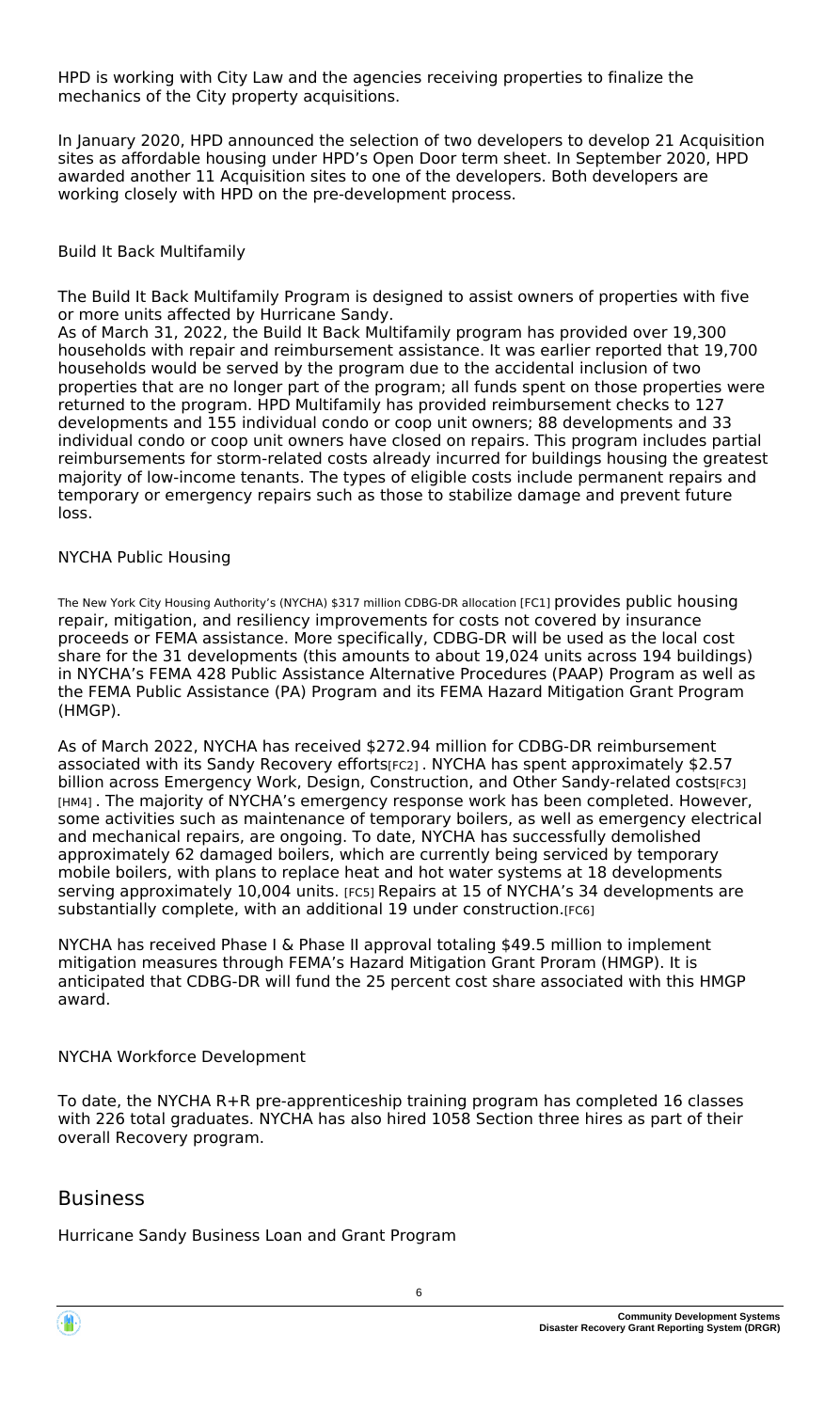The Hurricane Sandy Business Loan and Grant Program (HSBLGP) awarded grants and loans to for-profit small businesses that currently operate in the five boroughs and experienced loss, damage, and or interruption as a result of Hurricane Sandy. The Department of Small Business Services (SBS) approved 352 awards for a total of \$57.00 million and drew down over \$56.99 million in disbursements made to 343 businesses. The Program made the last disbursement in October, 2019.

Business Preparedness and Resiliency Program (PREP)

Business PREP aims to help small businesses better prepare for emergencies and enhance the resiliency of their operations, assets, and physical space. Assistance includes resiliency workshops and webinars, on-site resiliency assessments and grants to implement specific recommendations, and online resiliency resources for businesses across the City to learn more about how to prepare their business for future disasters.

PREP is funded through \$3 million from the City's CDBG-DR allocation and \$4.51 million from the New York State's Governor's Office of Storm Recovery (GOSR) NY Rising Community Reconstruction (NYRCR) Program.

In Q1 2022, Business PRE held 1 business resiliency webinar with a total of 17 participants. Since 2016, the resiliency seminars have been attended by over 1,280 participants. The program has processed a total of 359 grants.

Resiliency Innovations for a Stronger Economy Program (RISE: NYC) The New York City Economic Development Corporation (EDC) launched RISE: NYC in January 2014, seeking to identify and deploy technologies that would improve a business's ability to adapt to, withstand, or bounce-back from potential disruptions. Over the course of the multi-stage competition, EDC received nearly 200 applications from technology providers from more than 20 different countries. The most promising technologies were invited to move forward, with 27 finalists submitting detailed proposals in August 2014. In April 2015, EDC selected 11 winning technologies across three categories: energy, telecommunications, and building systems. The selected projects will receive CDBG-DR funding to install their resiliency technologies at Sandy-impacted small businesses throughout the City. The first RISE: NYC technologies were deployed at a Sandy-impacted small business in Q1 2017, and project implementation is ongoing. In Q1 2022, implementation of remaining technologies is in progress. All projects are either already closed, mid implementation, or very soon to begin implementation. Monitoring will soon kick off.

# Infrastructure and Other City Services

The City's Infrastructure and Other City Services (IOCS) program is intended to cover a portion of CDBG-DR eligible unmet needs not fully reimbursed by FEMA Public Assistance. Public Assistance project costs are generally covered by FEMA at 90 or 75 percent and require a 10- or 25-percent local share (local match). Other costs that are not covered by FEMA may also be eligible for CDBG-DR funding.

Health and Hospitals Corporation (H+H) - Coney Island Hospital Resiliency Improvements

In October 2012, Coney Island Hospital (CIH) suffered extensive flood damage as a result of Hurricane Sandy. CIH has temporarily restored the damaged areas and has developed plans to mitigate damage to CIH from future storms and flooding. CIH's plan involves renovating it hospital to advance the City's comprehensive, five borough resiliency plan, repairing the damages incurred during Hurricane Sandy, and protecting the hospital from future natural disasters. The scope of work at CIH includes a new resilient acute care hospital tower, the Critical Services Structure (CSS), and will include disaster mitigation features to protect against the risk of future flooding. In addition to the CSS, the campus design will include resiliency site improvements, as well as demolition and renovation of existing buildings. The flood protection design is anticipated to include a new permanent flood wall and related mitigation for flood protection of the campus.

In the Q1 2022, construction activities including interior carpentry, roofing, and floodwall/landscaping, energizing of the mechanical systems scope continued. The construction team also continues to coordinate submittals from MEP and carpentry

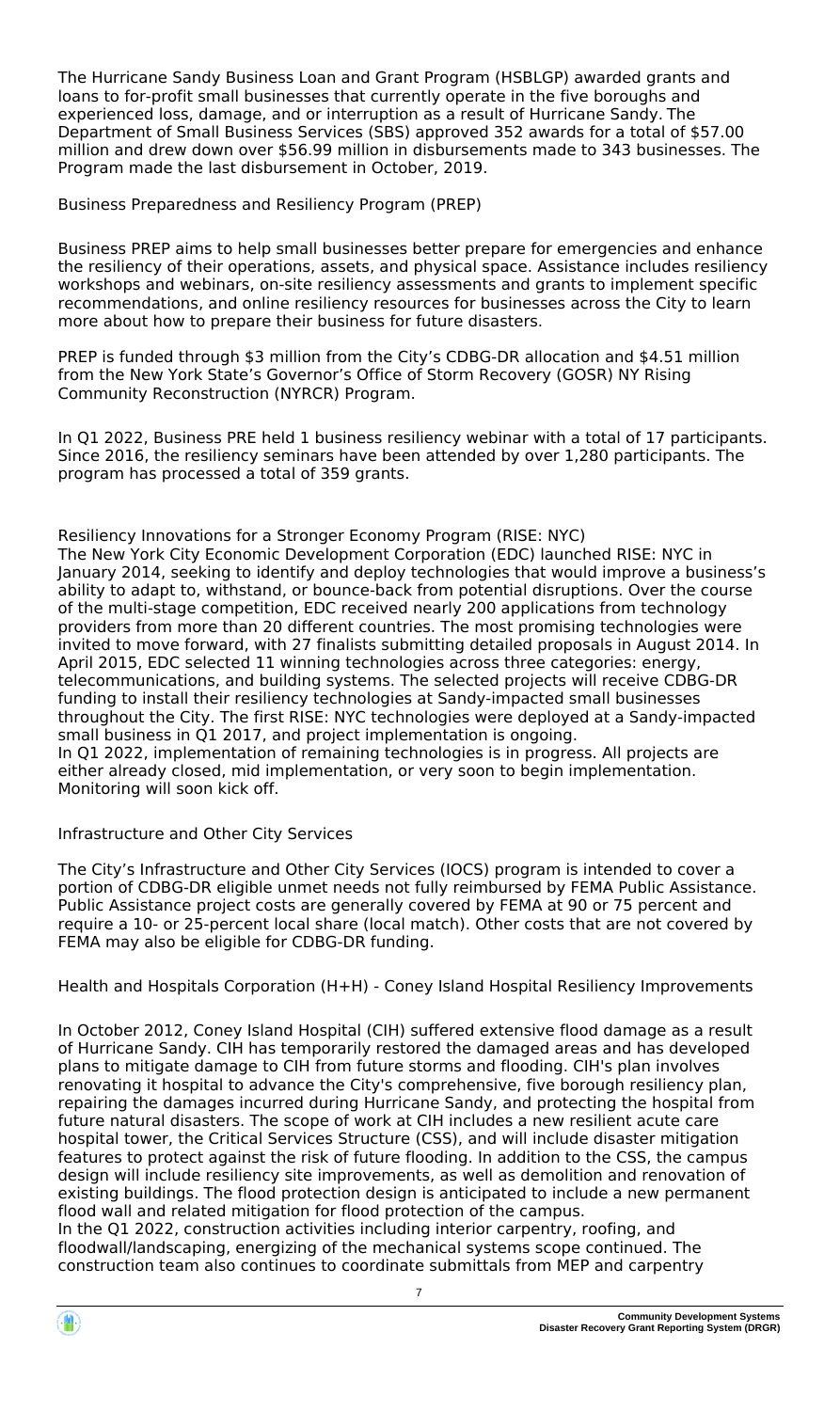#### contractors.

As part of ongoing construction administration, the design team continued to review submittals and shop drawings from awarded contractors. The design team continues to coordinate with the Owner with changes associated with clinical programs and medical equipment procurement.

Trust for Governors Island - Conduit and Building 110 HVAC Improvements

The Trust for Governors Island, along with LiRo and Syska Hennessy, kicked off the Conduit Project in the fall of 2017. Reliable and resilient electrical infrastructure are important to the everyday operations of an island. The design project has been bid and procured by LiRo on behalf of TGI. The engineering firm Syska Hennessy Engineering has submitted 100 percent construction drawings and an estimate for review. The drawings and estimate were submitted to Hagerty Consulting for review. Following the anticipated 5 month FEMA review, TGI and LiRo sent out the construction bid package in February of 2020. On December 21, 2020, the project was awarded to the low bidder - Inter Contracting Corporation. The construction start date has not been determined.

Building 110 HVAC improvements consisted of the installation of 2 new gas-fired steam boilers, the integration & modification of the existing heating system to conform to the new boiler installation. In addition, architectural and mechanical improvements to the proposed mechanical room were completed to comply with current building codes. The project was completed in April of 2017.

# Resiliency

# Planning Studies

The City is investing in a wide range of long-term planning studies and initiatives to make the City more prepared for future disaster events. These initiatives range from short-term, in depth studies to determine next steps for specific projects to long-term, multifaceted engagements with local and regional stakeholders to develop strategies for protecting our shoreline, enhancing zoning and building codes, and making flood insurance more affordable for New Yorkers.

The Mayor's Office of Resiliency continues to work to improve and further develop the Climate Resiliency Design Guidelines for New York City. In Q3 2018, Dewberry conducted a second round of design pilots and cost benefit analysis on 14 City buildings and infrastructure projects. Dewberry shared these results in a report in Q4 and the City used these inputs to inform updates to version 3.0 of the Guidelines, which were released in Q1 2019.

DoITT's Telecom Planning and Resiliency Office (TPRO), in coordination with the Mayor's Office of Resiliency, continues to work with telecom providers to ensure reliable and resilient telecom services in NYC. TPRO staff continued advocacy at the state and federal levels to encourage resilience measures by telecom service providers, participates in the ongoing Climate Change Adaptation Task Force, participated in ongoing interagency Climate Resilience Guidelines Working Group meetings, and continued to act as a liaison between telecom service providers and NYCEM through established coordination contacts with these providers before, during, and after severe weather events.

The Department of City Planning (DCP) continues to engage Borough Presidents, Council Members and Community Boards to preview 'Zoning for Coastal Flood Resiliency,' a set of recommendations for a city-wide zoning text amendment to foster flood-resistant buildings and incorporate sea level rise in their designs as projected by the New York City Panel on Climate Change. The initiative proposes to make permanent zoning provisions that were adopted on a temporary basis in 2013 and improve them to reduce flood risks in the city's most vulnerable areas now and in the future. These recommendations are expected to begin the cit's formal public review process for land use actions in October 2020. The public review process has a maximum duration of seven months.

In addition to Zoning for Coastal Flood resiliency, DCP also expects to start public review in

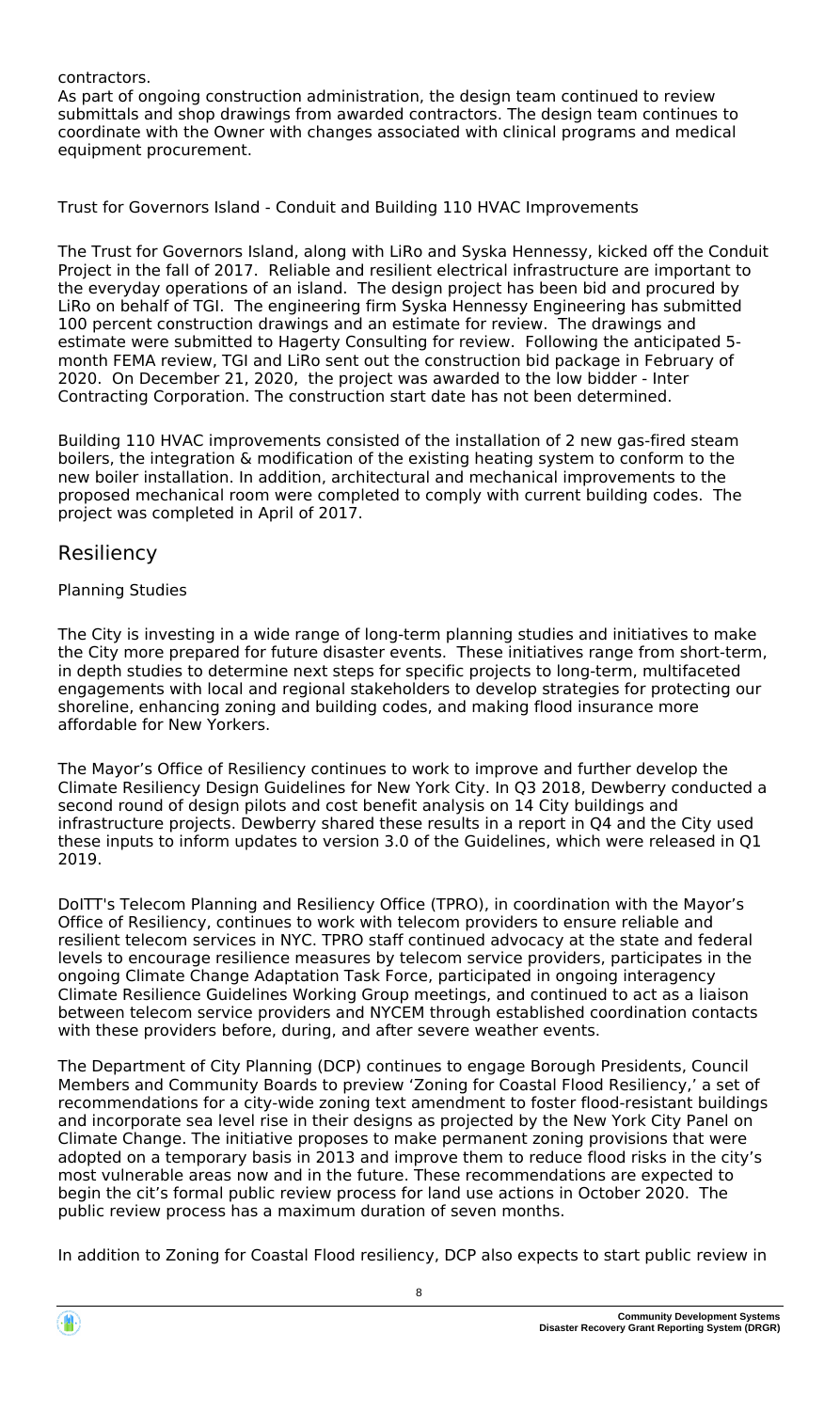October for zoning changes in three neighborhoods as part of DCP's Resilient Neighborhood Initiative – Gerritsen Beach and Sheepshead Bay in Brooklyn, and Old Howard Beach in Queens.

These actions address resiliency challenges that are specific to the conditions in these areas:

 • In Gerritsen Beach, zoning changes, including the establishment of a new Special Coastal Risk District, are proposed to reduce the risk associated with storm surges and tidal flooding by limiting future density and cap building heights at 25 feet above the flood elevation to more closely match the area's built character.

 • In Sheepshead Bay, the existing Special Sheepshead Bay District would be updated to align it with ZCFR, prohibit below-grade plazas for resiliency purposes, and promote the creation of well-designed, inviting public spaces to support the commercial vibrancy of Emmons Avenue.

 • In Old Howard Beach, zoning changes are proposed to reflect the low-density, residential character of the neighborhood while limiting future development in an area vulnerable to storm surges and tidal flooding. In parallel with the city-wide text amendment, three local zoning changes are also proposed to address

Flood insurance rates are rising for New Yorkers due to legislative changes to the National Flood Insurance Program and increasing risk. The 1-4 Family Insurance Affordability study looked at the impact on New Yorkers and proposed policy remedies for consideration later this year. The final report was released and shared with members of Congress and at a large flood insurance conference. Policy proposals evaluated in the report concerning means-tested vouchers have already been incorporated into draft legislation for the reauthorization in September. In Q4 2017, a full review of the FEMA report was completed and a summary memo provided.

In Q1 2022 in the FEMA Mapping/Appeals Analysis project, the project team participated in one (1) NYNJ Coastal Restudy Coastal Advisory Panel (CAP) meeting, providing analysis, feedback, and case-making for recommended technical approaches. In Q2 2018 the City launched a pilot study using LiDAR to determine first floor elevations of homes in the floodplain. This study will enable the City to estimate flood risk and flood insurance premiums for structures in the floodplain. In Q3 2018,

the pilot study was completed. ORR and DCP worked together to validate all data collected and to incorporate the information in forward-looking resiliency planning.

NYC Parks, in conjunction with the Mayor's Office of Resiliency, kicked off the East Harlem Resiliency Study in late 2017. During Q4 2018, a public community forum was convened and the technical study concluded. The community forum featured public and open space prototype designs, an integrated stormwater management concept, and discussion around the waterfront edge. The completed technical study, in conjunction with stakeholder input, informed the public-facing Vision Plan for East Harlem, which was released by NYC Parks and MOR in late 2019. Inputs from public meetings and findings from the technical study informed the Vision Plan, which identifies priorities for making East Harlem a stronger and safer community in the face of a changing climate, including risks from increased flooding (i.e. future sea level rise, storm surge, increased precipitation) and higher temperatures.

Rebuild by Design – East Side Coastal Resiliency

The East Side Coastal Resiliency (ESCR) project, aimed at providing flood protection to Lower East Side residents, began in 2014 with the Rebuild by Design award to the City of New York. The Department of Design and Construction is managing the contracts for design, environmental review and permitting, and construction of this project and is partnering with many city agencies and the Mayor's Office on advancing this priority project. The pre-design and feasibility contract commenced in 2015 and was completed in 2016, to evaluate alternative alignments and engage with the community on priorities for access improvements and thoughtful design of the proposed flood protection system. Survey and other investigative steps were completed to understand the existing conditions of the project site.

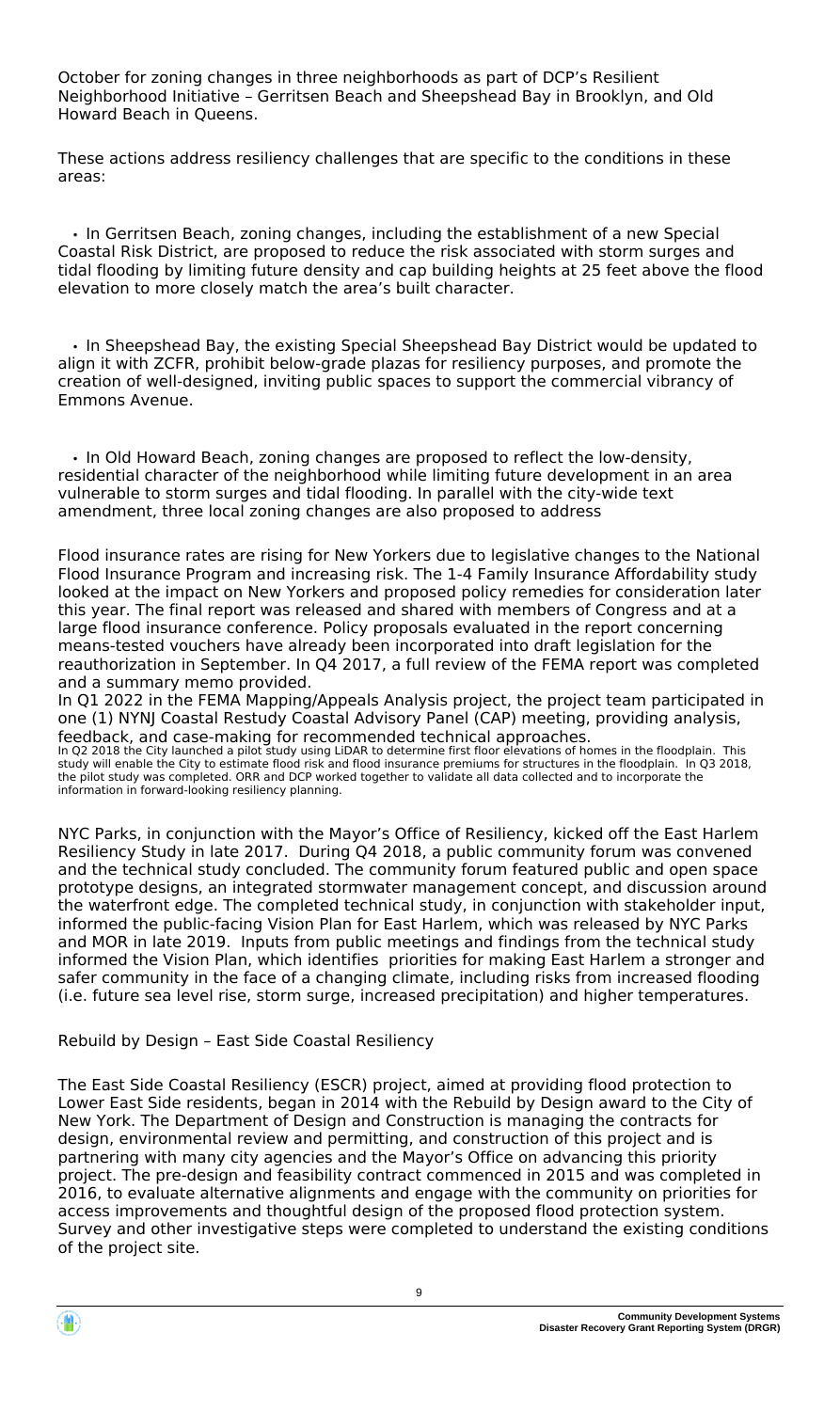The design phase began in 2016 and will continue through 2019. The design team advanced the interior drainage management approach in coordination with the Department of Environmental Protection (DEP). The project team has developed easement agreements to coordinate with various property owners necessary for the implementation of the floodwall. Community engagement is a defining component of the ESCR design process and has set a precedent for upcoming infrastructure projects to similarly bring the community along as a design partner.

In Q1 2020 the Project Team advanced the completion of the four separate bid packages including the release of the first two and opening and award of the early works package. The opening for the second package, Project Area Two, is anticipated to open by the end of Q2 2020. But due to COVID-19 impacts and the mandate to work from home the Project Team is exploring procedural adjustments to enable DDC to commence with the public bid opening process. The subsequent bid packages, Project Area One and Parallel Conveyance, will follow with slight changes to the schedule also considering constraints and limitations to the final review process. Construction mobilization is anticipated to begin this coming Fall 2020.

In Q2 2020, despite COVID-19 impacts and the mandate to work from home the Project Team was able to commence with the public bid opening process. The team continues advancing the completion of the four separate bid packages including the release of the first three, the opening and award of the early works package, and opening of the 2nd package, Project Area Two. The award for the second package, Project Area Two, occurs early in Q3 2020. The final bid package, Parallel Conveyance will be opened for bids in Q3 2020. Construction mobilization is anticipated to begin this coming Fall 2020.

In Q3 2020, as the mandate to work from home continued, the Project Team was still able to continue the procurement of the remaining East Side Coastal Resiliency construction bid packages. The team was able to award and register the first two of the four bid packages : the early works package and Project Area 2 package in April and September, respectively. The final bid packages, Project Area 1 and Parallel Conveyance will now be opened for bids in Q4 2020. Construction mobilization is anticipated to begin this coming November 2020.

In Q4 2020, construction mobilization of Project Area 2 commenced. The Contractor began the demolition of the DPR's structures in Asser Levy Park, removed trees, and performed initial test pitting operations (a precursor for the installation of sewers and water mains and a necessary action for the relocation of utilities). The Project Area 1 bid package was opened, and procurement continued through to Q1 2021. The final bid package for the Parallel Conveyance Project Area will be advertised in Q1 2021.

During Q1 2021, the contractr for Project Area Two (SANDRESM2) continued their work relocating utilities and performing initial removals and excavation required for construction of the flood protection wall. Also, during this period, City utilities were installed, and necessary submittals were reviewed and approved. Additionally, revised bids for Project Area One (SANDRESM1) were received in February 2021. Procurement efforts continued for the remainder of the quarter and the construction contract award is currently anticipated early in Q2 2021. The Parallel Conveyance Package (SANDRESPC) is continuing in the procurement process, with bids expected at the end of the second quarter 2021.

During Q3 2021, the contractor for Project Area Two (SANDRESM2) continued relocating utilities, installing sewers and watermains, and installing sections of the flood protection wall. Additionally, a "Notice to Proceed" was issued for Project Area One (SANDRESM1) and construction activities are to begin in November 2021. The Parallel Conveyance Package (SANDRESPC) is continuing in the procurement process, with bids expected at the beginning of the first quarter 2022.

In Q4 2021, the contractor for Project Area One (SANDRESM1) began construction activities in East River Park, with clearing and grubbing, tree removals, disconnection of utilities, demolition of park structures, Amphitheatre, conducting test pit investigations in the first phase across an area of approximately 20 acres in the Southern reaches of the project site, from Corlears Hook Bridge to East Houston Street. In Project Area Two (SANDRESM2), construction activities continued with sheeting and pile operations, as well as Flood Wall construction in Stuyvesant Cove Park. Work within Asser Levy Park also continued. And utility and sewer work throughout various portions of the site progress. The Parallel Conveyance Package (SANDRESPC) is continuing in the procurement process, with bids expected at the beginning of the first quarter 2022.

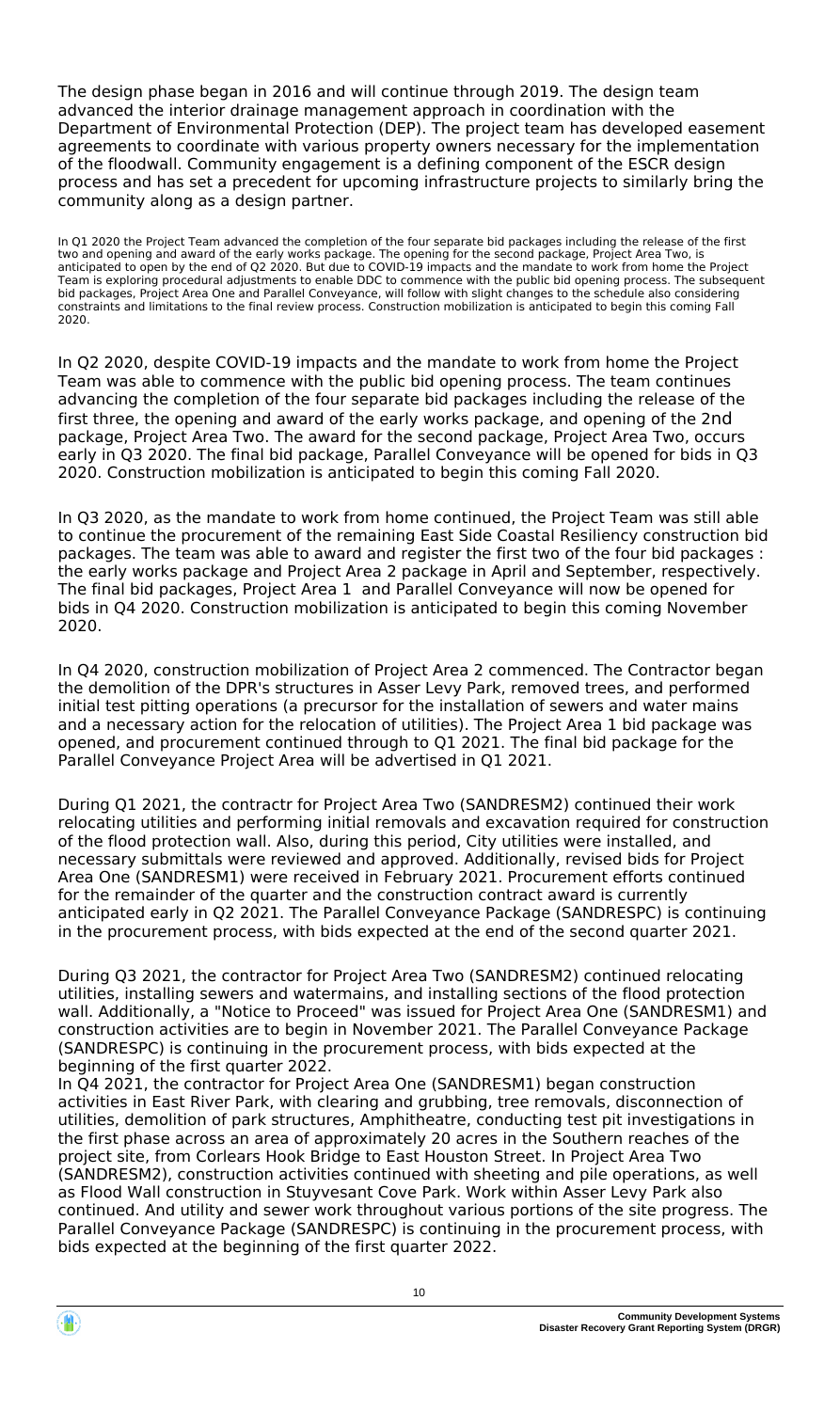In Q1 2022, The bid opening for SANDRESPC occurred on February 10. The apparent low bidder, Restani Construction Corporation, requested to withdraw their bid due to errors in their submission. The next lowest bidder was NYCC JPL JV. After a pre-award meeting on March 22, the contract was awarded to NYCC JPL JV at an amount of \$154,991,054.00 (compared to an Engineer's Estimate of \$135,898,720.46).

The Project Team submitted the Conditional Letter of Map Revision (CLOMR) application to FEMA in November 2021. We are continuing the process and fulfilling a request from FEMA for additional data and materials and are on track to deliver by the 90-day deadline in June 2022. In Project Area One (SANDRESM1) construction activities continued along the East River Park with clearing and grubbing across 20 acres of parkland; several cleared trees were salvaged and transported to off-site locatons.

Test pitting operations to identify underground utility interferences and relocations, along with fiber wrapping of oil-static lines within the project limits were conducted. Removal of the Delancey Bridge superstructure and its surrounding fixtures (access ramps, lighting, railings, etc) rounded out the first quarter.

With respect to Project Area Two (SANRESM2) the project continued at a strong pace completing its first major contractual milestone with the completion of flood protection work and utilities in the Solar One area. In the next month, SANDRESM2 also anticipates completion of its second milestone with the return of Asser Levy Playground for public use. To date, approximately 950 linear feet of wall has been installed, with an additional 300 linear feet of floodwall foundations under construction. By the end of the next quarter, it is expected this additional linear footage of wall will be completed, along with new gate foundations complete at the southern end of Stuyvesant Cove Park.

# Rebuild by Design – Hunts Point Resiliency

The Hunts Point Resiliency Project provides resilient energy solutions to the peninsula funded through the HUD Rebuild by Design competition. The City is engaging residents, business owners, community organizations, and other local stakeholders to identify resiliency priorities and recommendations. The Hunts Point Resiliency project includes solar and battery storage systems that provide renewable energy at PS 48 and MS 424, a tri-generation facility and microgrid that provides sustainable energy at the Produce Market, and mobile generators that provide flexible backup power for Food Distribution Center businesses.

The New York City Economic Development Corporation (EDC) is continuing the design and early procurement for the School Solar component of the project. EDC is rescoping the Trigen and mobile generator components to align with recent City and State environmental regulatory requirements.

### Sheepshead Bay Courts Infrastructure

The Sheepshead Bay Courts Infrastructure Program was created in Q4 2017 with the approval of Action Plan Amendment 16. The Program allows Build It Back to replace damaged sanitary and storm sewers and water infrastructure in the Sheepshead Bay Courts in Brooklyn. The locations for improvementswere determined by the Program in coordination with property owners.

At the end of March 2021, the City has completed all infrastructure and utility work. Work on common areas and surface improvements are completed, Final closeout for homes and infrastructure are ongoing. Final sign-off for infrastructure will be impacted by HOA agreement for Stanton and Gunnison

### Raise Shorelines

The Raise Shorelines Program aims to reinforce coastlines in certain low-lying neighborhoods to mitigate the impacts of sea level rise and erosion, following an extensive analysis of the city's 520 miles of coastal vulnerabilities.

Q1 saw advancements in design across all projects with Travis Avenue reaching 95% Design and Old Howard Beach moving into Pre-Construction, respectively. In Q1, design changes for Travis Ave were incorporated to comply with the newly established unified stormwater rule and is pending approval with State DEP. Additional

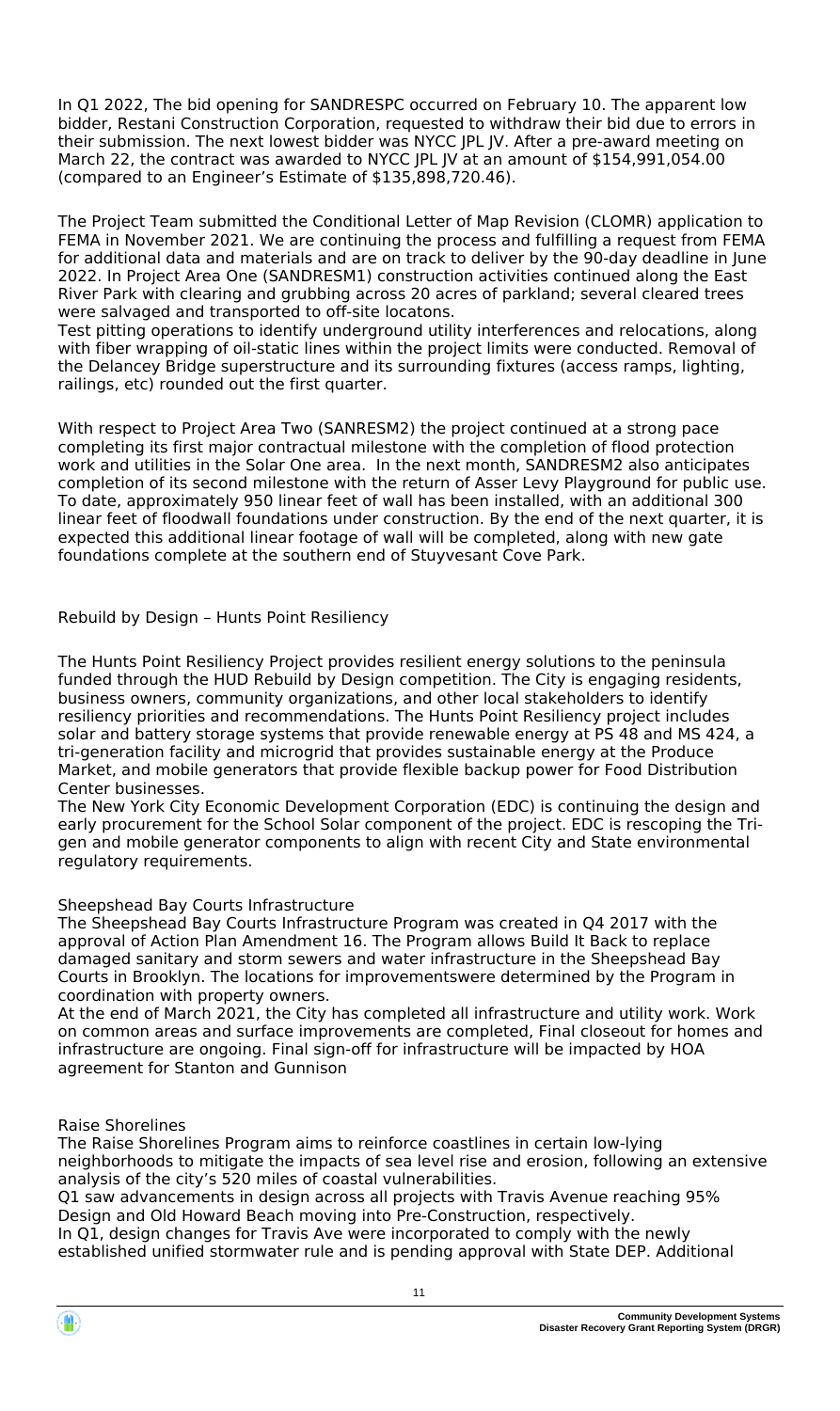design changes were incorporated to match City DOT's safety requirements as the road embankment is steep. Negotiations over EDC's cost share agreement with National Grid were successful in reducing EDC's cost share but talks are ongoing as the cost share remains too high to be feasible with our project budget.

For the Mott Basin project in Q1, EDC and Parks finalized the 50% design. EDC was successful in having City Parks provide conditional acceptance of jurisdiction and maintenance of the proposed Park pending EDC and City Law Department clear all title issues within the proposed park jurisdiction.

EDC completed Preliminary Design for the revetment at Mayberry. In Q2, EDC will go through Preliminary Design review with the Community Board./span>

In Q1, Old Howard Beach entered Pre-Construction and bids were released with the goal of descoping and designating an award letter in Q2. Messaging to and construction coordination with the Community Board has been restarted and will remain ongoing throughout Q2.

In Q1 2022, EDC's legal, real estate transactions, and government and community relations teams have continued outreach with private owners along the proposed Coney Island Creek project scope. The team is simultaneously pursuing HMGP funding.

Breezy Point Risk Mitigation

The Breezy Point Risk Mitigation Project is a critical part of barrier island protection for both the Breezy Point community and the Jamaica Bay watershed and floodplain. The proposed project will provide protection to the communities of Breezy Point and Roxbury through a combination of reinforced dunes, floodwalls, and deployable gates.

In Q1 2020, The 60% design package was submitted to DHSES and FEMA for review and comments. The National Park Service (NPS) and the Breezy Point are working on finalizing the land exchange memorandum of understanding (MOU).

In Q2 2020, PDC approved the preliminary design for Breezy Point. DDC worked on the procurement for the survey, title search and appraisal process necessary for the land exchange. Submitted documents to FEMA for time extension, which were approved on 6/10/2020. Design on the Breezy Point project had also been put on pause given the impacts of COVID-19.

In Q3 2020, work on the BP project restarted. DDC continued work on the procurement for the survey, title search and appraisal process. Coordination continued on the wetland mitigation options for Breezy Point, EA alternative analysis, and facilitating NPS/FEMA comments on the 0% design.

In Q4 2020, DDC worked on coordinating with DHSES on the reimbursable package for BP.

Ongoing discussions surrounding the potential easement vs fee exchange occurred with the Breezy Point Co-op, FEMA and NPS. The City prepared materials for SHPO consultation.

In Q1 2021, DDC submitted the Historic Preservation Alternative Analysis FEMA and FEMA's determination of effect (No Adverse Effect to Historic Properties with Conditions), with NPS currently reviewing for comments. DDC is coordinating with the Department of City Planning (DCP), City Hall and the Breezy Co-op on the Waterfront Revitalization Program (WRP) consistency assessment. DDC continued to coordinate the alternative analysis and Phase 1B studies, as well as discussions surrounding public access.

In Q2 2021, DDC is working on the paperwork needed to closeout the project and the reimbursable package. Breezy Point Co-op and the City were not able to agree on public access; therefore The Federal Emergency Management Agency (FEMA) has determined that the Breezy Point Risk Mitigation Systems project does not meet eligibility criteria for Phase II funding under the Hazard Mitigation Grant Program (HMGP). FEMA issued a Phase II denial determination dated June 17, 2021

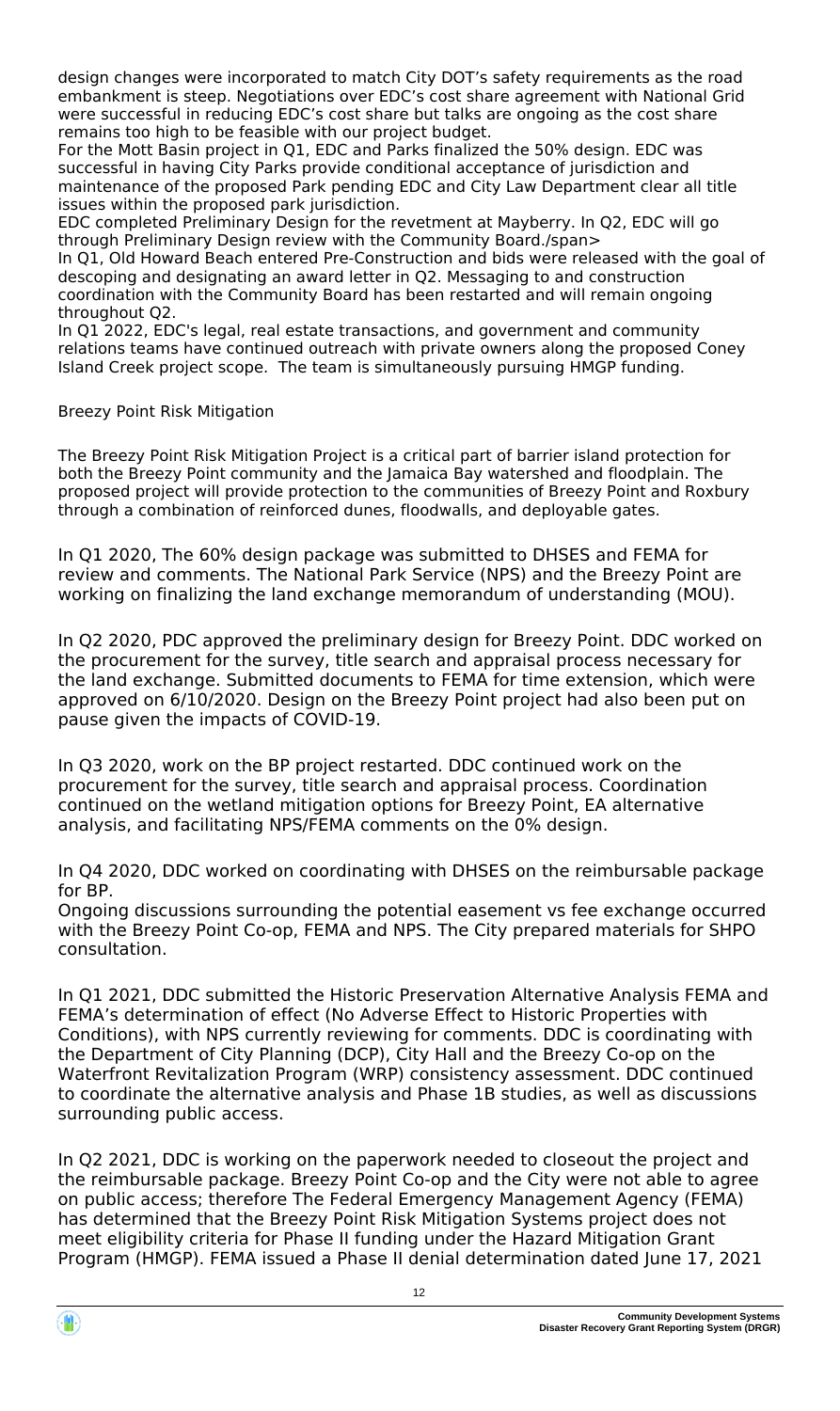received on June 22, 2021.

In Q3 2021, DDC is working on the paperwork and consultants payments needed to closeout the project and the FEMA's reimbursable package.

In Q4 2021, DDC is working on the paperwork and consultants payments needed to closeout the project and the FEMA's reimbursable package.

In Q1 2022, DDC made final payment to consultants. Coordinating reimbursable package with DHSES.

Resiliency Property Purchase Program

This program was created in Q4 2016 as a result of Action Plan Amendment 16 approval. Since Q1 2018, the City worked closely with HUD to establish the program's methodology for structuring offers to hme or property owners, agency roles and responsibilities have been assigned, and legal documents and necessary intake forms to facilitate property sales are in the process of being developed.

In Q4 2018, the City sent an initial offer letter to the owners of the first property in the program, on the South Shore of Staten Island. The property is needed for the South Shore of Staten Island Levee, an Army Corps project that will reduce flood risk for residents of Staten Island's East Shore.

In Q1 2019, the City made an offer on the Staten Island property. The city has continued to work with the tenant to explain and secure benefits related to the Uniform Relocation Act. Over subsequent quarters, the City continued to refine the Purchase and Sale Agreement and assist the tenant throughout the URA application process.

In Q1 and Q2 2020, the City identified additional properties that may have to go through the ULURP process and worked on getting the internal City budget mechanisms ready for Phase 1 property acquisition. In Q3 2020, approval for the use of funding and property acquisition through the capital budget was approved.

In Q1 2021, the City is preparing final contract documents to execute the acquisition, anticipated in late 2021.

In total through Q1 of 2022, the program has been disposing of properties including:

 • 64 Buyout properties through the Yard Expansion Program (21,) transfer to City agencies (42,) and transfer to the National Park Service (1.)

 • Fifty nine (59) Acquisition properties through private sales (25) and transfer to the City for managed redevelopment of affordable housing (34.)

#### Staten Island University Hospital

CDBG-DR assists two campuses of Staten Island University Hospital to become more resilient to future storm events. Specifically, CDBG-DR fundig at North Campus supports the installation of sanitary holding tanks and backflow prevention in the main sanitary lines. Additionally, funds are being used to fortify the North Campus against high winds, including improved roofing and the hardening of the building envelope. At South Campus, CDBG-DR funds are being used to elevate the existing mechanical items including: emergency generators, electrical switchgear, the boiler plant, chillers, medical gas systems, and all associated equipment located in the Central Utility Plant. 2020 Q1 on the North Campus of SIUH saw concrete floors being completed and fireproofing being sprayed onto the supporting structure. Precast panel installation also began mid quarter and the building started to take shape. Masonry work began to build out plant interior and electrical and HVAC was ongoing.

South Campus moved to OAC meetings to begin coordination of construction scheduling and site preparation. Final updates requested by NYC DOB were being addressed by the

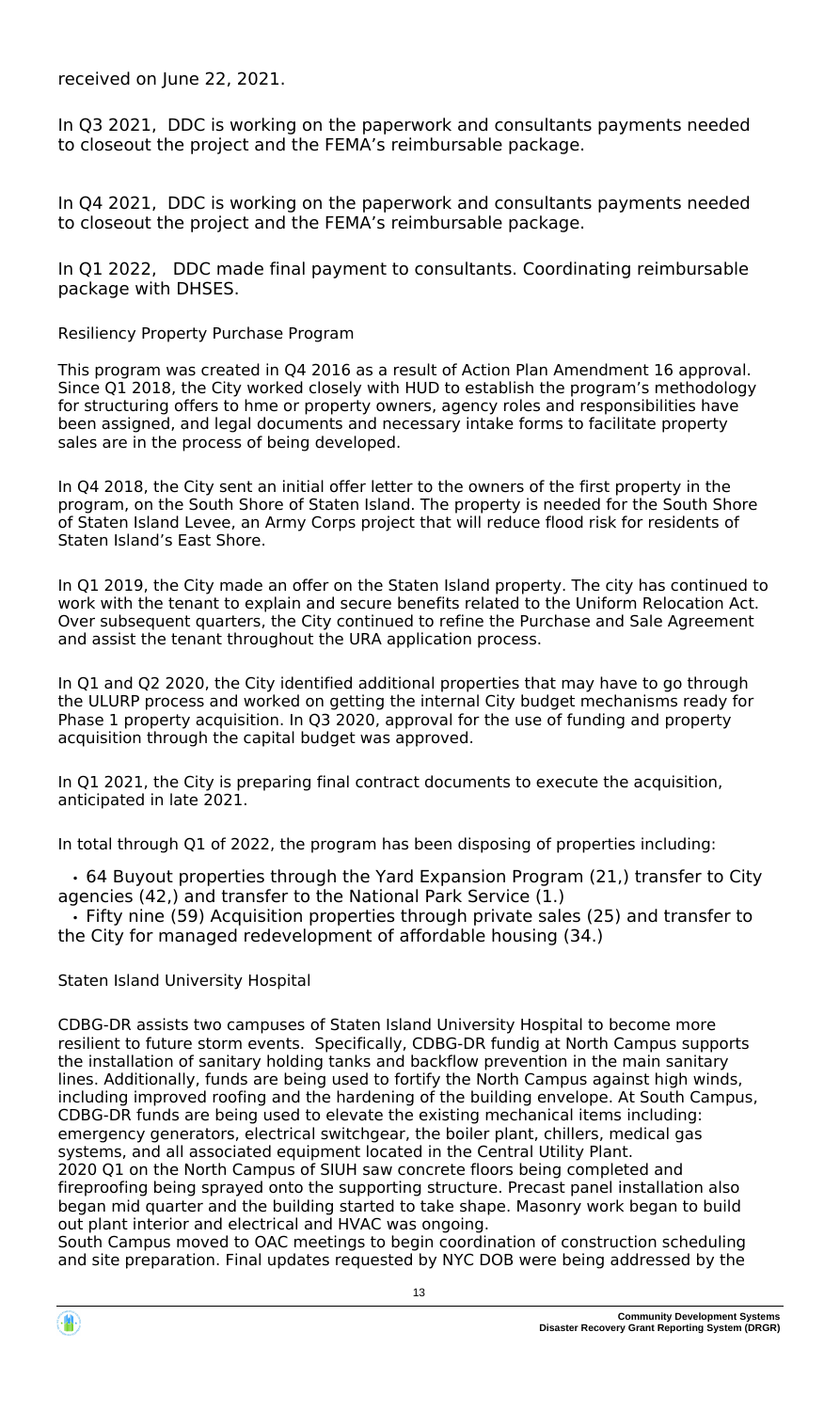architect for submission by the Project Expeditor to the Building Commissioner to satisfy open objections allowing completion of the permit process.

2020 Q2 on the North Campus has been impacted by the Coronavirus pandemic. Construction was able to proceed, but at greatly reduced labor force. Precast panels were completed on the main structure. Piles and steel work began for the final corner of the building after relocation of the oxygen farm was completed. Cooling towers were installed on the roof and Chillers and boilers were installed inside the plant. with electrical and plumbing conduit installation connections ongoing.

South Campus had to address additional concerns requested by NYC DOB. Coronavirus has impacted the ability to move quickly for resolution. The Project Expeditor and design team continuously work resolve. Subcontractor contracts were completed.

2020 Q3 – North Campus has been continuing construction under COVID Social Distancing guidelines. Steel erection for the last corner of the building has been in progress to complete the building structure. Continuous installation of pipes, conduits and electrical wiring has been a constant activity creating the needed connections to plant Water Heaters, Pumps, Chiller and Boiler room equipment. Control room wiring and installation of Johnson control panels have been installed. South Campus has had the permit finalized by NYC DOB. Mobilization for the Construction Manager has begun at the end of the quarter in preparation for the construction start.

2020 Q4 – North Campus progression continues to be impactedby the Corona Virus pandemic. Plumbing and pipe fitting trade workforces were put into quarantine due to positive cases amongst the labor force. This delayed some aspects, but all are back on site and productivity rates are increasing. Final weatherproofing is being completed with the remaining windows to be installed. All major equipment is in place and continuous connections of piping, conduit and electrical elements are proceeding. Ongoing feeds to the main control panel are being coordinated by Johnson Control.

South Campus has ordered equipment and continues to prep the site for actual construction following all mandated COVID related social distancing guidelines. Specific equipment permit processing has been ongoing and preliminary electrical and HVAC work has begun.

2021 Q1 - North Campus is presently weathered in with roofing work being completed. All major fixed equipment is delivered and installed; wiring and connections to the mechanical rooms is ongoing. Connections for the permanent power feeds and cabling/wiring to control panels is the main focus to allow for mechanical equipment startup and commissioning to commence. Work to install the feed to the main Hospital fire pump is ongoing and domestic water lines to the hospital are installed and ready for insulation. COVID 19 is still impacting deliveries, labor workforce reductions and social distancing requirements that reduce production and extend delays. The site is inspected on a regular basis for compliance by NYC DOB and has passed every inspection with no objections.

South Campus has been conducting site preparation and relocation of Con Ed controls and other generator cables and feeds. Demolition of select areas related to the boiler pad, gas meter farm and hot water heater is ongoing. Tie-ins to the new temporary generator is being completed.

2021 Q2 – North Campus is continuing to work on feeders, cabling, transformers, and conduits required to connect power to the Plant. Control room IT wiring is ongoing, and programming of panels is in progress. Outside work has commenced to begin bringing power to the plant. Testing of individual equipment is ongoing with planned shutdowns for different sections of the hospital to begin in July. COVID-19 protocols are still in place and are periodically verified by NY DOB.

South Campus – Site prep and planned demolition is ongoing in the generator room to make room for new equipment. Lead paint and asbestos abatement is being completed to allow work progression.

2021 Q3 - North Campus construction is focused on final preparations related to connecting power from Con Edison to the plant. SIUH has conducted the first in a series of shut downs needed for equipment testing that will occur over 2-3 months. Ongoing work on feeders, cabling, transformers and conduits continues in preparation of power and commissioning. Control Room conduit and low voltage wiring throughout the plant is also in progress along with programming of panels and other monitoring equipment and general finishes.

South Campus is continuing preparation and demolition of job site. Asbestos removal has completed and lead paint abatement has moved forward, once complete construction to open roof can begin.

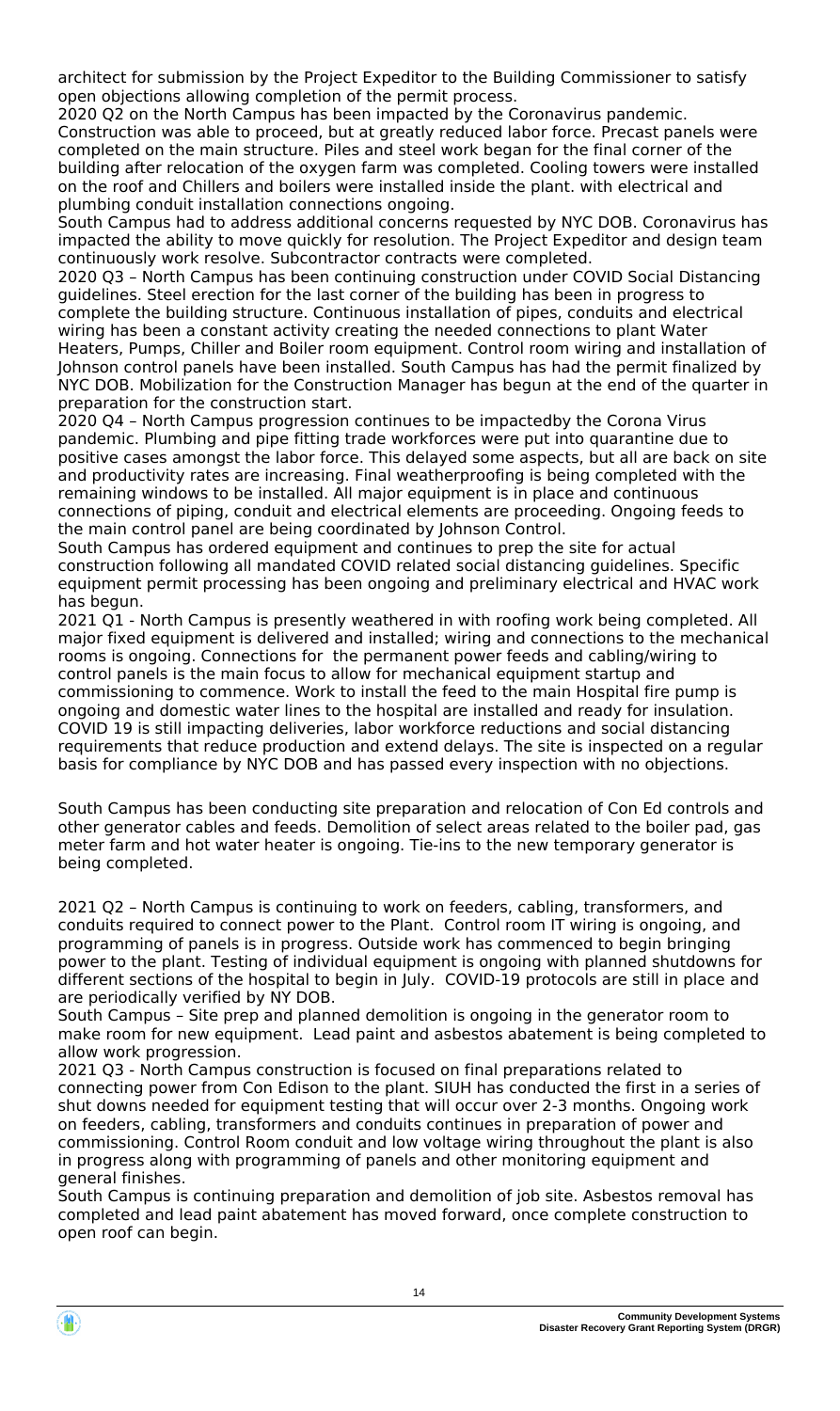2021 Q4 - North Campus - Connecting power to the plant is the main focus and is projected to be complete by March 2022. To facilitate, ongoing installation of feeders, cabling, transformers and conduits are the prime activities. Work on the control room wiring and panel programming is simultaneously in progress to align with equipment start up and commissioning initiation. COVID-19 Omicron has been disruptive to construction and delays have been encountered.

South Campus has completed abatement work and is working on site preparation related to roof opening. Once roof opening is complete, rigging can be put in place for equipment installation projected to begin in March 2022.

# **Project Summary**

| <b>Project #, Project Title</b>                            | <b>This Report</b>               | <b>To Date</b>                          |                                  |  |
|------------------------------------------------------------|----------------------------------|-----------------------------------------|----------------------------------|--|
|                                                            | <b>Program Funds</b><br>Drawdown | <b>Project Funds</b><br><b>Budgeted</b> | <b>Program Funds</b><br>Drawdown |  |
| 9999, Restricted Balance                                   | \$0.00                           | \$0.00                                  | \$0.00                           |  |
| Admin/Planning-R1, Administration and Planning R1          | \$0.00                           | \$27,836,099.61                         | \$27,664,082.13                  |  |
| Admin/Planning-R2, Administration and Planning R2          | \$0.00                           | \$51,766,431.59                         | \$50,682,168.83                  |  |
| Admin/Planning-R3, Administration and Planning R3          | \$0.00                           | \$47,302,210.40                         | \$45,193,629.50                  |  |
| Admin/Planning-R4, Administration and Planning R4          | \$0.00                           | \$37,432,683.44                         | \$36,374,367.89                  |  |
| Administration (R3 Extended), Administration (R3           | \$0.00                           | \$5,800,000.00                          | \$5,799,999.98                   |  |
| Administration (R4 Extended), Administration (R4           | \$0.00                           | \$114,386,923.60                        | \$71,048,683.02                  |  |
| Business (R4 Extended), Business (R4 Extended)             | \$0.00                           | \$21,056,045.19                         | \$8,254,638.71                   |  |
| Business-R1, Business R1                                   | \$0.00                           | \$11,654,178.60                         | \$11,654,178.60                  |  |
| Business-R2, Business R2                                   | \$0.00                           | \$28,005,523.81                         | \$28,005,523.81                  |  |
| Business-R3, Business R3                                   | \$0.00                           | \$15,737,183.22                         | \$15,737,183.22                  |  |
| Business-R4, Business R4                                   | \$0.00                           | \$14,432,037.18                         | \$14,432,037.18                  |  |
| Coastal Resiliency (R2 Extended - RBD), Coastal Resiliency | \$0.00                           | \$13,020,454.63                         | \$13,020,454.63                  |  |
| Coastal Resiliency (R3 Extended - RBD), Coastal Resiliency | \$0.00                           | \$17,000,000.00                         | \$17,000,000.00                  |  |
| Coastal Resiliency (R3 Extended), Coastal Resiliency (R3   | \$0.00                           | \$2,000,000.00                          | \$0.00                           |  |
| Coastal Resiliency (R4 Extended - RBD), Coastal Resiliency | \$0.00                           | \$323,979,545.37                        | \$71,704,109.07                  |  |
| Coastal Resiliency (R4 Extended), Coastal Resiliency (R4   | \$0.00                           | \$61,779,280.29                         | \$34,931,922.17                  |  |
| Coastal Resiliency-R2, Coastal Resiliency R2               | \$0.00                           | \$979,545.37                            | \$979,545.37                     |  |
| Coastal Resiliency-R3, Coastal Resiliency R3               | \$0.00                           | \$478,027.51                            | \$478,027.51                     |  |
| Coastal Resiliency-R4, Coastal Resiliency R4               | \$0.00                           | \$4,279,813.83                          | \$4,279,813.83                   |  |
| Housing (R3 Extended), Housing (R3 Extended)               | \$0.00                           | \$57,764,425.88                         | \$37,608,186.61                  |  |
| Housing (R4 Extended), Housing (R4 Extended)               | \$0.00                           | \$669,476,445.50                        | \$592,048,000.50                 |  |
| Housing-R1, Housing R1                                     | \$0.00                           | \$107,683,300.30                        | \$107,683,300.30                 |  |
| Housing-R2, Housing R2                                     | \$0.00                           | \$827,416,791.77                        | \$827,416,791.77                 |  |
| Housing-R3, Housing R3                                     | \$0.00                           | \$466,589,621.89                        | \$466,589,621.89                 |  |
| Housing-R4, Housing R4                                     | \$0.00                           | \$874,392,658.11                        | \$874,392,658.11                 |  |
| IOCS (R3 Extended), Infrastructure & Other City Services   | \$0.00                           | \$18,181,387.14                         | \$18,181,387.14                  |  |
| IOCS (R4 Extended), Infrastructure & Other City Services   | \$0.00                           | \$1,306,954.04                          | \$745,935.65                     |  |
| IOCS-R1, Infrastructure and Other City Services R1         | \$0.00                           | \$277,998,438.97                        | \$277,998,438.97                 |  |
| IOCS-R2, Infrastructure and Other City Services R2         | \$0.00                           | \$79,895,515.59                         | \$79,895,515.59                  |  |
| IOCS-R3, Infrastructure and Other City Services R3         | \$0.00                           | \$22,205,877.66                         | \$22,205,877.66                  |  |
| IOCS-R4, Infrastructure and Other City Services R4         | \$0.00                           | \$4,455,196.60                          | \$4,455,196.60                   |  |
| Planning (R4 Extended), Planning (R4 Extended)             | \$0.00                           | \$14,702,675.00                         | \$8,652,565.33                   |  |
| Resilience-R1, Resilience R1                               | \$0.00                           | \$0.00                                  | \$0.00                           |  |

# **Activities**

# **Project # / Administration (R4 Extended) / Administration (R4**

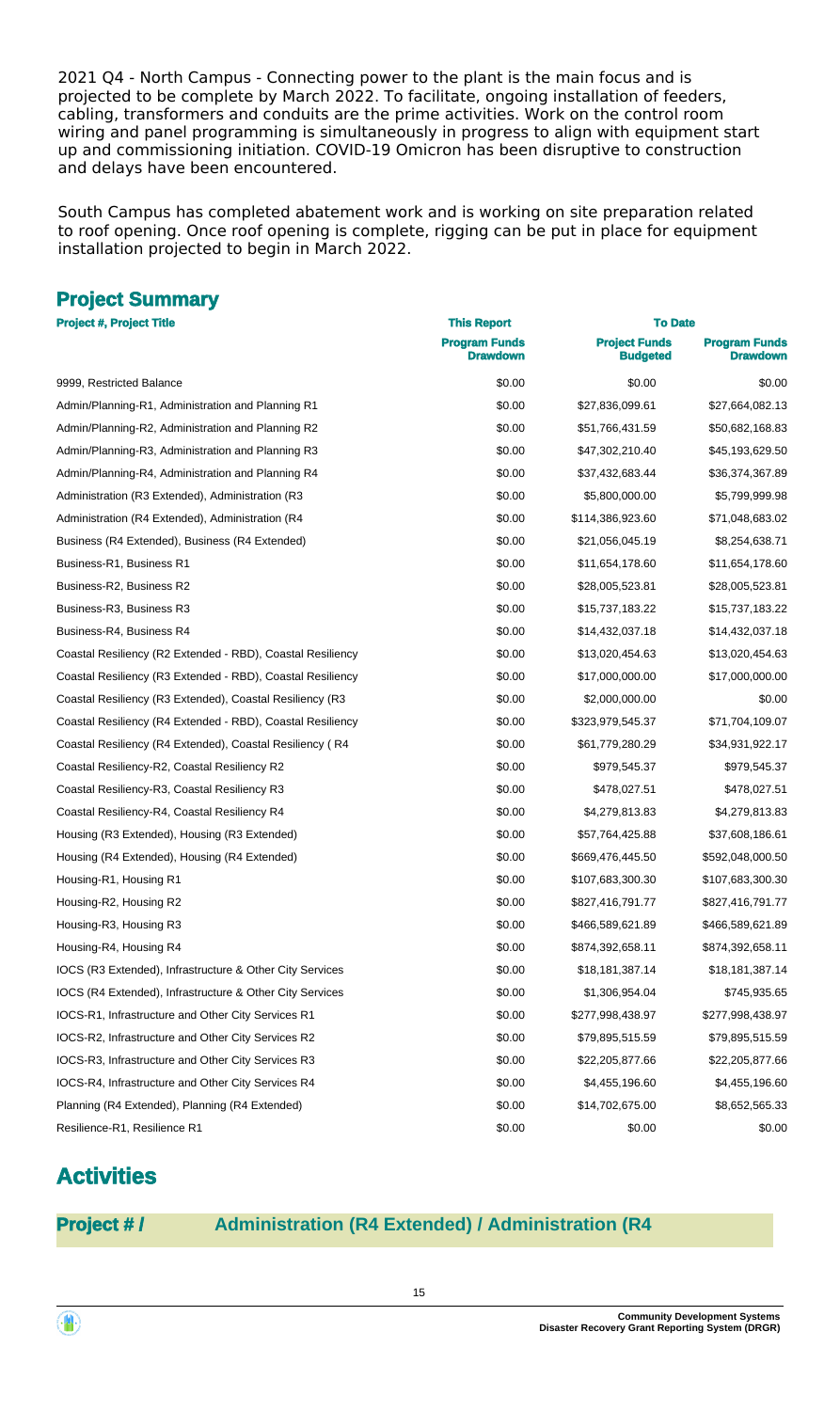# **Grantee Activity Number: Administration-OMB-NA-R04 EXT Activity Title: Administration-OMB**

| <b>Activity Type:</b>        | <b>Activity Status:</b>                       |
|------------------------------|-----------------------------------------------|
| Administration               | Under Way                                     |
| <b>Project Number:</b>       | <b>Project Title:</b>                         |
| Administration (R4 Extended) | Administration (R4 Extended)                  |
| <b>Projected Start Date:</b> | <b>Projected End Date:</b>                    |
| 01/19/2017                   | 09/30/2022                                    |
| <b>Benefit Type:</b>         | <b>Completed Activity Actual End Date:</b>    |
| N/A                          |                                               |
| <b>National Objective:</b>   | <b>Responsible Organization:</b>              |
| N/A                          | New York City Office of Management and Budget |
|                              |                                               |
|                              |                                               |

| <b>Overall</b>                                 | Jan 1 thru Mar 31, 2022 To Date |                 |
|------------------------------------------------|---------------------------------|-----------------|
| <b>Total Projected Budget from All Sources</b> | \$0.00                          | \$17,123,600.34 |
| <b>Total Budget</b>                            | \$0.00                          | \$17,123,600.34 |
| <b>Total Obligated</b>                         | \$4,123,600.34                  | \$17,123,600.34 |
| <b>Total Funds Drawdown</b>                    | \$0.00                          | \$10,293,134.38 |
| <b>Program Funds Drawdown</b>                  | \$0.00                          | \$8,733,379.67  |
| <b>Program Income Drawdown</b>                 | \$0.00                          | \$1,559,754.71  |
| <b>Program Income Received</b>                 | \$0.00                          | \$0.00          |
| <b>Total Funds Expended</b>                    | \$0.00                          | \$10,061,505.36 |
| New York City Office of Management and Budget  | \$0.00                          | \$10,061,505.36 |
| <b>Most Impacted and Distressed Expended</b>   | \$0.00                          | \$12,363,170.26 |
| <b>Other Funds</b>                             | \$0.00                          | \$0.00          |
| <b>Match Funds</b>                             | \$0.00                          | \$0.00          |
| Non-Match Funds                                | \$0.00                          | \$0.00          |
| <b>Other Funds:</b>                            |                                 |                 |
| <b>Overall</b>                                 | <b>This Period</b>              | <b>To Date</b>  |
| Match Funds                                    | \$0.00                          | \$0.00          |

### **Activity Description:**

Administrative costs incurred by the OMB for Sandy recovery oversight and management. Progress updates with this Activity will be reported under associated activity Administration-OMB-NA-R04.

#### **Location Description:**

N/A

### **Activity Progress Narrative:**

Expenses related to OMB overall grant management administration. Expenses incurred during this period covered staffing costs for OMB, as well as payments to vendors for OMB's Disaster Recovery Grants Management System.

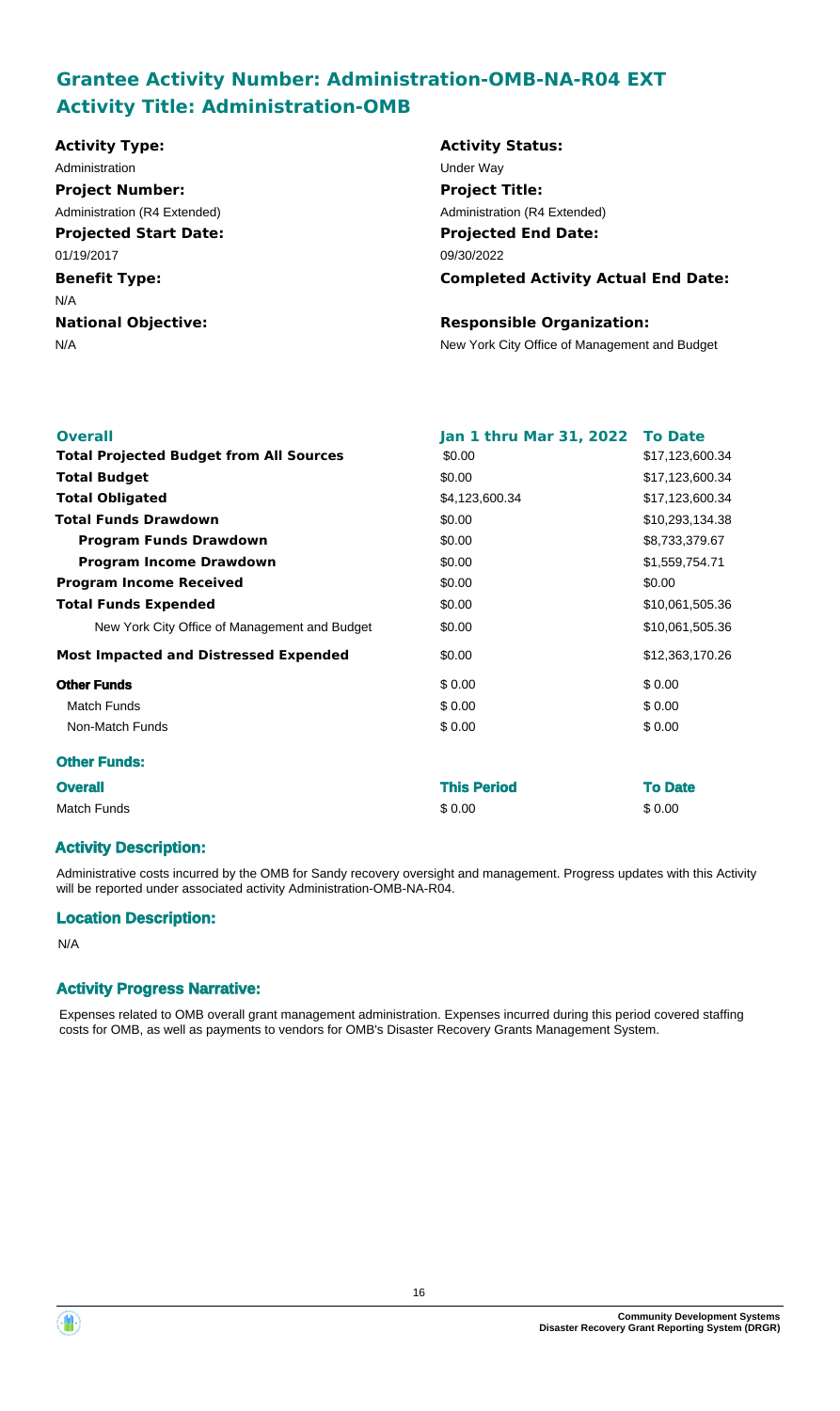# **No Accomplishments Performance Measures Accomplishments Performance Measures**

**No Beneficiaries Performance Measures found. Beneficiaries Performance Measures**

# **Activity Locations**

**No Activity Locations found.**

No Other Funding Sources Found **Other Funding Sources**

# **Other Funding Sources Budgeted - Detail**

**No Other Match Funding Sources Found**

**Activity Supporting Documents:** None

**Project #/ Business (R4 Extended) / Business (R4 Extended)** 



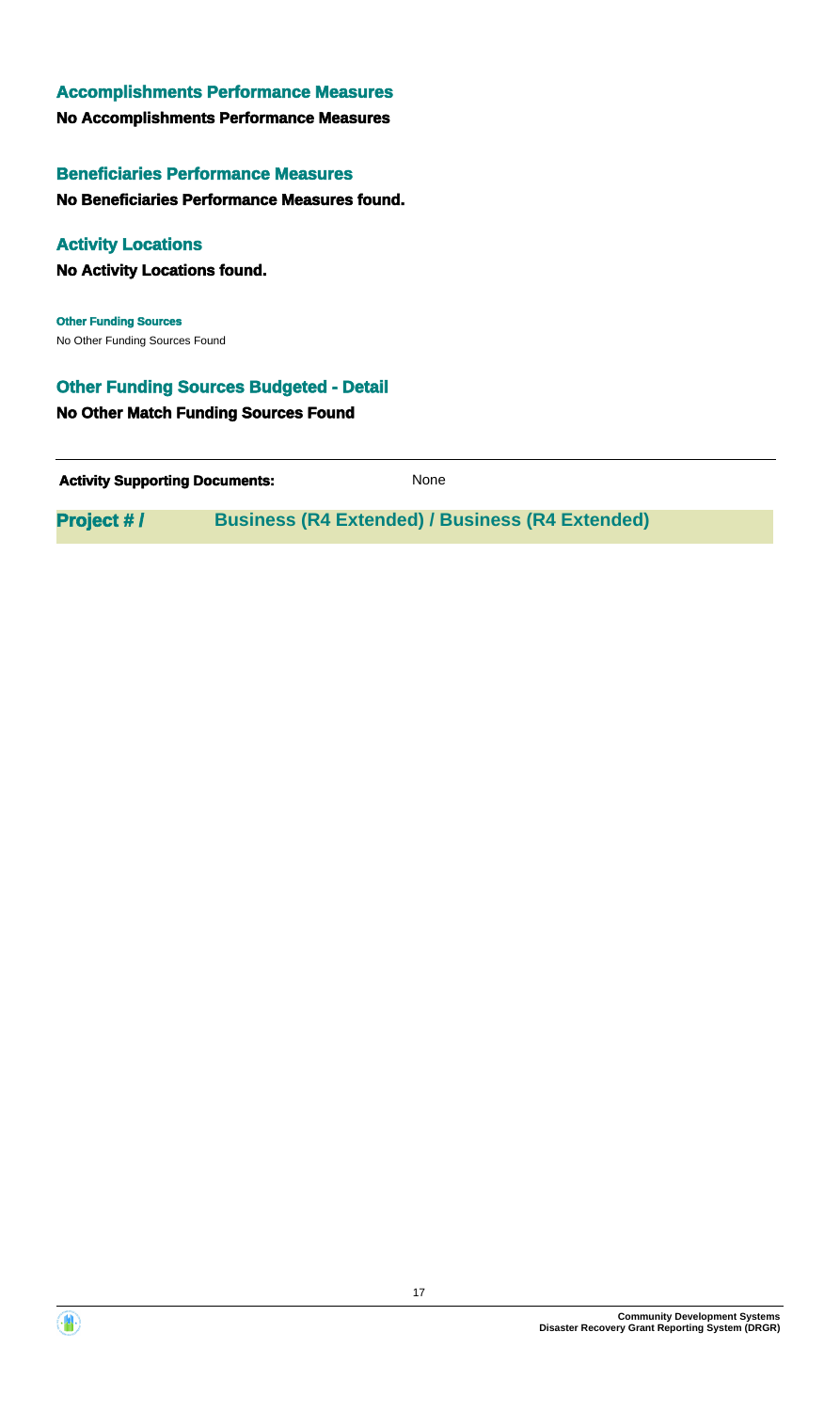# **Grantee Activity Number: Business PREP-SBS-LMA-R04 EXT Activity Title: Business PREP-SBS-LMA**

# **Activity Type:**

Econ. development or recovery activity that creates/retains Under Way **Project Number:**

**Projected Start Date:** 01/19/2017 Business (R4 Extended)

# **Benefit Type:**

N/A

**National Objective:**

# **Activity Status: Projected End Date: Completed Activity Actual End Date:** 09/30/2022 **Project Title:** Business (R4 Extended)

### **Responsible Organization:**

Low/Mod Department of Small Business Services

| <b>Overall</b>                                 | <b>Jan 1 thru Mar 31, 2022</b> | <b>To Date</b> |
|------------------------------------------------|--------------------------------|----------------|
| <b>Total Projected Budget from All Sources</b> | \$0.00                         | \$771,543.06   |
| <b>Total Budget</b>                            | \$0.00                         | \$771,543.06   |
| <b>Total Obligated</b>                         | \$0.00                         | \$771,543.06   |
| <b>Total Funds Drawdown</b>                    | \$0.00                         | \$231,855.29   |
| <b>Program Funds Drawdown</b>                  | \$0.00                         | \$231,855.29   |
| <b>Program Income Drawdown</b>                 | \$0.00                         | \$0.00         |
| <b>Program Income Received</b>                 | \$0.00                         | \$0.00         |
| <b>Total Funds Expended</b>                    | \$0.00                         | \$308,563.96   |
| Department of Small Business Services          | \$0.00                         | \$308,563.96   |
| <b>Most Impacted and Distressed Expended</b>   | \$0.00                         | \$308,563.96   |
| <b>Other Funds</b>                             | \$0.00                         | \$0.00         |
| <b>Match Funds</b>                             | \$0.00                         | \$0.00         |
| Non-Match Funds                                | \$0.00                         | \$0.00         |
| <b>Other Funds:</b>                            |                                |                |
| <b>Overall</b>                                 | <b>This Period</b>             | <b>To Date</b> |
| <b>Match Funds</b>                             | \$0.00                         | \$0.00         |

# **Activity Description:**

.

# **Location Description:**

### **Activity Progress Narrative:**

In Q1 2022, Business PREP held 1 business resiliency webinar with a total of 17 participants, bringing the total number of participants to over 1280.



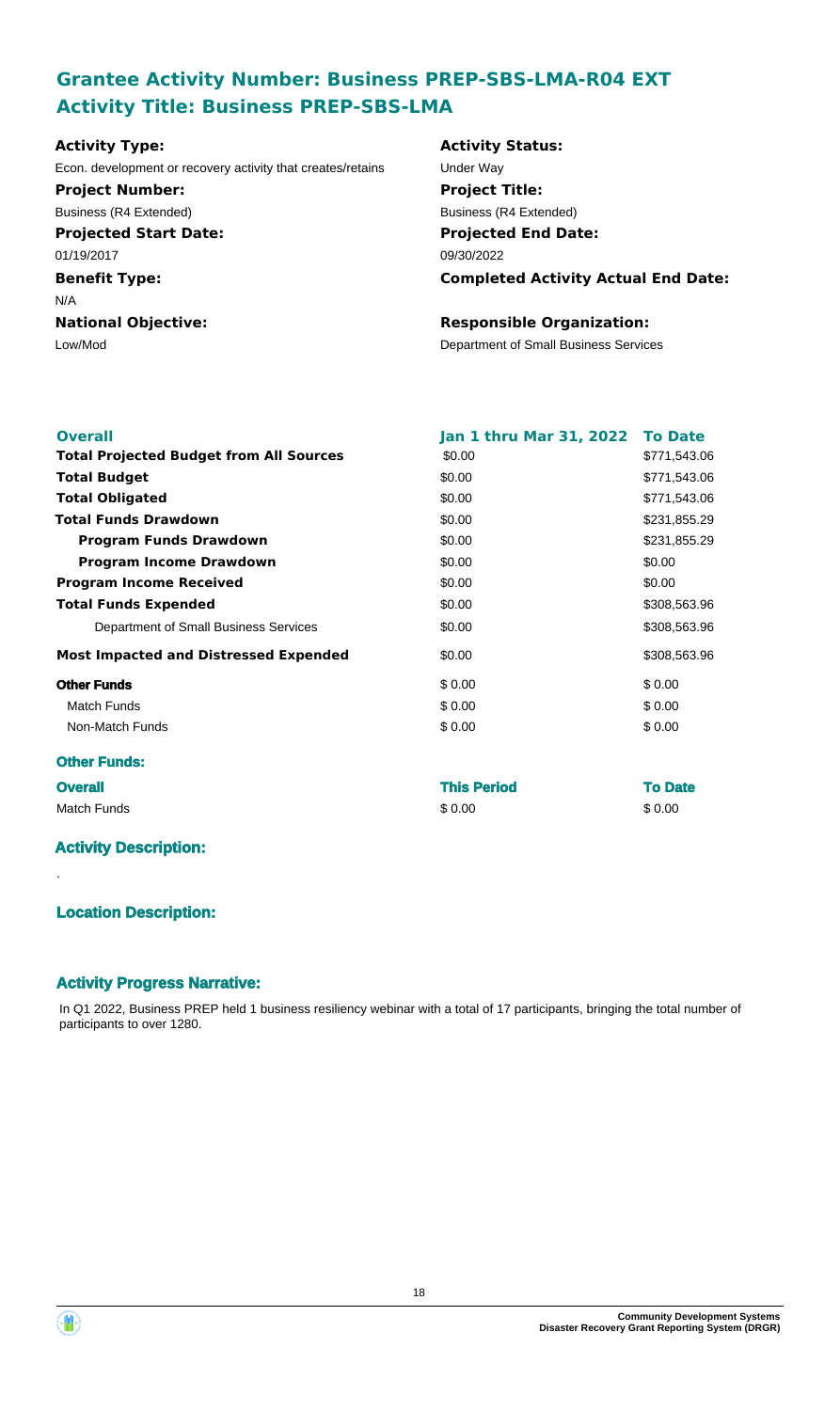# **Accomplishments Performance Measures**

|                                  | <b>This Report Period</b> | <b>Cumulative Actual Total / Expected</b> |
|----------------------------------|---------------------------|-------------------------------------------|
|                                  | <b>Total</b>              | <b>Total</b>                              |
| # of buildings (non-residential) |                           | 0/0                                       |
| # of Businesses                  |                           | 0/0                                       |

#### **Beneficiaries Performance Measures**

|                | <b>This Report Period</b> |            |       |     | <b>Cumulative Actual Total / Expected</b> |              |          |
|----------------|---------------------------|------------|-------|-----|-------------------------------------------|--------------|----------|
|                | Low                       | <b>Mod</b> | Total | Low | <b>Mod</b>                                | <b>Total</b> | Low/Mod% |
| # of Permanent |                           |            |       | 0/0 | 0/0                                       | 0/0          |          |
| # of Permanent |                           |            |       | 0/0 | 0/0                                       | 0/0          |          |

# **Activity Locations**

### **No Activity Locations found.**

#### **Other Funding Sources**

No Other Funding Sources Found

### **Other Funding Sources Budgeted - Detail**

### **No Other Match Funding Sources Found**



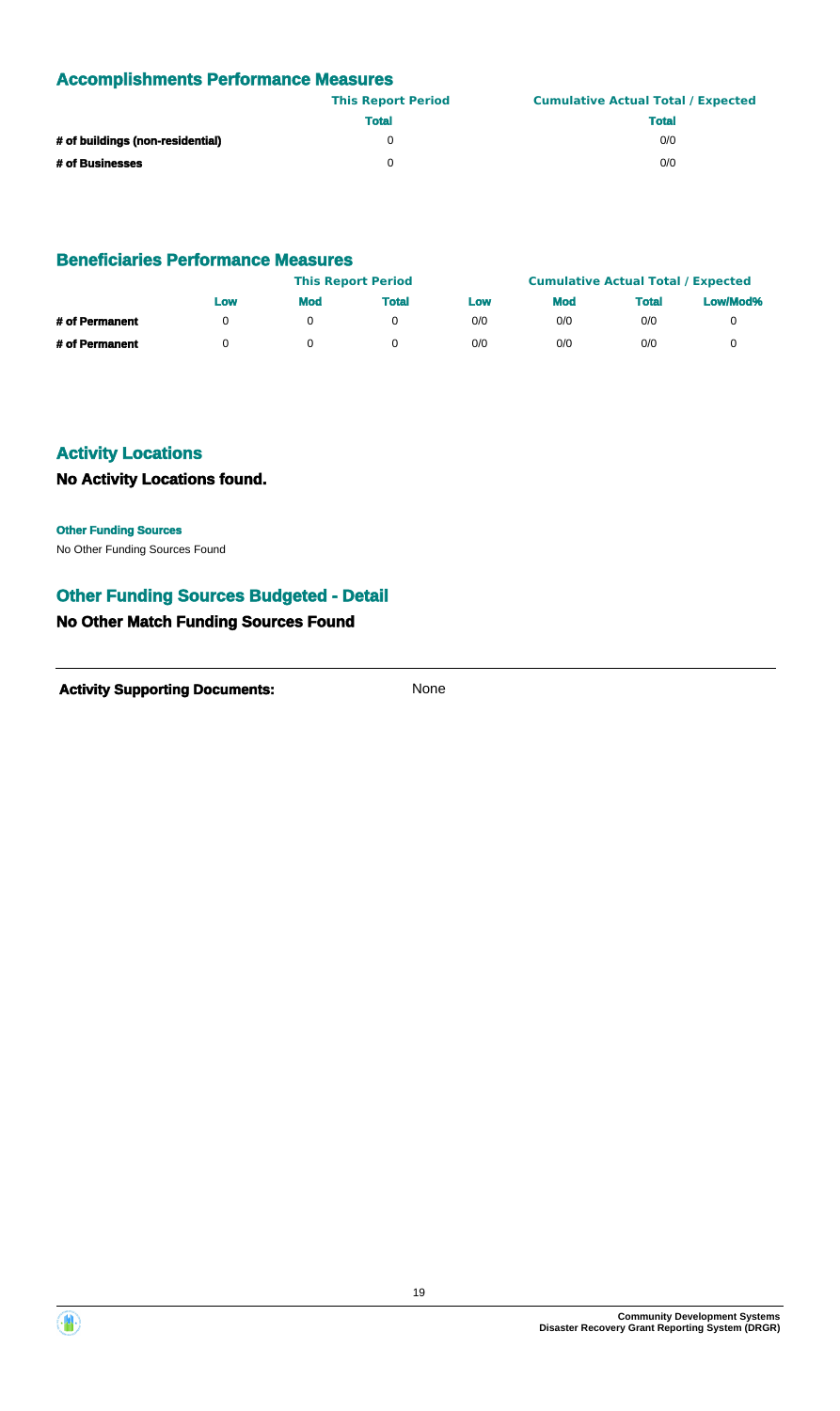# **Grantee Activity Number: Business PREP-SBS-UN-R04 EXT Activity Title: Business PREP-SBS-UN**

# **Projected Start Date: Benefit Type:** Urgent Need **Department of Small Business Services National Objective: Activity Type:** 01/19/2017 N/A Econ. development or recovery activity that creates/retains Under Way **Project Number:** Business (R4 Extended)

# **Activity Status: Projected End Date: Completed Activity Actual End Date:** 09/30/2022 **Project Title:** Business (R4 Extended)

#### **Responsible Organization:**

| <b>Overall</b>                                 | Jan 1 thru Mar 31, 2022 | <b>To Date</b> |
|------------------------------------------------|-------------------------|----------------|
| <b>Total Projected Budget from All Sources</b> | \$0.00                  | \$1,057,227.14 |
| <b>Total Budget</b>                            | \$0.00                  | \$1,057,227.14 |
| <b>Total Obligated</b>                         | \$0.00                  | \$1,057,227.14 |
| <b>Total Funds Drawdown</b>                    | \$0.00                  | \$943,521.33   |
| <b>Program Funds Drawdown</b>                  | \$0.00                  | \$943,521.33   |
| <b>Program Income Drawdown</b>                 | \$0.00                  | \$0.00         |
| <b>Program Income Received</b>                 | \$0.00                  | \$0.00         |
| <b>Total Funds Expended</b>                    | \$0.00                  | \$883,915.37   |
| Department of Small Business Services          | \$0.00                  | \$883,915.37   |
| <b>Most Impacted and Distressed Expended</b>   | \$0.00                  | \$883,915.37   |
| <b>Other Funds</b>                             | \$0.00                  | \$0.00         |
| <b>Match Funds</b>                             | \$0.00                  | \$0.00         |
| Non-Match Funds                                | \$0.00                  | \$0.00         |
| <b>Other Funds:</b>                            |                         |                |
| <b>Overall</b>                                 | <b>This Period</b>      | <b>To Date</b> |
| <b>Match Funds</b>                             | \$0.00                  | \$0.00         |
|                                                |                         |                |

# **Activity Description:**

# **Location Description:**

### **Activity Progress Narrative:**

In Q1 2022, Business PREP held 1 business resiliency webinar with a total of 17 participants, bringing the total number of participants to over 1280.

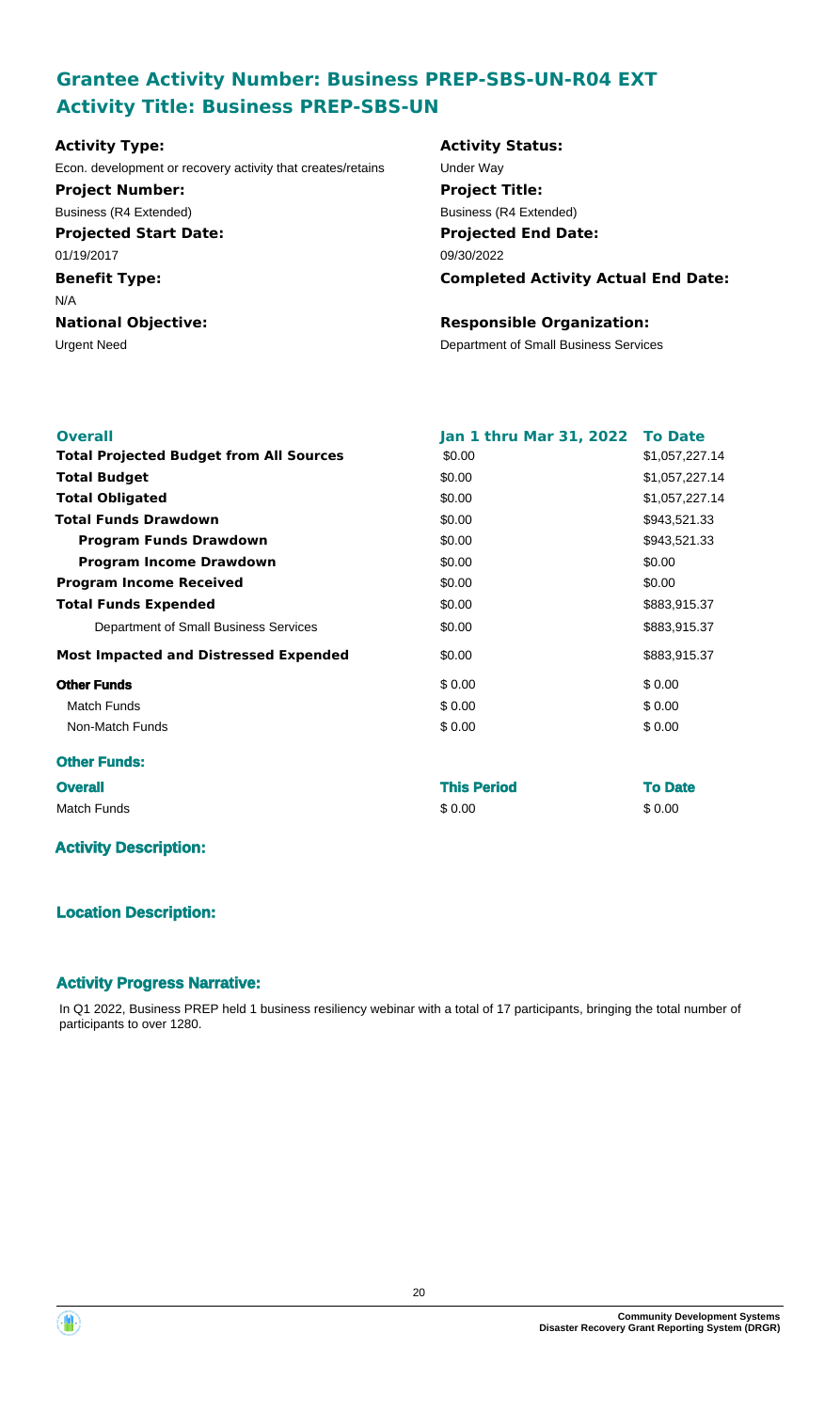# **Accomplishments Performance Measures**

|                                  | <b>This Report Period</b> | <b>Cumulative Actual Total / Expected</b> |
|----------------------------------|---------------------------|-------------------------------------------|
|                                  | <b>Total</b>              | <b>Total</b>                              |
| # of buildings (non-residential) |                           | 0/0                                       |
| # of Businesses                  |                           | 0/0                                       |

#### **Beneficiaries Performance Measures**

|                |     | <b>This Report Period</b> |       |     | <b>Cumulative Actual Total / Expected</b> |              |          |
|----------------|-----|---------------------------|-------|-----|-------------------------------------------|--------------|----------|
|                | Low | <b>Mod</b>                | Total | Low | <b>Mod</b>                                | <b>Total</b> | Low/Mod% |
| # of Permanent |     |                           |       | 0/0 | 0/0                                       | 0/0          |          |
| # of Permanent |     |                           |       | 0/0 | 0/0                                       | 0/0          |          |

# **Activity Locations**

# **No Activity Locations found.**

#### **Other Funding Sources**

No Other Funding Sources Found

### **Other Funding Sources Budgeted - Detail**

### **No Other Match Funding Sources Found**

| <b>Activity Supporting Documents:</b> |                                  | None |  |
|---------------------------------------|----------------------------------|------|--|
| <b>Project #/</b>                     | <b>Business-R2 / Business R2</b> |      |  |

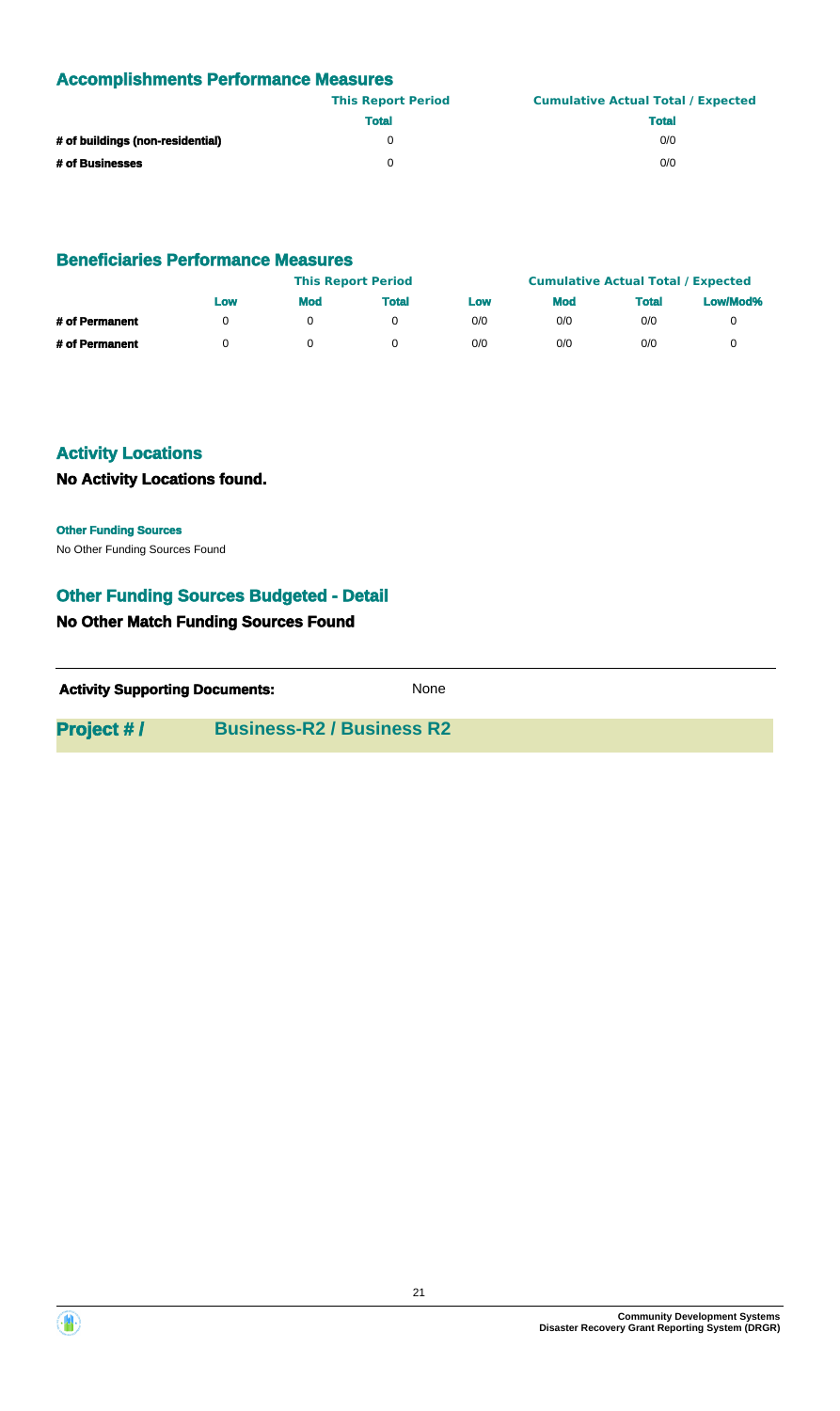# **Grantee Activity Number: Business PREP [Workshops]-SBS-UN-R02 Activity Title: Business PREP [Workshops]-SBS-UN**

| <b>Activity Type:</b>        | <b>Activity Status:</b>                    |
|------------------------------|--------------------------------------------|
| Public services              | Under Way                                  |
| <b>Project Number:</b>       | <b>Project Title:</b>                      |
| Business-R2                  | <b>Business R2</b>                         |
| <b>Projected Start Date:</b> | <b>Projected End Date:</b>                 |
| 06/08/2015                   | 06/07/2017                                 |
| <b>Benefit Type:</b>         | <b>Completed Activity Actual End Date:</b> |
| Area Benefit (Survey)        |                                            |
| <b>National Objective:</b>   | <b>Responsible Organization:</b>           |
| Urgent Need                  | Department of Small Business Services      |
|                              |                                            |
|                              |                                            |

| <b>Overall</b>                                 | <b>Jan 1 thru Mar 31, 2022</b> | <b>To Date</b> |
|------------------------------------------------|--------------------------------|----------------|
| <b>Total Projected Budget from All Sources</b> | \$0.00                         | \$64,600.00    |
| <b>Total Budget</b>                            | \$0.00                         | \$64,600.00    |
| <b>Total Obligated</b>                         | \$0.00                         | \$64,600.00    |
| <b>Total Funds Drawdown</b>                    | \$0.00                         | \$64,600.00    |
| <b>Program Funds Drawdown</b>                  | \$0.00                         | \$64,600.00    |
| <b>Program Income Drawdown</b>                 | \$0.00                         | \$0.00         |
| <b>Program Income Received</b>                 | \$0.00                         | \$0.00         |
| <b>Total Funds Expended</b>                    | \$0.00                         | \$64,600.00    |
| Department of Small Business Services          | \$0.00                         | \$64,600.00    |
| <b>Most Impacted and Distressed Expended</b>   | \$0.00                         | \$64,600.00    |
| <b>Other Funds</b>                             | \$0.00                         | \$0.00         |
| <b>Match Funds</b>                             | \$0.00                         | \$0.00         |
| Non-Match Funds                                | \$0.00                         | \$0.00         |
| <b>Other Funds:</b>                            |                                |                |
| <b>Overall</b>                                 | <b>This Period</b>             | <b>To Date</b> |
| <b>Match Funds</b>                             | \$0.00                         | \$0.00         |

### **Activity Description:**

### **Location Description:**

#### **Activity Progress Narrative:**

In Q1 2022, Business PREP held 1 business resiliency webinar with a total of 17 participants, bringing the total number of participants to over 1280.

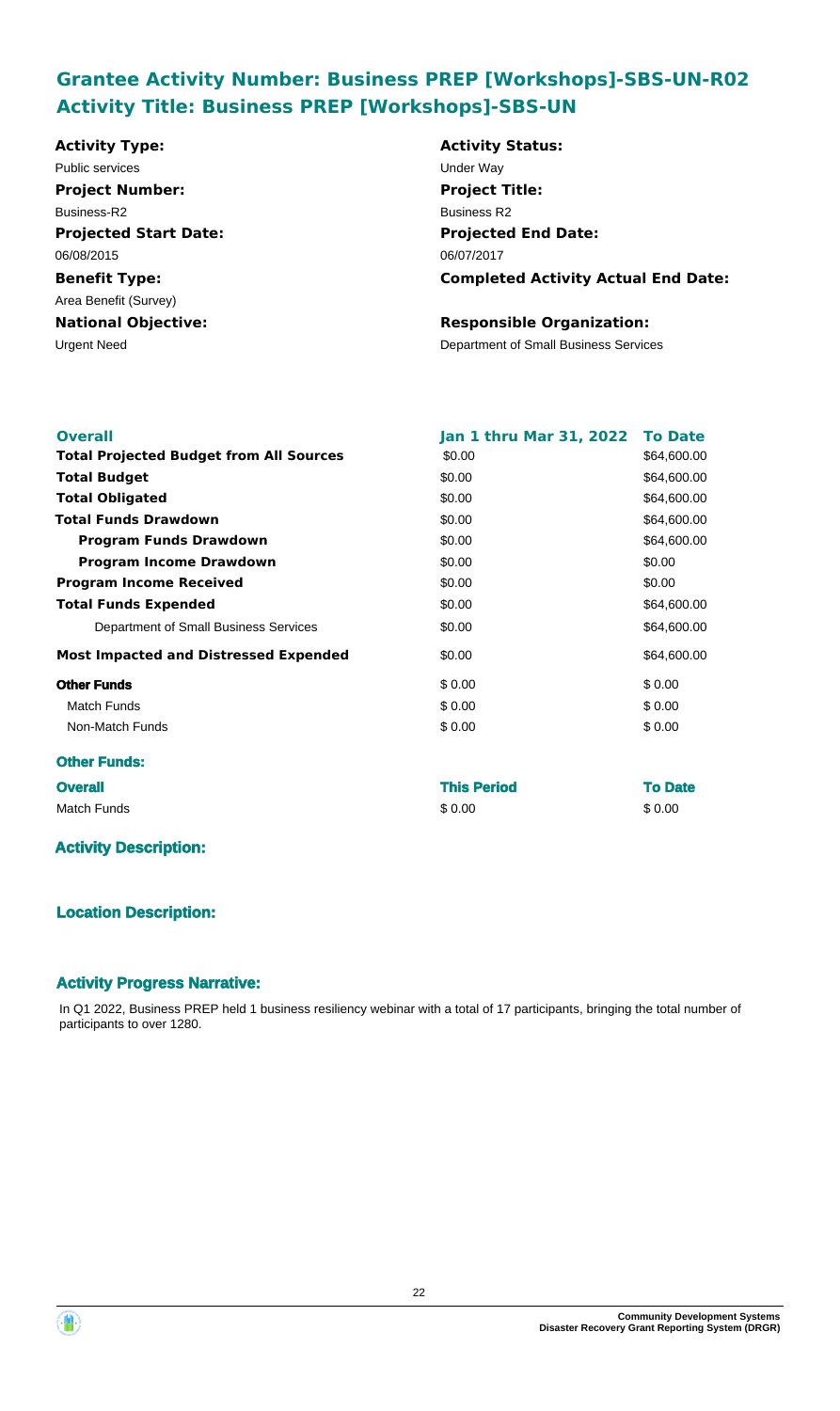# **Accomplishments Performance Measures**

|                        | <b>This Report Period</b> | <b>Cumulative Actual Total / Expected</b> |
|------------------------|---------------------------|-------------------------------------------|
|                        | <b>Total</b>              | <b>Total</b>                              |
| # of Businesses        | 4                         | 714/800                                   |
| # of Non-business      |                           | 103/50                                    |
| # of public facilities | 0                         | 0/0                                       |

### **Beneficiaries Performance Measures**

|                   | <b>This Report Period</b> |            |              |     | <b>Cumulative Actual Total / Expected</b> |              |          |
|-------------------|---------------------------|------------|--------------|-----|-------------------------------------------|--------------|----------|
|                   | Low                       | <b>Mod</b> | <b>Total</b> | Low | <b>Mod</b>                                | <b>Total</b> | Low/Mod% |
| # of Cases closed | 0                         |            |              | 0/0 | 0/0                                       | 0/0          |          |
| # of Cases opened |                           |            |              | 0/0 | 0/0                                       | 0/0          |          |

|              |     | <b>Beneficiaries - Area Benefit Survey</b> |              |          |
|--------------|-----|--------------------------------------------|--------------|----------|
|              | Low | <b>Mod</b>                                 | <b>Total</b> | Low/Mod% |
| # of Persons |     |                                            | 655          | 0.00     |

# **Activity Locations**

#### **No Activity Locations found.**

No Other Funding Sources Found **Other Funding Sources**

# **Other Funding Sources Budgeted - Detail**

### **No Other Match Funding Sources Found**

| <b>Activity Supporting Documents:</b> | None |
|---------------------------------------|------|
|                                       |      |

# **Project #/ Housing (R4 Extended) / Housing (R4 Extended)**



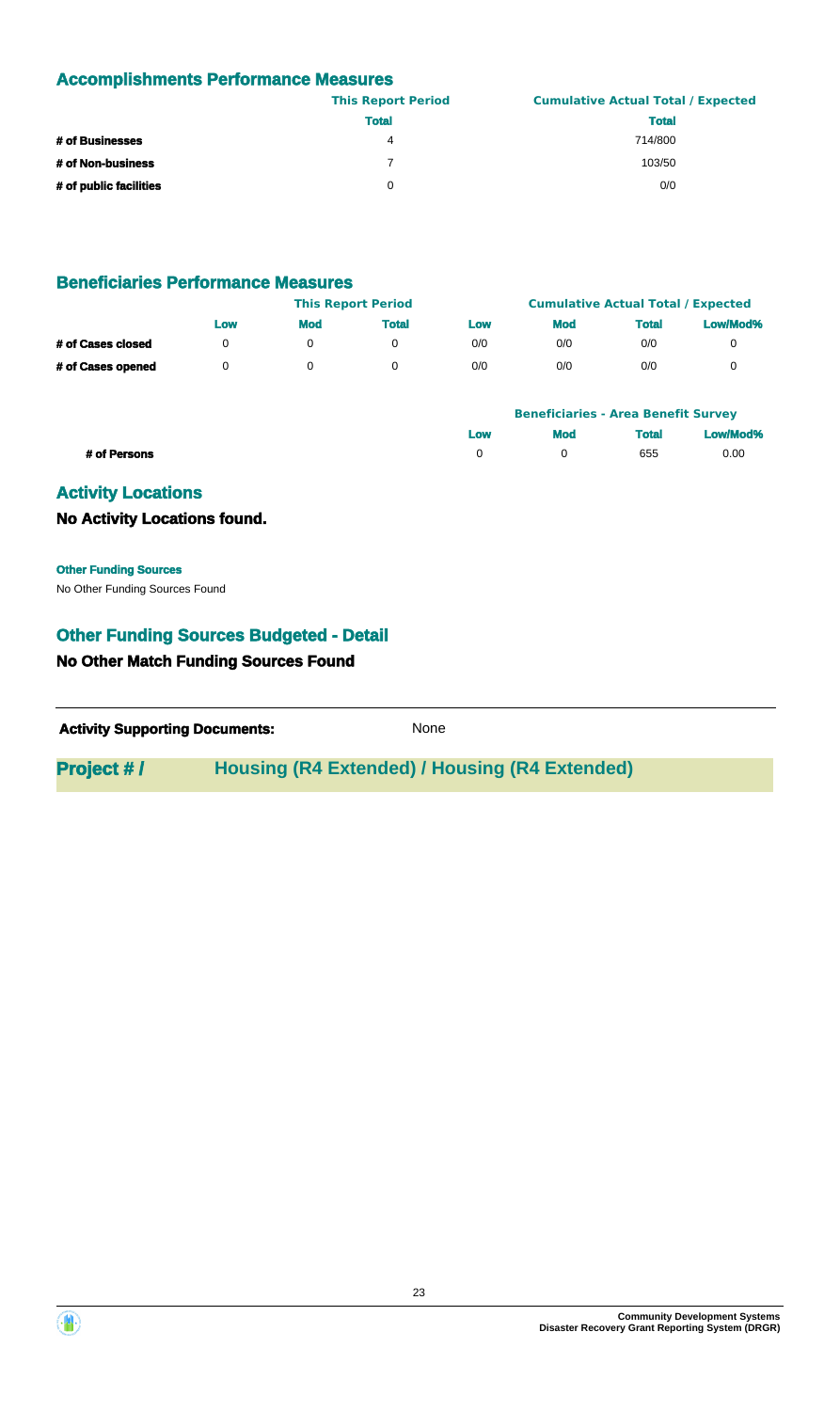# **Grantee Activity Number: BIB Multifamily-HRO-LMH-R04 EXT Activity Title: BIB Multifamily-HRO-LMH**

| <b>Activity Type:</b>                                   | <b>Activity Status:</b>                      |
|---------------------------------------------------------|----------------------------------------------|
| Rehabilitation/reconstruction of residential structures | Under Way                                    |
| <b>Project Number:</b>                                  | <b>Project Title:</b>                        |
| Housing (R4 Extended)                                   | Housing (R4 Extended)                        |
| <b>Projected Start Date:</b>                            | <b>Projected End Date:</b>                   |
| 01/18/2019                                              | 09/29/2022                                   |
| <b>Benefit Type:</b>                                    | <b>Completed Activity Actual End Date:</b>   |
| Direct Benefit (Households)                             |                                              |
| <b>National Objective:</b>                              | <b>Responsible Organization:</b>             |
| Low/Mod                                                 | Mayors Office of Housing Recovery Operations |

| <b>Overall</b>                                 | Jan 1 thru Mar 31, 2022 To Date |                |
|------------------------------------------------|---------------------------------|----------------|
| <b>Total Projected Budget from All Sources</b> | \$0.00                          | \$1,000,000.00 |
| <b>Total Budget</b>                            | \$0.00                          | \$1,000,000.00 |
| <b>Total Obligated</b>                         | \$0.00                          | \$1,000,000.00 |
| <b>Total Funds Drawdown</b>                    | \$0.00                          | \$473,561.46   |
| <b>Program Funds Drawdown</b>                  | \$0.00                          | \$473,561.46   |
| <b>Program Income Drawdown</b>                 | \$0.00                          | \$0.00         |
| <b>Program Income Received</b>                 | \$0.00                          | \$0.00         |
| <b>Total Funds Expended</b>                    | \$0.00                          | \$3,579,267.42 |
| Mayors Office of Housing Recovery Operations   | \$0.00                          | \$3,579,267.42 |
| <b>Most Impacted and Distressed Expended</b>   | \$0.00                          | \$3,579,267.42 |
| <b>Other Funds</b>                             | \$0.00                          | \$0.00         |
| <b>Match Funds</b>                             | \$0.00                          | \$0.00         |
| Non-Match Funds                                | \$0.00                          | \$0.00         |
| <b>Other Funds:</b>                            |                                 |                |
| <b>Overall</b>                                 | <b>This Period</b>              | <b>To Date</b> |
| <b>Match Funds</b>                             | \$0.00                          | \$0.00         |
| <b>Activity Description:</b>                   |                                 |                |

# **Location Description:**

.

### **Activity Progress Narrative:**

HRO and HPD share a portfolio of 204 condo/co-op units in multifamily buildings. These active condo/co-op applicants receive either reimbursement for completed unit repairs, City-managed unit rehabilitation, or a blend of both. Of the 195 condo/co-op units eligible for reimbursement, 195 have received their full reimbursement from the City. Of the 45 applicants slated to receive construction assistance from the City, 45 have completed construction.

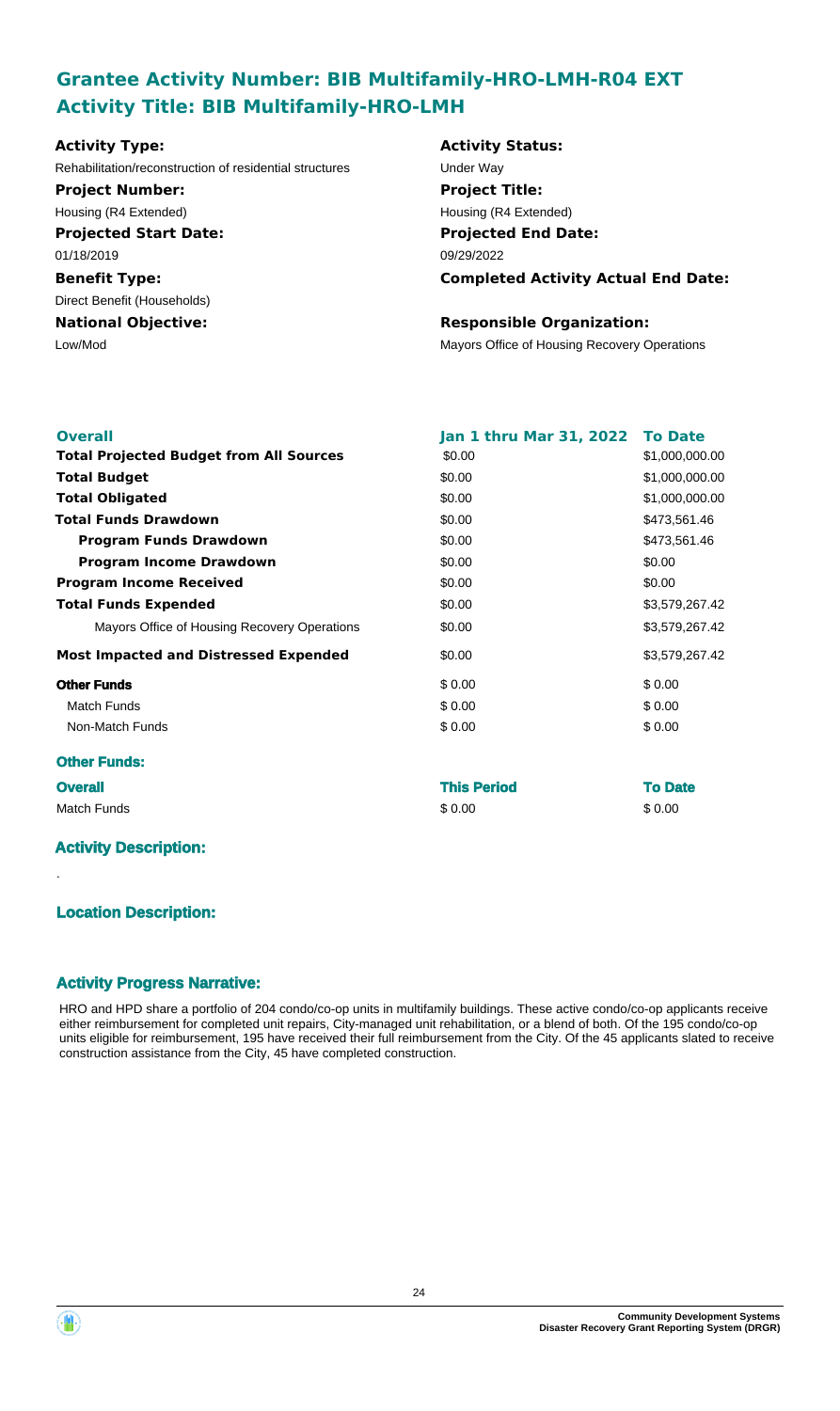# **Accomplishments Performance Measures**

|                        | <b>This Report Period</b> | <b>Cumulative Actual Total / Expected</b> |
|------------------------|---------------------------|-------------------------------------------|
|                        | <b>Total</b>              | <b>Total</b>                              |
| # of Housing Units     |                           | 0/0                                       |
| # of Multifamily Units |                           | 0/0                                       |

#### **Beneficiaries Performance Measures**

|                 |     |            | <b>This Report Period</b> |     | <b>Cumulative Actual Total / Expected</b> |              |          |
|-----------------|-----|------------|---------------------------|-----|-------------------------------------------|--------------|----------|
|                 | Low | <b>Mod</b> | <b>Total</b>              | Low | <b>Mod</b>                                | <b>Total</b> | Low/Mod% |
| # of Households | 0   |            |                           | 0/0 | 0/0                                       | 0/0          | 0        |
| # Owner         | 0   |            |                           | 0/0 | 0/0                                       | 0/0          | 0        |
| # Renter        |     |            |                           | 0/0 | 0/0                                       | 0/0          |          |

### **Activity Locations**

#### **No Activity Locations found.**

**Other Funding Sources**

No Other Funding Sources Found

### **Other Funding Sources Budgeted - Detail**

#### **No Other Match Funding Sources Found**

| <b>Activity Supporting Documents:</b> | None |
|---------------------------------------|------|
|---------------------------------------|------|

**Project # / Housing-R4 / Housing R4**



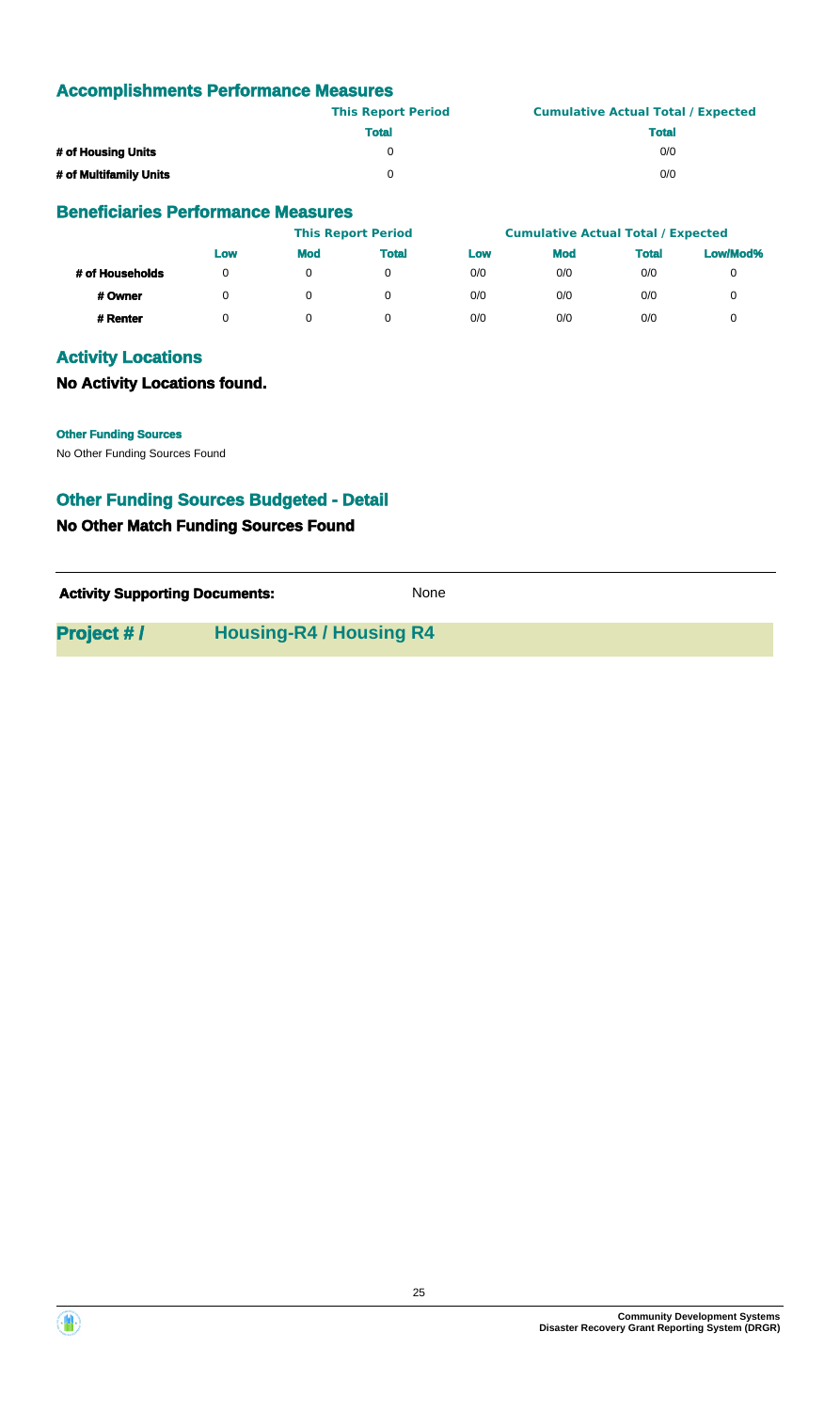# **Grantee Activity Number: BIB Multifamily-CPC-LMH-R04 Activity Title: BIB Multifamily-CPC-LMH**

| <b>Projected End Date:</b>                 |
|--------------------------------------------|
|                                            |
|                                            |
|                                            |
|                                            |
|                                            |
| <b>Completed Activity Actual End Date:</b> |
|                                            |
| <b>Responsible Organization:</b>           |
| <b>Community Preservation Corporation</b>  |
|                                            |

| <b>Overall</b>                                 | Jan 1 thru Mar 31, 2022 To Date |              |
|------------------------------------------------|---------------------------------|--------------|
| <b>Total Projected Budget from All Sources</b> | \$0.00                          | \$996,427.58 |
| <b>Total Budget</b>                            | \$0.00                          | \$996,427.58 |
| <b>Total Obligated</b>                         | \$0.00                          | \$996,427.58 |
| <b>Total Funds Drawdown</b>                    | \$0.00                          | \$996,427.58 |
| <b>Program Funds Drawdown</b>                  | \$0.00                          | \$996,427.58 |
| <b>Program Income Drawdown</b>                 | \$0.00                          | \$0.00       |
| <b>Program Income Received</b>                 | \$0.00                          | \$0.00       |
| <b>Total Funds Expended</b>                    | \$0.00                          | \$996,427.58 |
| <b>Community Preservation Corporation</b>      | \$0.00                          | \$996,427.58 |
| <b>Most Impacted and Distressed Expended</b>   | \$0.00                          | \$996,427.58 |
| <b>Other Funds</b>                             | \$0.00                          | \$0.00       |
| <b>Match Funds</b>                             | \$0.00                          | \$0.00       |
| Non-Match Funds                                | \$0.00                          | \$0.00       |
| <b>Other Funds:</b>                            |                                 |              |
| <b>A. 11</b>                                   | アレショ あんよんは                      | T. R.L.      |

| <b>Overall</b> | <b>This Period</b> | <b>To Date</b> |
|----------------|--------------------|----------------|
| Match Funds    | \$0.00             | \$0.00         |

#### **Ancillary Activities**

| <b>Responsible</b><br><b>Organization</b>    | <b>Activity Type</b>                                            | Project #  | <b>Grantee Activity #</b>              | <b>Activity Title</b>               | <b>Program Income</b><br><b>Account</b> |
|----------------------------------------------|-----------------------------------------------------------------|------------|----------------------------------------|-------------------------------------|-----------------------------------------|
| <b>Community Preservation</b><br>Corporation | Rehabilitation/reconstrul<br>ction of residential<br>structures | Housing-R1 | <b>BIB Multifamily-CPC-</b><br>LMH-R01 | <b>BIB Multifamily-CPC-</b><br>I MH | <b>General Account</b>                  |
| <b>Community Preservation</b><br>Corporation | Rehabilitation/reconstrul<br>ction of residential<br>structures | Housing-R2 | <b>BIB Multifamily-CPC-</b><br>LMH-R02 | <b>BIB Multifamily-CPC-</b><br>I MH | <b>General Account</b>                  |
| <b>Community Preservation</b><br>Corporation | Rehabilitation/reconstrul<br>ction of residential<br>structures | Housing-R3 | <b>BIB Multifamily-CPC-</b><br>LMH-R03 | <b>BIB Multifamily-CPC-</b><br>I MH | General Account                         |

#### **Activity Description:**

The City has allocated funds for rehabilitation loans and reimbursement for multi-family (five units or more) housing. Funds will be used throughout the City, and will serve a wide range of housing types, including market-rate properties, HUD-assisted properties, permanent housing for the homeless, and private market units receiving project-based assistance or with tenants that participate in the Section 8 Housing Choice Voucher

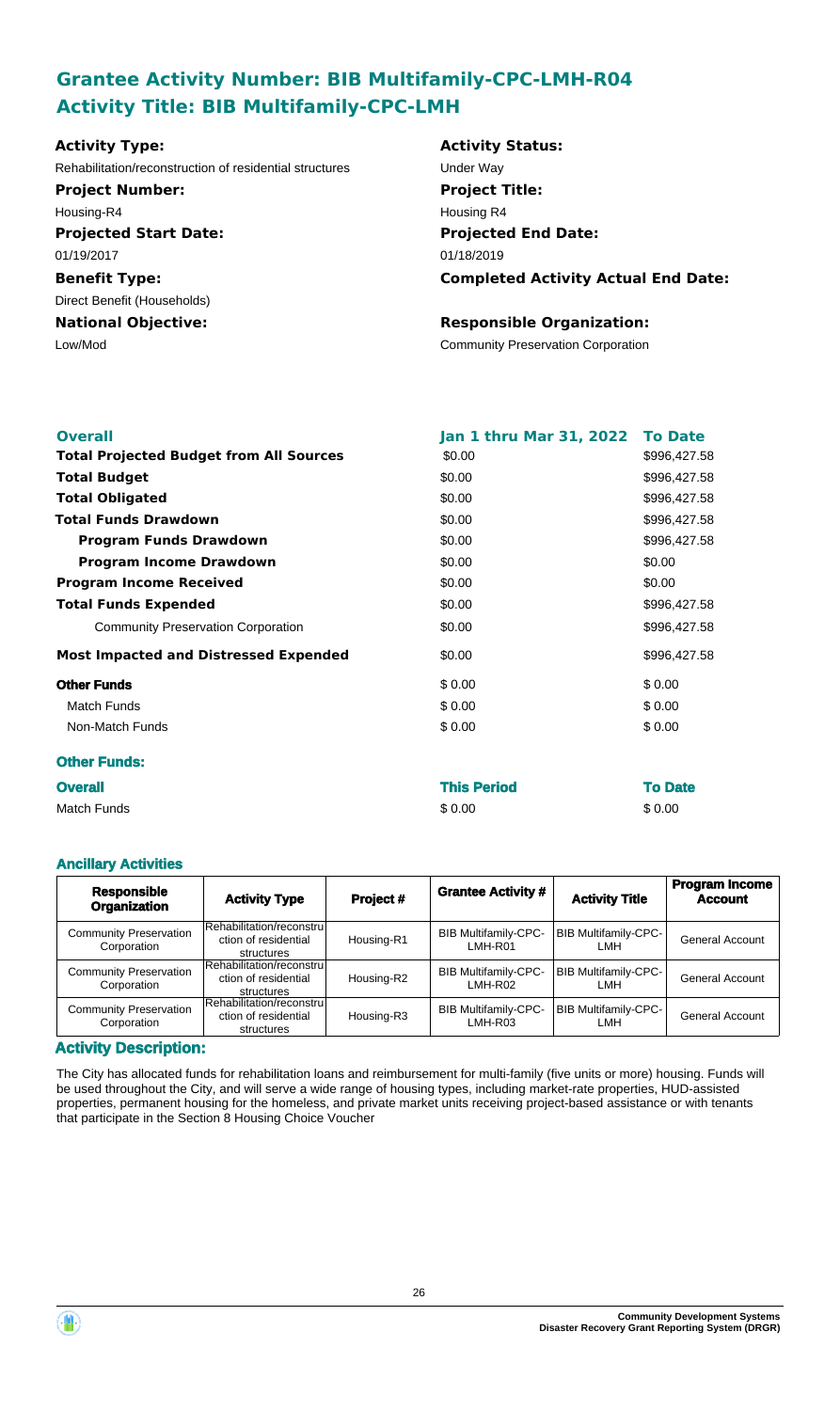Program.

#### **Location Description:**

Mutliple locations throughout New York City.

#### **Activity Progress Narrative:**

### **Accomplishments Performance Measures**

|                                  | <b>This Report Period</b> | <b>Cumulative Actual Total / Expected</b> |
|----------------------------------|---------------------------|-------------------------------------------|
|                                  | <b>Total</b>              | <b>Total</b>                              |
| # of Properties                  |                           | 5/4                                       |
| # of Substantially Rehabilitated | 0                         | 0/0                                       |
|                                  |                           |                                           |

|                        | <b>This Report Period</b> | <b>Cumulative Actual Total / Expected</b> |
|------------------------|---------------------------|-------------------------------------------|
|                        | <b>Total</b>              | <b>Total</b>                              |
| # of Housing Units     |                           | 362/361                                   |
| # of Multifamily Units |                           | 362/361                                   |

### **Beneficiaries Performance Measures**

|                 |     | <b>This Report Period</b> |              |         |            | <b>Cumulative Actual Total / Expected</b> |          |
|-----------------|-----|---------------------------|--------------|---------|------------|-------------------------------------------|----------|
|                 | Low | <b>Mod</b>                | <b>Total</b> | Low     | <b>Mod</b> | <b>Total</b>                              | Low/Mod% |
| # of Households |     | 0                         |              | 362/361 | 0/0        | 362/361                                   | 100.00   |
| # Owner         |     | 0                         |              | 349/348 | 0/0        | 349/348                                   | 100.00   |
| # Renter        | 0   |                           |              | 13/13   | 0/0        | 13/13                                     | 100.00   |

# **Activity Locations**

**No Activity Locations found.**

**Other Funding Sources**

No Other Funding Sources Found

# **Other Funding Sources Budgeted - Detail**

### **No Other Match Funding Sources Found**



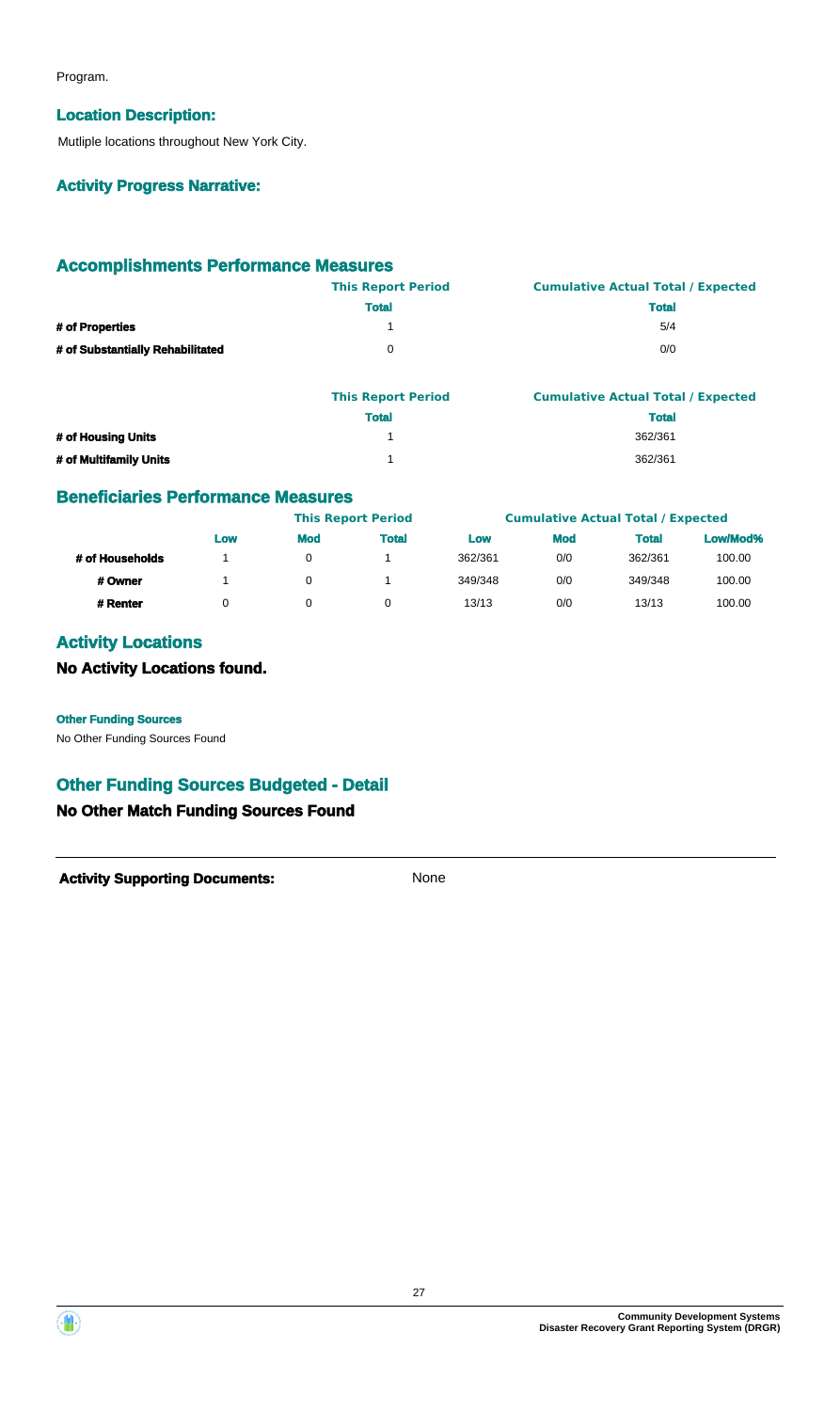# **Grantee Activity Number: BIB Multifamily-CPC-UN-R04 Activity Title: BIB Multifamily-CPC-UN**

| <b>Activity Type:</b>                                   | <b>Activity Status:</b>                    |
|---------------------------------------------------------|--------------------------------------------|
| Rehabilitation/reconstruction of residential structures | Under Way                                  |
| <b>Project Number:</b>                                  | <b>Project Title:</b>                      |
| Housing-R4                                              | Housing R4                                 |
| <b>Projected Start Date:</b>                            | <b>Projected End Date:</b>                 |
| 01/19/2017                                              | 01/18/2019                                 |
| <b>Benefit Type:</b>                                    | <b>Completed Activity Actual End Date:</b> |
| Direct Benefit (Households)                             |                                            |
| <b>National Objective:</b>                              | <b>Responsible Organization:</b>           |
| Urgent Need                                             | <b>Community Preservation Corporation</b>  |
|                                                         |                                            |
|                                                         |                                            |

| <b>Overall</b>                                 | Jan 1 thru Mar 31, 2022 To Date |                |
|------------------------------------------------|---------------------------------|----------------|
| <b>Total Projected Budget from All Sources</b> | \$0.00                          | \$5,125,763.83 |
| <b>Total Budget</b>                            | \$0.00                          | \$5,125,763.83 |
| <b>Total Obligated</b>                         | \$0.00                          | \$5,125,763.83 |
| <b>Total Funds Drawdown</b>                    | \$0.00                          | \$5,125,763.83 |
| <b>Program Funds Drawdown</b>                  | \$0.00                          | \$5,125,763.83 |
| <b>Program Income Drawdown</b>                 | \$0.00                          | \$0.00         |
| <b>Program Income Received</b>                 | \$0.00                          | \$0.00         |
| <b>Total Funds Expended</b>                    | \$0.00                          | \$5,125,763.83 |
| <b>Community Preservation Corporation</b>      | \$0.00                          | \$5,125,763.83 |
| <b>Most Impacted and Distressed Expended</b>   | \$0.00                          | \$5,125,763.83 |
| <b>Other Funds</b>                             | \$0.00                          | \$0.00         |
| <b>Match Funds</b>                             | \$0.00                          | \$0.00         |
| Non-Match Funds                                | \$0.00                          | \$0.00         |
| <b>Other Funds:</b>                            |                                 |                |
| <b>Overall</b>                                 | <b>This Period</b>              | <b>To Date</b> |

| <b>Overall</b> | This Period | <b>10 Date</b> |
|----------------|-------------|----------------|
| Match Funds    | \$0.00      | \$0.00         |

#### **Ancillary Activities**

| <b>Responsible</b><br><b>Organization</b>    | <b>Activity Type</b>                                            | Project #  | <b>Grantee Activity #</b>                    | <b>Activity Title</b>             | <b>Program Income</b><br><b>Account</b> |
|----------------------------------------------|-----------------------------------------------------------------|------------|----------------------------------------------|-----------------------------------|-----------------------------------------|
| <b>Community Preservation</b><br>Corporation | Rehabilitation/reconstru<br>ction of residential<br>structures  | Housing-R1 | <b>BIB Multifamily-CPC-</b><br>$UN-R01$      | <b>BIB Multifamily-CPC-</b><br>UN | <b>General Account</b>                  |
| <b>Community Preservation</b><br>Corporation | Rehabilitation/reconstrul<br>ction of residential<br>structures | Housing-R2 | <b>BIB Multifamily-CPC-</b><br><b>UN-R02</b> | <b>BIB Multifamily-CPC-</b><br>UN | <b>General Account</b>                  |
| <b>Community Preservation</b><br>Corporation | Rehabilitation/reconstrul<br>ction of residential<br>structures | Housing-R3 | <b>BIB Multifamily-CPC-</b><br>$UN-R03$      | <b>BIB Multifamily-CPC-</b><br>UN | <b>General Account</b>                  |

#### **Activity Description:**

The City has allocated funds for rehabilitation loans and reimbursement for multi-family (five units or more) housing. Funds will be used throughout the City, and will serve a wide range of housing types, including market-rate properties, HUD-assisted properties, permanent housing for the homeless, and private market units receiving project-based assistance or with tenants that participate in the Section 8 Housing Choice Voucher

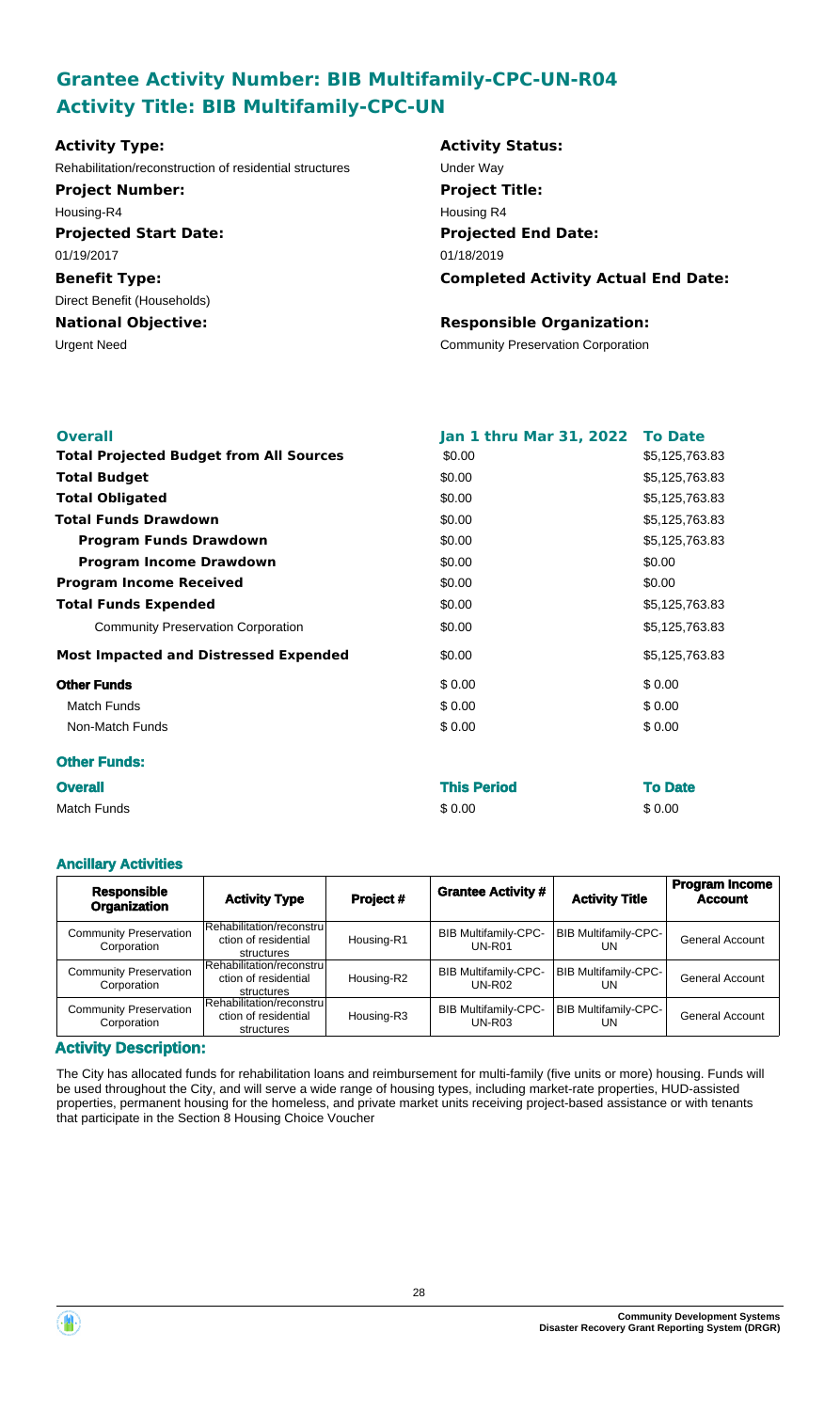Program.

#### **Location Description:**

Mutliple locations throughout New York City.

#### **Activity Progress Narrative:**

### **Accomplishments Performance Measures**

|                                  | <b>This Report Period</b> | <b>Cumulative Actual Total / Expected</b> |
|----------------------------------|---------------------------|-------------------------------------------|
|                                  | <b>Total</b>              | <b>Total</b>                              |
| # of Properties                  | -1                        | 94/95                                     |
| # of Substantially Rehabilitated |                           | 0/0                                       |

|                        | <b>This Report Period</b> | <b>Cumulative Actual Total / Expected</b> |
|------------------------|---------------------------|-------------------------------------------|
|                        | <b>Total</b>              | <b>Total</b>                              |
| # of Housing Units     | -1                        | 981/950                                   |
| # of Multifamily Units | - 1                       | 981/950                                   |

### **Beneficiaries Performance Measures**

|                 |     | <b>This Report Period</b> |              |     | <b>Cumulative Actual Total / Expected</b> |              |          |
|-----------------|-----|---------------------------|--------------|-----|-------------------------------------------|--------------|----------|
|                 | Low | <b>Mod</b>                | <b>Total</b> | Low | <b>Mod</b>                                | <b>Total</b> | Low/Mod% |
| # of Households |     |                           | -1           | 0/0 | 0/0                                       | 981/1902     | 0.00     |
| # Owner         |     |                           | -1           | 0/0 | 0/0                                       | 974/1339     | 0.00     |
| # Renter        |     |                           |              | 0/0 | 0/0                                       | 7/563        | 0.00     |

# **Activity Locations**

**No Activity Locations found.**

#### **Other Funding Sources**

No Other Funding Sources Found

# **Other Funding Sources Budgeted - Detail**

### **No Other Match Funding Sources Found**



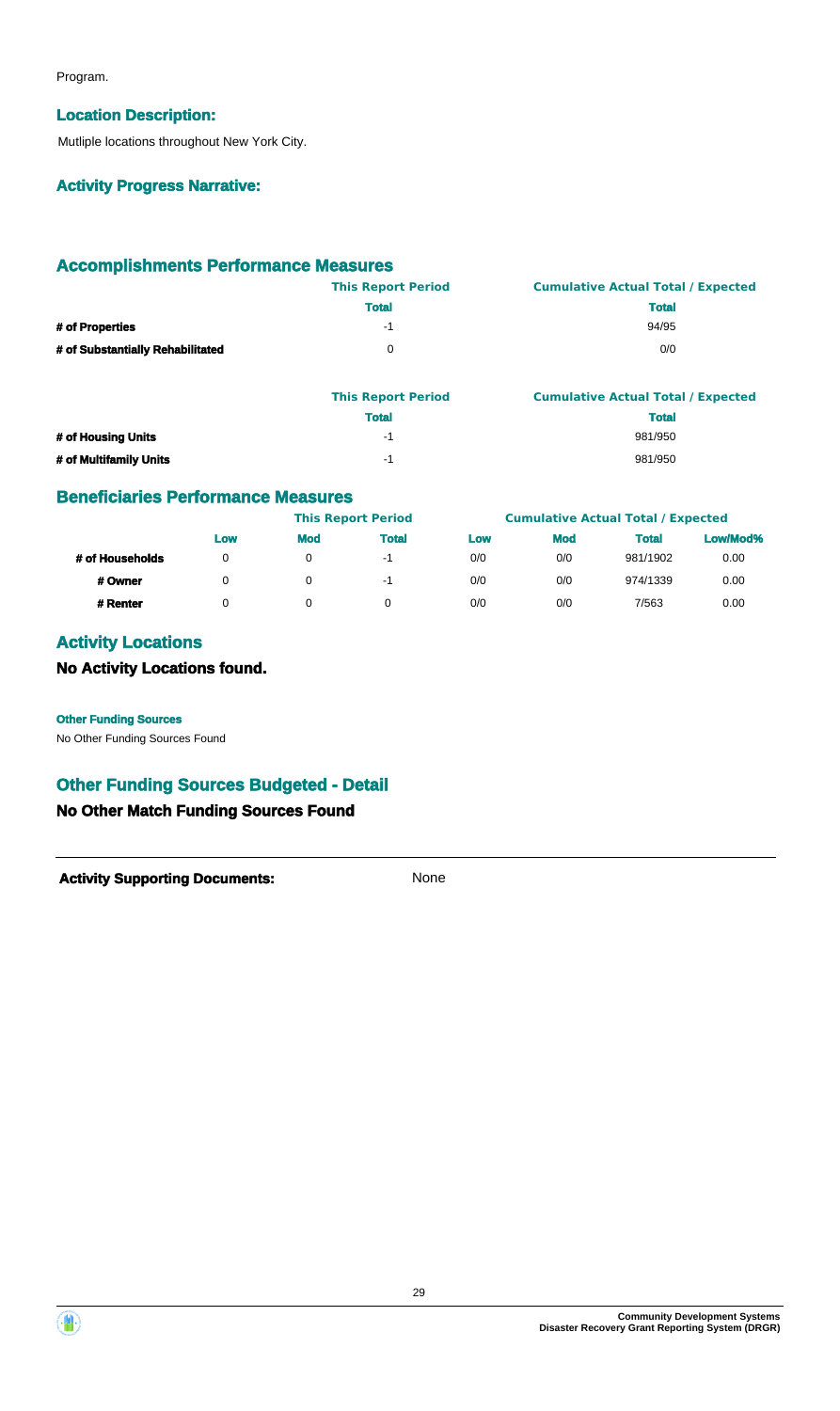# **Grantee Activity Number: BIB Multifamily-HPD-LMH-R04 Activity Title: BIB Multifamily-HPD-LMH**

| Rehabilitation/reconstruction of residential structures<br><b>Project Number:</b><br>Housing-R4 | Under Way<br><b>Project Title:</b>         |
|-------------------------------------------------------------------------------------------------|--------------------------------------------|
|                                                                                                 |                                            |
|                                                                                                 |                                            |
|                                                                                                 | Housing R4                                 |
| <b>Projected Start Date:</b>                                                                    | <b>Projected End Date:</b>                 |
| 01/19/2017                                                                                      | 01/18/2019                                 |
| <b>Benefit Type:</b>                                                                            | <b>Completed Activity Actual End Date:</b> |
| Direct Benefit (Households)                                                                     |                                            |
| <b>National Objective:</b>                                                                      | <b>Responsible Organization:</b>           |
| Low/Mod                                                                                         | Housing and Preservation Development       |

| <b>Overall</b>                                 | Jan 1 thru Mar 31, 2022 To Date |                |
|------------------------------------------------|---------------------------------|----------------|
| <b>Total Projected Budget from All Sources</b> | \$0.00                          | \$5,326,349.69 |
| <b>Total Budget</b>                            | \$0.00                          | \$5,326,349.69 |
| <b>Total Obligated</b>                         | \$0.00                          | \$5,326,349.69 |
| <b>Total Funds Drawdown</b>                    | \$0.00                          | \$5,326,349.69 |
| <b>Program Funds Drawdown</b>                  | \$0.00                          | \$5,326,349.69 |
| <b>Program Income Drawdown</b>                 | \$0.00                          | \$0.00         |
| <b>Program Income Received</b>                 | \$0.00                          | \$0.00         |
| <b>Total Funds Expended</b>                    | \$0.00                          | \$5,326,349.69 |
| Housing and Preservation Development           | \$0.00                          | \$5,326,349.69 |
| <b>Most Impacted and Distressed Expended</b>   | \$0.00                          | \$5,326,349.69 |
| <b>Other Funds</b>                             | \$0.00                          | \$0.00         |
| <b>Match Funds</b>                             | \$0.00                          | \$0.00         |
| Non-Match Funds                                | \$0.00                          | \$0.00         |
| <b>Other Funds:</b>                            |                                 |                |
| <b>Overall</b>                                 | <b>This Period</b>              | <b>To Date</b> |

| Match Funds | \$0.00 | \$0.00 |
|-------------|--------|--------|

#### **Ancillary Activities**

| <b>Responsible</b><br><b>Organization</b> | <b>Activity Type</b>                                            | Project #                | <b>Grantee Activity #</b>                  | <b>Activity Title</b>              | <b>Program Income</b><br><b>Account</b> |
|-------------------------------------------|-----------------------------------------------------------------|--------------------------|--------------------------------------------|------------------------------------|-----------------------------------------|
| Housing and Preservation<br>Development   | Rehabilitation/reconstru<br>ction of residential<br>structures  | Housing-R1               | <b>BIB Multifamily-HPD-</b><br>LMH-R01     | BIB Multifamily-HPD-<br>LMH        | <b>General Account</b>                  |
| Housing and Preservation<br>Development   | Rehabilitation/reconstru<br>ction of residential<br>structures  | Housing-R2               | <b>BIB Multifamily-HPD-</b><br>LMH-R02     | <b>BIB Multifamily-HPD-</b><br>LMH | <b>General Account</b>                  |
| Housing and Preservation<br>Development   | Rehabilitation/reconstrul<br>ction of residential<br>structures | Housing-R3               | <b>BIB Multifamily-HPD-</b><br>LMH-R03     | <b>BIB Multifamily-HPD-</b><br>LMH | General Account                         |
| Housing and Preservation<br>Development   | Rehabilitation/reconstru<br>ction of residential<br>structures  | Housing (R3<br>Extended) | <b>BIB Multifamily-HPD-</b><br>LMH-R03 EXT | <b>BIB Multifamily-HPD-</b><br>LMH | <b>General Account</b>                  |
| Housing and Preservation<br>Development   | Rehabilitation/reconstrul<br>ction of residential<br>structures | Housing (R4<br>Extended) | <b>BIB Multifamily-HPD-</b><br>LMH-R04 EXT | <b>BIB Multifamily-HPD-</b><br>LMH | <b>General Account</b>                  |

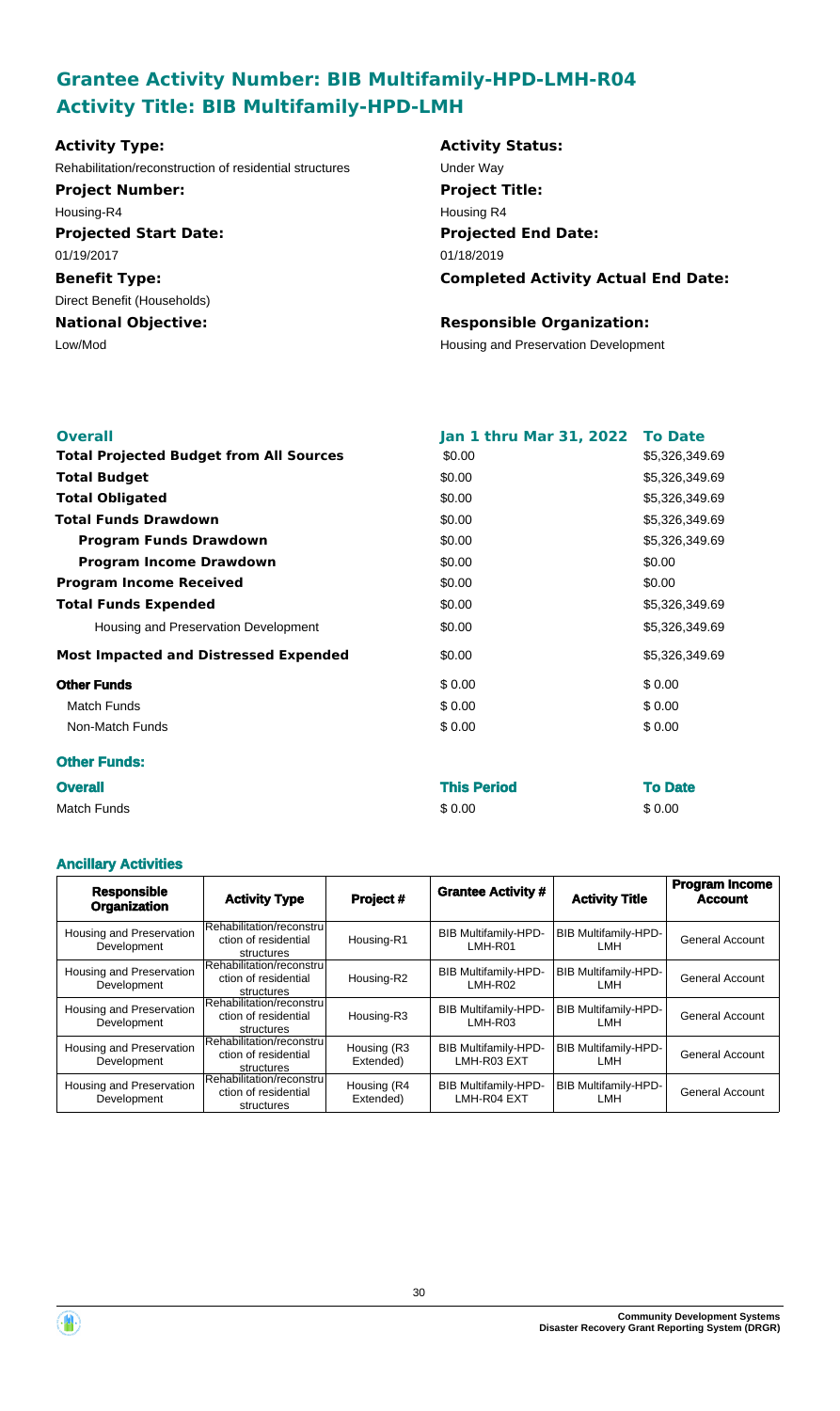### **Activity Description:**

The City has allocated funds for rehabilitation loans and reimbursement for multi-family (five units or more) housing. Funds will be used throughout the City, and will serve a wide range of housing types, including market-rate properties, HUD-assisted properties, permanent housing for the homeless, and private market units receiving project-based assistance or with tenants that participate in the Section 8 Housing Choice Voucher Program.

#### **Location Description:**

Mutliple locations throughout New York City.

#### **Activity Progress Narrative:**

#### **Accomplishments Performance Measures**

|                                  | <b>This Report Period</b> | <b>Cumulative Actual Total / Expected</b> |
|----------------------------------|---------------------------|-------------------------------------------|
|                                  | <b>Total</b>              | <b>Total</b>                              |
| # of Properties                  | -2                        | 7/10                                      |
| # of Substantially Rehabilitated | $^{\circ}$                | 0/0                                       |

|                        | <b>This Report Period</b> | <b>Cumulative Actual Total / Expected</b> |
|------------------------|---------------------------|-------------------------------------------|
|                        | <b>Total</b>              | <b>Total</b>                              |
| # of Housing Units     | 10                        | 2278/2314                                 |
| # of Multifamily Units | 10                        | 2278/2314                                 |

### **Beneficiaries Performance Measures**

|                 |     |            | <b>This Report Period</b> |           |            | <b>Cumulative Actual Total / Expected</b> |          |
|-----------------|-----|------------|---------------------------|-----------|------------|-------------------------------------------|----------|
|                 | Low | <b>Mod</b> | <b>Total</b>              | Low       | <b>Mod</b> | <b>Total</b>                              | Low/Mod% |
| # of Households | 10  | 0          | 10                        | 2278/2314 | 0/0        | 2278/2314                                 | 100.00   |
| # Owner         | 10  | 0          | 10                        | 2277/2259 | 0/0        | 2277/2259                                 | 100.00   |
| # Renter        |     | 0          |                           | 1/55      | 0/0        | 1/55                                      | 100.00   |

### **Activity Locations**

#### **No Activity Locations found.**

#### **Other Funding Sources**

No Other Funding Sources Found

### **Other Funding Sources Budgeted - Detail**

#### **No Other Match Funding Sources Found**



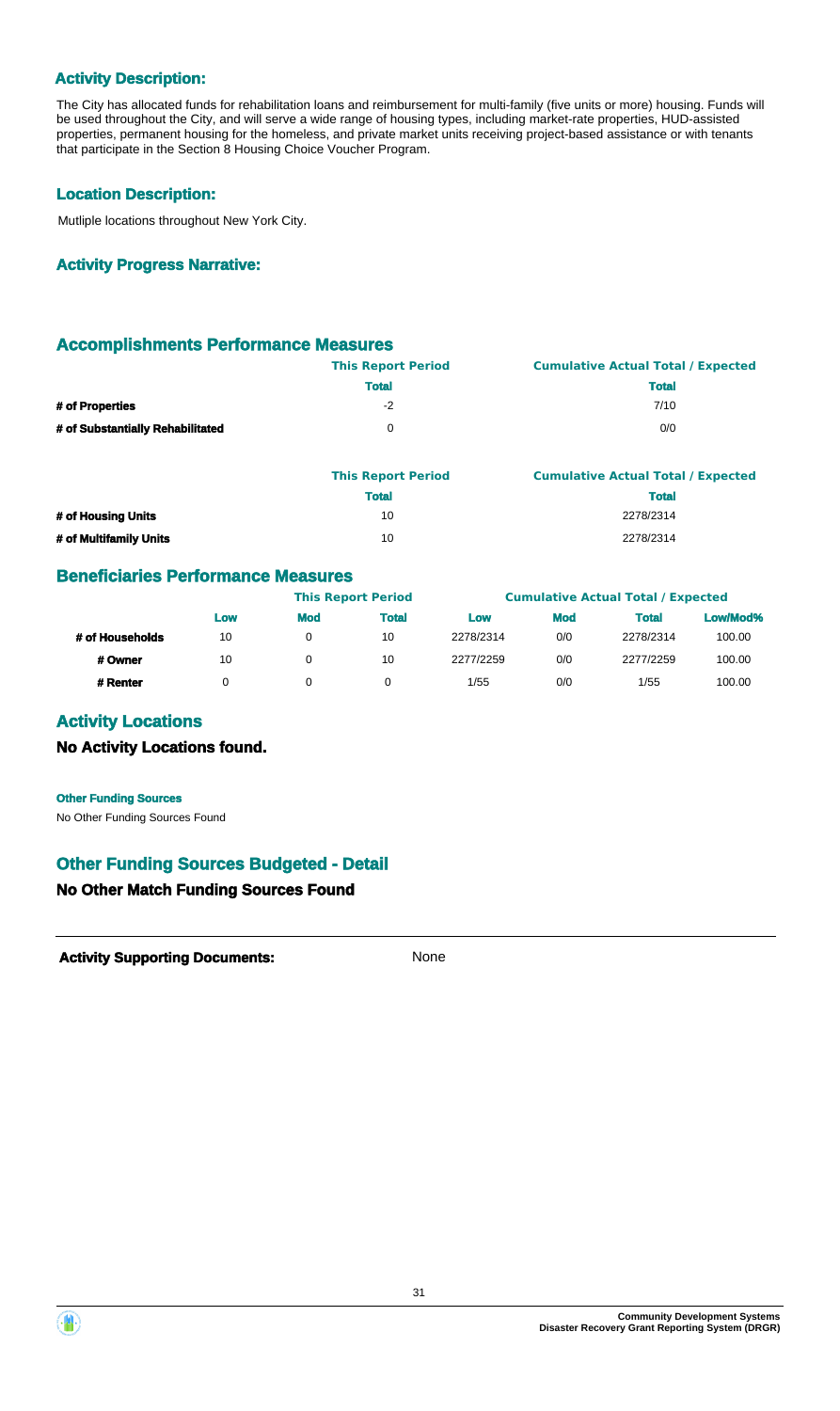# **Grantee Activity Number: BIB Multifamily-HPD-UN-R04 Activity Title: BIB Multifamily-HPD-UN**

| <b>Activity Type:</b>                                   | <b>Activity Status:</b>                    |
|---------------------------------------------------------|--------------------------------------------|
| Rehabilitation/reconstruction of residential structures | Under Way                                  |
| <b>Project Number:</b>                                  | <b>Project Title:</b>                      |
| Housing-R4                                              | Housing R4                                 |
| <b>Projected Start Date:</b>                            | <b>Projected End Date:</b>                 |
| 01/19/2017                                              | 01/18/2019                                 |
| <b>Benefit Type:</b>                                    | <b>Completed Activity Actual End Date:</b> |
| Direct Benefit (Households)                             |                                            |
| <b>National Objective:</b>                              | <b>Responsible Organization:</b>           |
| Urgent Need                                             | Housing and Preservation Development       |
|                                                         |                                            |
|                                                         |                                            |

| <b>Overall</b>                                 | Jan 1 thru Mar 31, 2022 | <b>To Date</b>  |
|------------------------------------------------|-------------------------|-----------------|
| <b>Total Projected Budget from All Sources</b> | \$0.00                  | \$26,125,487.98 |
| <b>Total Budget</b>                            | \$0.00                  | \$26,125,487.98 |
| <b>Total Obligated</b>                         | \$0.00                  | \$26,125,487.98 |
| <b>Total Funds Drawdown</b>                    | \$0.00                  | \$26,125,487.98 |
| <b>Program Funds Drawdown</b>                  | \$0.00                  | \$26,125,487.98 |
| <b>Program Income Drawdown</b>                 | \$0.00                  | \$0.00          |
| <b>Program Income Received</b>                 | \$0.00                  | \$0.00          |
| <b>Total Funds Expended</b>                    | \$0.00                  | \$26,125,487.98 |
| Housing and Preservation Development           | \$0.00                  | \$26,125,487.98 |
| <b>Most Impacted and Distressed Expended</b>   | \$0.00                  | \$26,125,487.98 |
| <b>Other Funds</b>                             | \$0.00                  | \$0.00          |
| <b>Match Funds</b>                             | \$0.00                  | \$0.00          |
| Non-Match Funds                                | \$0.00                  | \$0.00          |
| <b>Other Funds:</b>                            |                         |                 |
| <b>Overall</b>                                 | <b>This Period</b>      | <b>To Date</b>  |

Match Funds \$ 0.00 \$ 0.00

#### **Ancillary Activities**

| <b>Responsible</b><br><b>Organization</b> | <b>Activity Type</b>                                           | Project #                | <b>Grantee Activity #</b>                    | <b>Activity Title</b>             | <b>Program Income</b><br><b>Account</b> |
|-------------------------------------------|----------------------------------------------------------------|--------------------------|----------------------------------------------|-----------------------------------|-----------------------------------------|
| Housing and Preservation<br>Development   | Rehabilitation/reconstru<br>ction of residential<br>structures | Housing-R1               | <b>BIB Multifamily-HPD-</b><br><b>UN-R01</b> | BIB Multifamily-HPD-<br><b>UN</b> | <b>General Account</b>                  |
| Housing and Preservation<br>Development   | Rehabilitation/reconstru<br>ction of residential<br>structures | Housing-R2               | <b>BIB Multifamily-HPD-</b><br><b>UN-R02</b> | <b>BIB Multifamily-HPD-</b><br>UN | General Account                         |
| Housing and Preservation<br>Development   | Rehabilitation/reconstru<br>ction of residential<br>structures | Housing-R3               | <b>BIB Multifamily-HPD-</b><br>$UN-R03$      | BIB Multifamily-HPD-<br>UN        | General Account                         |
| Housing and Preservation<br>Development   | Rehabilitation/reconstru<br>ction of residential<br>structures | Housing (R4<br>Extended) | <b>BIB Multifamily-HPD-</b><br>UN-R04 EXT    | BIB Multifamily-HPD-<br>UN        | <b>General Account</b>                  |

**Activity Description:**

The City has allocated funds for rehabilitation loans and reimbursement for multi-family (five units or more)



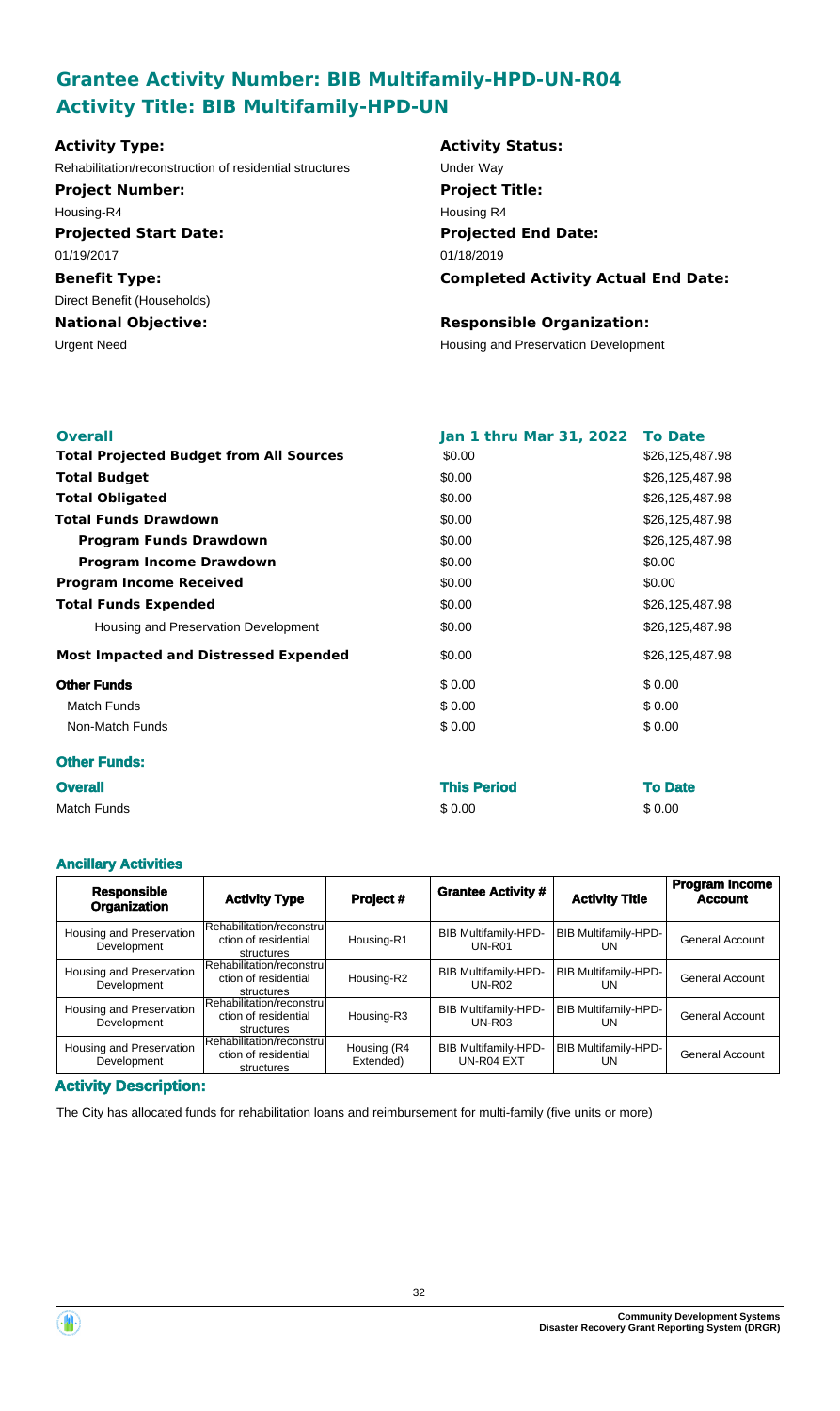housing. Funds will be used throughout the City, and will serve a wide range of housing types, including market-rate properties, HUD-assisted properties, permanent housing for the homeless, and private market units receiving project-based assistance or with tenants that participate in the Section 8 Housing Choice Voucher Program.

#### **Location Description:**

Mutliple locations throughout New York City.

#### **Activity Progress Narrative:**

#### **Accomplishments Performance Measures**

|                                  | <b>This Report Period</b> | <b>Cumulative Actual Total / Expected</b> |
|----------------------------------|---------------------------|-------------------------------------------|
|                                  | <b>Total</b>              | <b>Total</b>                              |
| # of Properties                  |                           | 111/109                                   |
| # of Substantially Rehabilitated |                           | 0/0                                       |

|                        | <b>This Report Period</b> | <b>Cumulative Actual Total / Expected</b> |
|------------------------|---------------------------|-------------------------------------------|
|                        | <b>Total</b>              | <b>Total</b>                              |
| # of Housing Units     | $-10$                     | 8335/8290                                 |
| # of Multifamily Units | $-10$                     | 8335/8290                                 |

#### **Beneficiaries Performance Measures**

|                 |     |            | <b>This Report Period</b> |     |            | <b>Cumulative Actual Total / Expected</b> |          |
|-----------------|-----|------------|---------------------------|-----|------------|-------------------------------------------|----------|
|                 | Low | <b>Mod</b> | <b>Total</b>              | Low | <b>Mod</b> | <b>Total</b>                              | Low/Mod% |
| # of Households | 0   |            | 4                         | 0/0 | 0/0        | 8335/8290                                 | 0.00     |
| # Owner         | n   |            | 5                         | 0/0 | 0/0        | 8328/8251                                 | 0.00     |
| # Renter        |     |            | -1                        | 0/0 | 0/0        | 7/39                                      | 0.00     |

#### **Activity Locations**

#### **No Activity Locations found.**

#### **Other Funding Sources**

No Other Funding Sources Found

# **Other Funding Sources Budgeted - Detail**

#### **No Other Match Funding Sources Found**



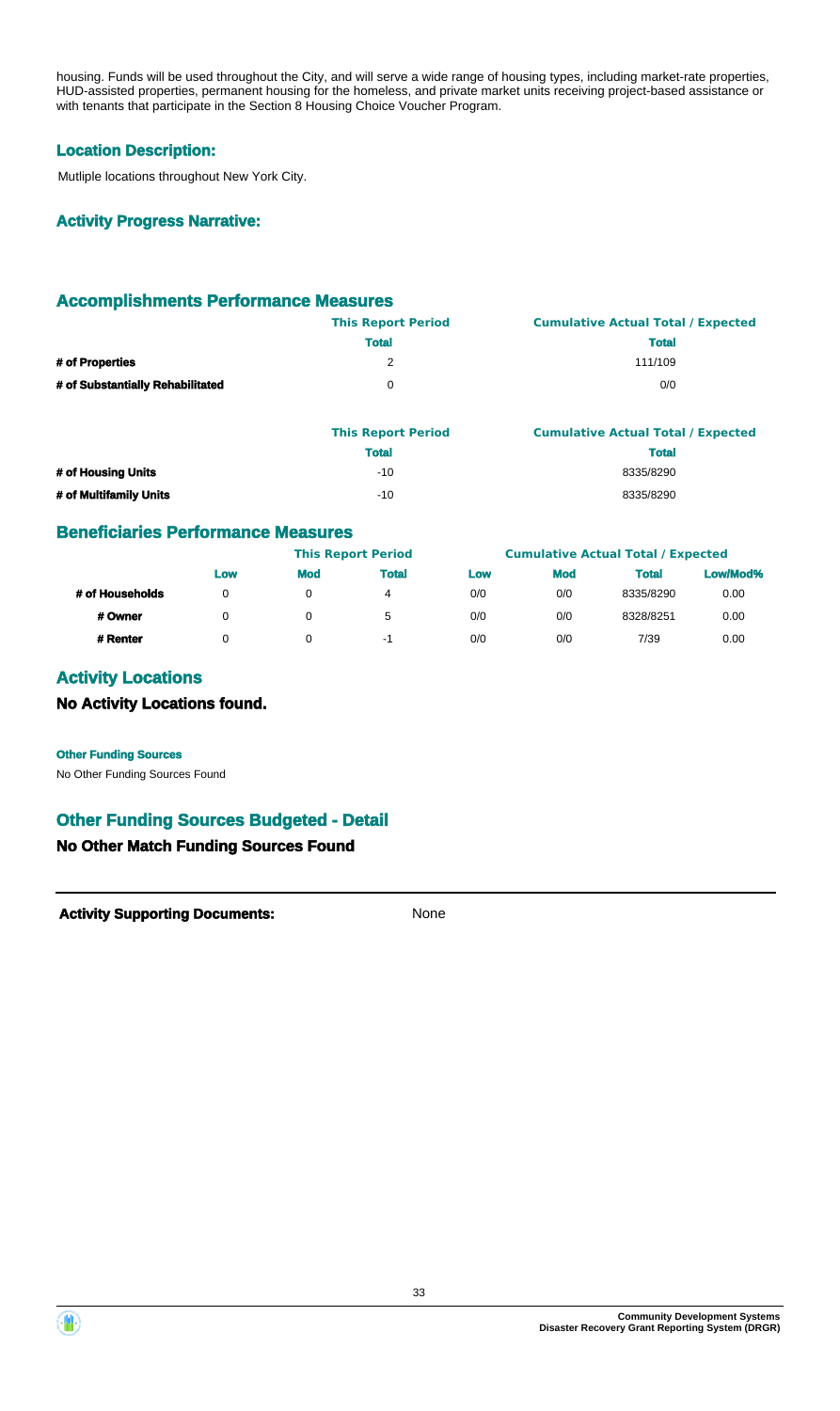# **Grantee Activity Number: BIB Multifamily-LISC-LMH-R04 Activity Title: BIB Multifamily-LISC-LMH**

| <b>Activity Type:</b>                                   | <b>Activity Status:</b>                    |
|---------------------------------------------------------|--------------------------------------------|
| Rehabilitation/reconstruction of residential structures | Under Way                                  |
| <b>Project Number:</b>                                  | <b>Project Title:</b>                      |
| Housing-R4                                              | Housing R4                                 |
| <b>Projected Start Date:</b>                            | <b>Projected End Date:</b>                 |
| 01/19/2017                                              | 01/18/2019                                 |
| <b>Benefit Type:</b>                                    | <b>Completed Activity Actual End Date:</b> |
| Direct Benefit (Households)                             |                                            |
| <b>National Objective:</b>                              | <b>Responsible Organization:</b>           |
| Low/Mod                                                 | Local Initiatives Support Corporation      |
|                                                         |                                            |
|                                                         |                                            |

| <b>Overall</b>                                 | <b>Jan 1 thru Mar 31, 2022</b> | <b>To Date</b> |
|------------------------------------------------|--------------------------------|----------------|
| <b>Total Projected Budget from All Sources</b> | \$0.00                         | \$2,546.84     |
| <b>Total Budget</b>                            | \$0.00                         | \$2,546.84     |
| <b>Total Obligated</b>                         | \$0.00                         | \$2,546.84     |
| <b>Total Funds Drawdown</b>                    | \$0.00                         | \$2,546.84     |
| <b>Program Funds Drawdown</b>                  | \$0.00                         | \$2,546.84     |
| <b>Program Income Drawdown</b>                 | \$0.00                         | \$0.00         |
| <b>Program Income Received</b>                 | \$0.00                         | \$0.00         |
| <b>Total Funds Expended</b>                    | \$0.00                         | \$2,546.84     |
| Local Initiatives Support Corporation          | \$0.00                         | \$2,546.84     |
| <b>Most Impacted and Distressed Expended</b>   | \$0.00                         | \$2,546.84     |
| <b>Other Funds</b>                             | \$0.00                         | \$0.00         |
| <b>Match Funds</b>                             | \$0.00                         | \$0.00         |
| Non-Match Funds                                | \$0.00                         | \$0.00         |
| <b>Other Funds:</b>                            |                                |                |
| <b>Overall</b>                                 | Thie Dariod                    | To Date        |

| <b>Overall</b> | <b>This Period</b> | <b>To Date</b> |
|----------------|--------------------|----------------|
| Match Funds    | \$0.00             | \$0.00         |

#### **Ancillary Activities**

| <b>Responsible</b><br><b>Organization</b> | <b>Activity Type</b>                                            | Project #  | <b>Grantee Activity #</b>               | <b>Activity Title</b>                | <b>Program Income</b><br><b>Account</b> |
|-------------------------------------------|-----------------------------------------------------------------|------------|-----------------------------------------|--------------------------------------|-----------------------------------------|
| Local Initiatives Support<br>Corporation  | Rehabilitation/reconstrul<br>ction of residential<br>structures | Housing-R1 | <b>BIB Multifamily-LISC-</b><br>LMH-R01 | <b>BIB Multifamily-LISC-</b><br>I MH | <b>General Account</b>                  |
| Local Initiatives Support<br>Corporation  | Rehabilitation/reconstru<br>ction of residential<br>structures  | Housing-R2 | <b>BIB Multifamily-LISC-</b><br>LMH-R02 | <b>BIB Multifamily-LISC-</b><br>I MH | General Account                         |
| Local Initiatives Support<br>Corporation  | Rehabilitation/reconstrul<br>ction of residential<br>structures | Housing-R3 | <b>BIB Multifamily-LISC-</b><br>LMH-R03 | <b>BIB Multifamily-LISC-</b><br>I MH | <b>General Account</b>                  |

#### **Activity Description:**

The City has allocated funds for rehabilitation loans and reimbursement for multi-family (five units or more) housing. Funds will be used throughout the City, and will serve a wide range of housing types, including market-rate properties, HUD-assisted properties, permanent housing for the homeless, and private market units receiving project-based assistance or with tenants that participate in the Section 8 Housing Choice Voucher



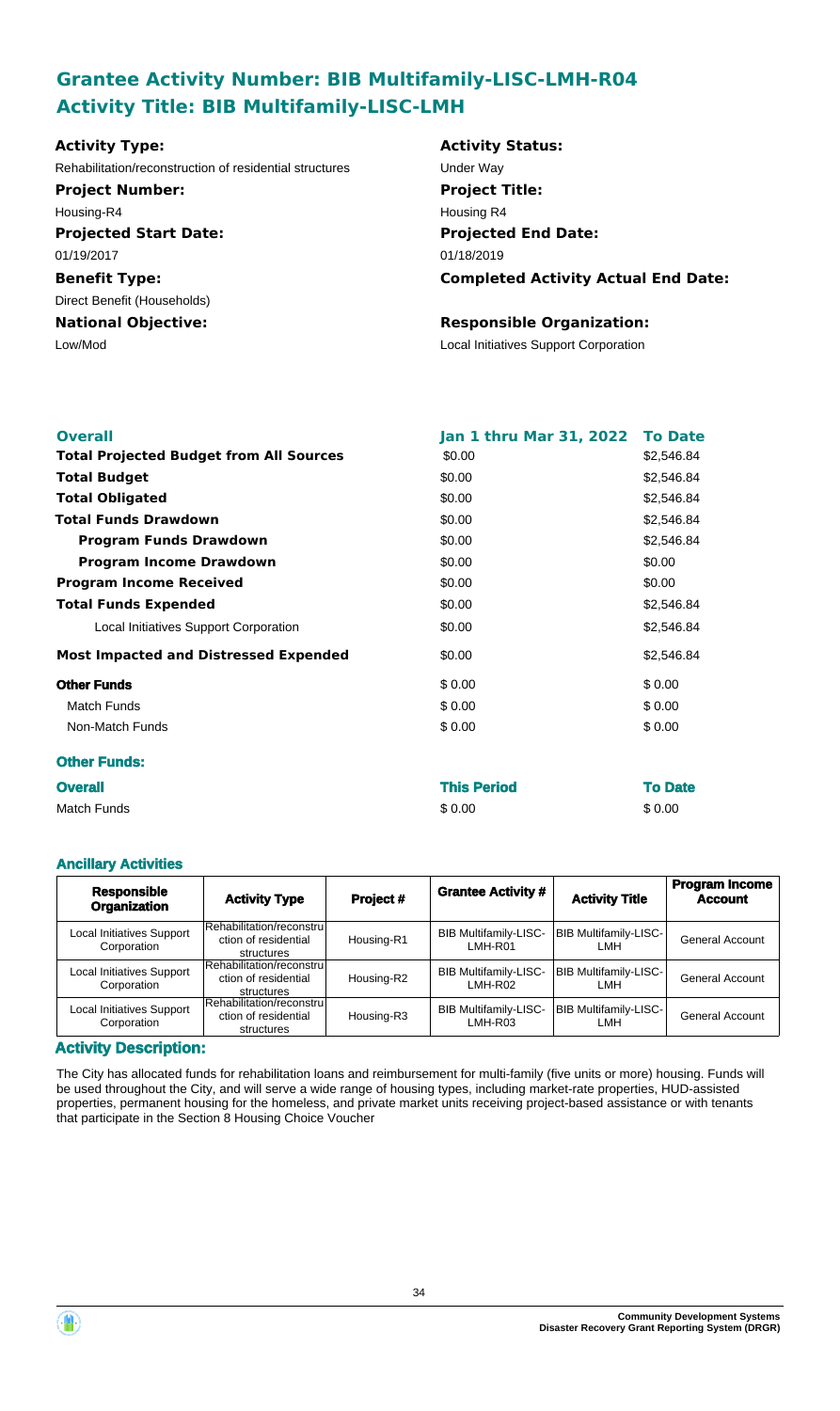Program.

#### **Location Description:**

Mutliple locations throughout New York City.

#### **Activity Progress Narrative:**

### **Accomplishments Performance Measures**

|                                  | <b>This Report Period</b> | <b>Cumulative Actual Total / Expected</b> |
|----------------------------------|---------------------------|-------------------------------------------|
|                                  | <b>Total</b>              | <b>Total</b>                              |
| # of Properties                  |                           | 2/2                                       |
| # of Substantially Rehabilitated |                           | 0/0                                       |
|                                  |                           |                                           |

|                        | <b>This Report Period</b> | <b>Cumulative Actual Total / Expected</b> |
|------------------------|---------------------------|-------------------------------------------|
|                        | <b>Total</b>              | <b>Total</b>                              |
| # of Housing Units     |                           | 205/227                                   |
| # of Multifamily Units |                           | 205/227                                   |

### **Beneficiaries Performance Measures**

|                 |     |            | <b>This Report Period</b> |         |            | <b>Cumulative Actual Total / Expected</b> |          |
|-----------------|-----|------------|---------------------------|---------|------------|-------------------------------------------|----------|
|                 | Low | <b>Mod</b> | <b>Total</b>              | Low     | <b>Mod</b> | <b>Total</b>                              | Low/Mod% |
| # of Households |     | 0          |                           | 205/227 | 0/0        | 205/227                                   | 100.00   |
| # Owner         |     | 0          |                           | 205/227 | 0/0        | 205/227                                   | 100.00   |
| # Renter        | 0   |            |                           | 0/0     | 0/0        | 0/0                                       | 0        |

# **Activity Locations**

**No Activity Locations found.**

**Other Funding Sources**

No Other Funding Sources Found

# **Other Funding Sources Budgeted - Detail**

### **No Other Match Funding Sources Found**



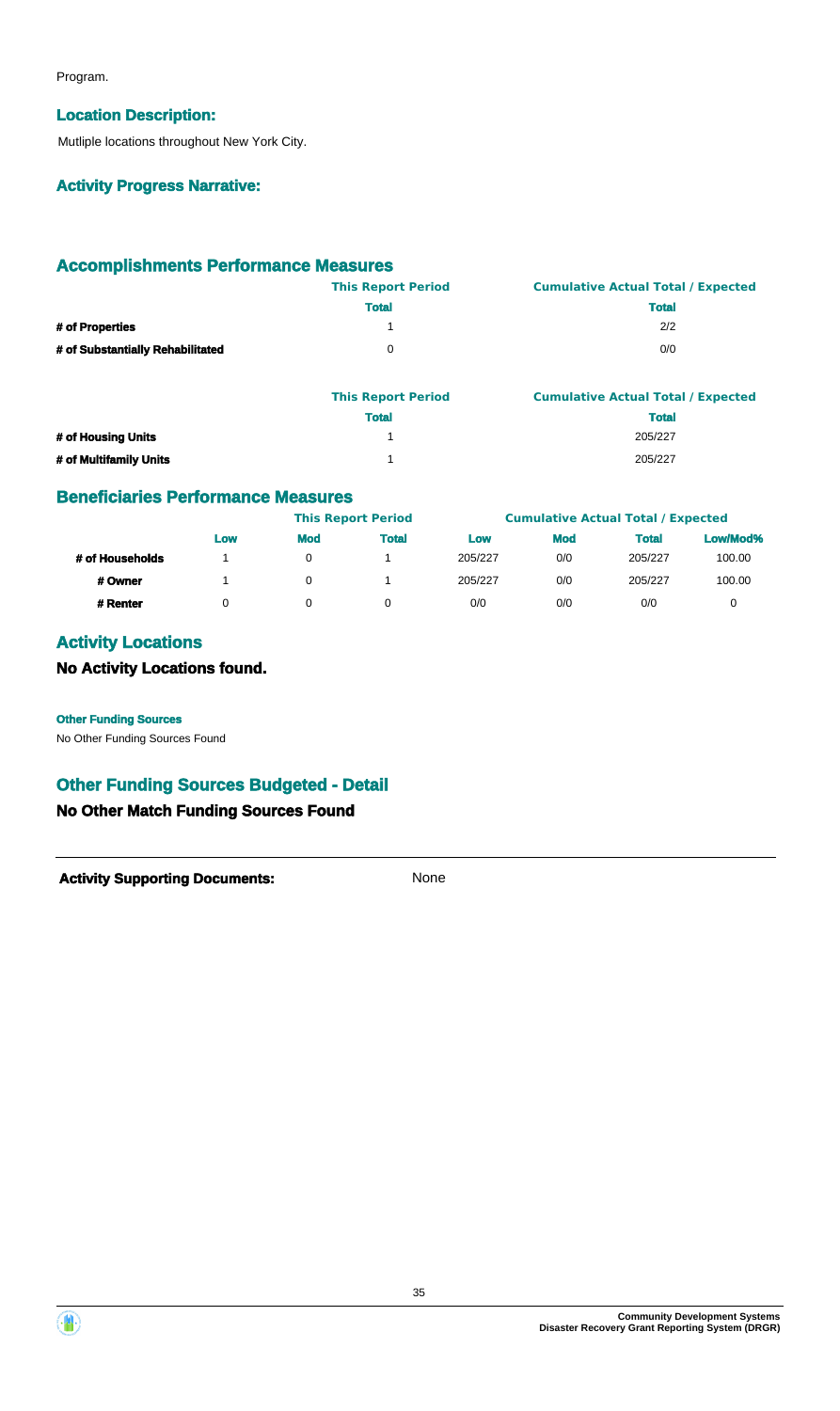# **Grantee Activity Number: BIB Multifamily-LISC-UN-R04 Activity Title: BIB Multifamily-LISC-UN**

| Rehabilitation/reconstruction of residential structures<br>Under Way<br><b>Project Title:</b><br><b>Project Number:</b><br>Housing R4<br>Housing-R4<br><b>Projected End Date:</b><br><b>Projected Start Date:</b><br>01/19/2017<br>01/18/2019<br><b>Benefit Type:</b> |                                            |
|-----------------------------------------------------------------------------------------------------------------------------------------------------------------------------------------------------------------------------------------------------------------------|--------------------------------------------|
|                                                                                                                                                                                                                                                                       |                                            |
|                                                                                                                                                                                                                                                                       |                                            |
|                                                                                                                                                                                                                                                                       |                                            |
|                                                                                                                                                                                                                                                                       |                                            |
|                                                                                                                                                                                                                                                                       |                                            |
|                                                                                                                                                                                                                                                                       | <b>Completed Activity Actual End Date:</b> |
| Direct Benefit (Households)                                                                                                                                                                                                                                           |                                            |
| <b>Responsible Organization:</b><br><b>National Objective:</b>                                                                                                                                                                                                        |                                            |
| <b>Local Initiatives Support Corporation</b><br>Urgent Need                                                                                                                                                                                                           |                                            |

| <b>Overall</b>                                 | Jan 1 thru Mar 31, 2022 To Date |                |
|------------------------------------------------|---------------------------------|----------------|
| <b>Total Projected Budget from All Sources</b> | \$0.00                          | \$2,755,275.45 |
| <b>Total Budget</b>                            | \$0.00                          | \$2,755,275.45 |
| <b>Total Obligated</b>                         | \$0.00                          | \$2,755,275.45 |
| <b>Total Funds Drawdown</b>                    | \$0.00                          | \$2,755,275.45 |
| <b>Program Funds Drawdown</b>                  | \$0.00                          | \$2,755,275.45 |
| <b>Program Income Drawdown</b>                 | \$0.00                          | \$0.00         |
| <b>Program Income Received</b>                 | \$0.00                          | \$0.00         |
| <b>Total Funds Expended</b>                    | \$0.00                          | \$2,755,275.45 |
| Local Initiatives Support Corporation          | \$0.00                          | \$2,755,275.45 |
| <b>Most Impacted and Distressed Expended</b>   | \$0.00                          | \$2,755,275.45 |
| <b>Other Funds</b>                             | \$0.00                          | \$0.00         |
| <b>Match Funds</b>                             | \$0.00                          | \$0.00         |
| Non-Match Funds                                | \$0.00                          | \$0.00         |
| <b>Other Funds:</b>                            |                                 |                |
| <b>Overall</b>                                 | <b>This Period</b>              | <b>To Date</b> |

| <b>UVU dil</b> | <b>THIS FULLY</b> | IV DO  |
|----------------|-------------------|--------|
| Match Funds    | \$0.00            | \$0.00 |
|                |                   |        |

#### **Ancillary Activities**

| <b>Responsible</b><br><b>Organization</b> | <b>Activity Type</b>                                            | Project #  | <b>Grantee Activity #</b>                     | <b>Activity Title</b>              | <b>Program Income</b><br><b>Account</b> |
|-------------------------------------------|-----------------------------------------------------------------|------------|-----------------------------------------------|------------------------------------|-----------------------------------------|
| Local Initiatives Support<br>Corporation  | Rehabilitation/reconstrul<br>ction of residential<br>structures | Housing-R1 | <b>BIB Multifamily-LISC-</b><br>$UN-R01$      | BIB Multifamily-LISC-<br>UN        | <b>General Account</b>                  |
| Local Initiatives Support<br>Corporation  | Rehabilitation/reconstrul<br>ction of residential<br>structures | Housing-R2 | <b>BIB Multifamily-LISC-</b><br><b>UN-R02</b> | <b>BIB Multifamily-LISC-</b><br>UN | <b>General Account</b>                  |
| Local Initiatives Support<br>Corporation  | Rehabilitation/reconstrul<br>ction of residential<br>structures | Housing-R3 | <b>BIB Multifamily-LISC-</b><br>$UN-R03$      | <b>BIB Multifamily-LISC-</b><br>UN | <b>General Account</b>                  |

#### **Activity Description:**

The City has allocated funds for rehabilitation loans and reimbursement for multi-family (five units or more) housing. Funds will be used throughout the City, and will serve a wide range of housing types, including market-rate properties, HUD-assisted properties, permanent housing for the homeless, and private market units receiving project-based assistance or with tenants that participate in the Section 8 Housing Choice Voucher

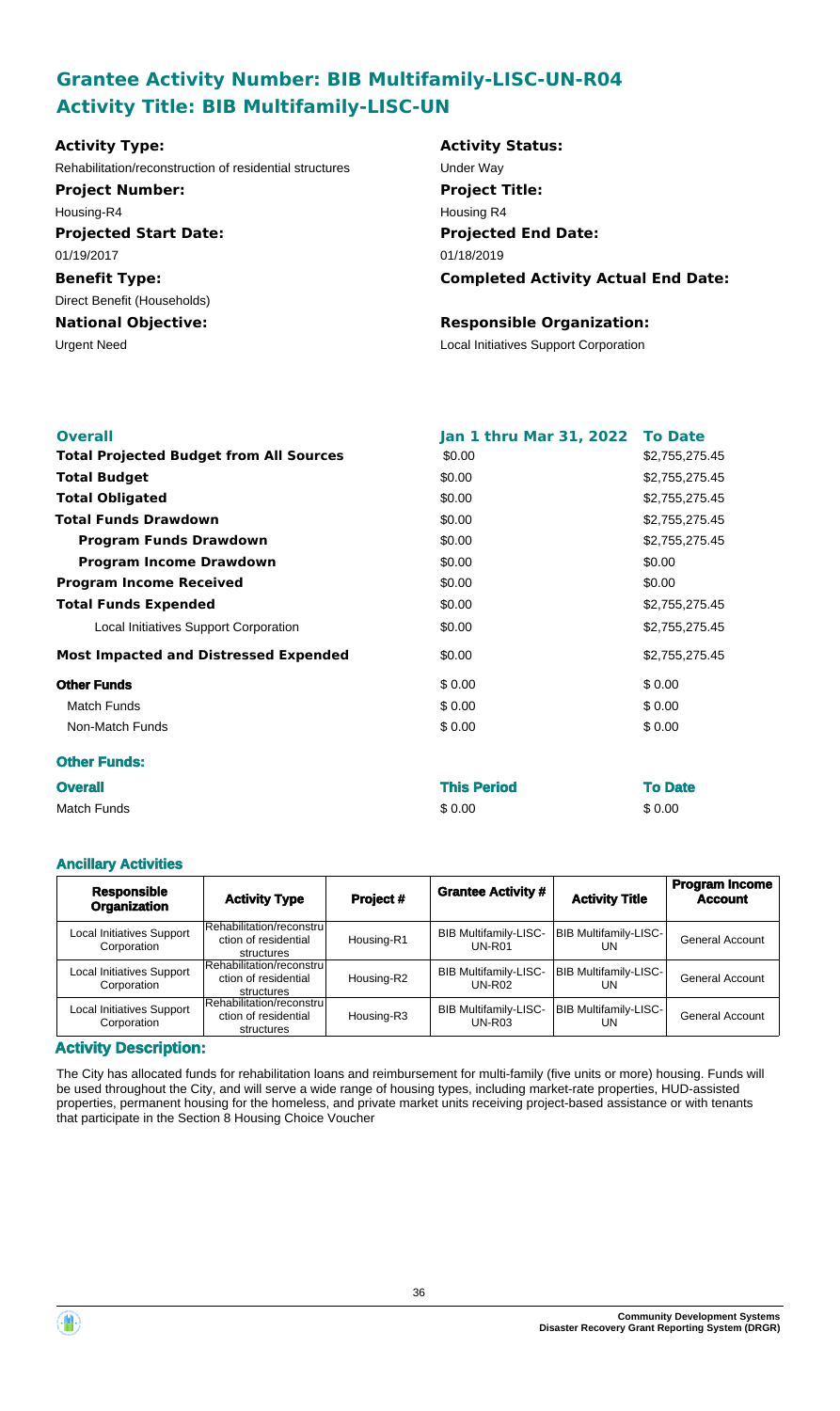Program.

#### **Location Description:**

Mutliple locations throughout New York City.

### **Activity Progress Narrative:**

### **Accomplishments Performance Measures**

|                                  | <b>This Report Period</b> | <b>Cumulative Actual Total / Expected</b> |
|----------------------------------|---------------------------|-------------------------------------------|
|                                  | <b>Total</b>              | <b>Total</b>                              |
| # of Properties                  | -1                        | 67/68                                     |
| # of Substantially Rehabilitated |                           | 0/0                                       |

|                        | <b>This Report Period</b> | <b>Cumulative Actual Total / Expected</b> |
|------------------------|---------------------------|-------------------------------------------|
|                        | <b>Total</b>              | <b>Total</b>                              |
| # of Housing Units     | -1                        | 570/643                                   |
| # of Multifamily Units | -1                        | 570/643                                   |

### **Beneficiaries Performance Measures**

|                 |     |            | <b>This Report Period</b> |     |            | <b>Cumulative Actual Total / Expected</b> |          |
|-----------------|-----|------------|---------------------------|-----|------------|-------------------------------------------|----------|
|                 | Low | <b>Mod</b> | <b>Total</b>              | Low | <b>Mod</b> | <b>Total</b>                              | Low/Mod% |
| # of Households |     | 0          | -1                        | 0/0 | 0/0        | 570/643                                   | 0.00     |
| # Owner         |     | 0          | -1                        | 0/0 | 0/0        | 570/643                                   | 0.00     |
| # Renter        |     |            |                           | 0/0 | 0/0        | 0/0                                       |          |

# **Activity Locations**

**No Activity Locations found.**

#### **Other Funding Sources**

No Other Funding Sources Found

# **Other Funding Sources Budgeted - Detail**

### **No Other Match Funding Sources Found**



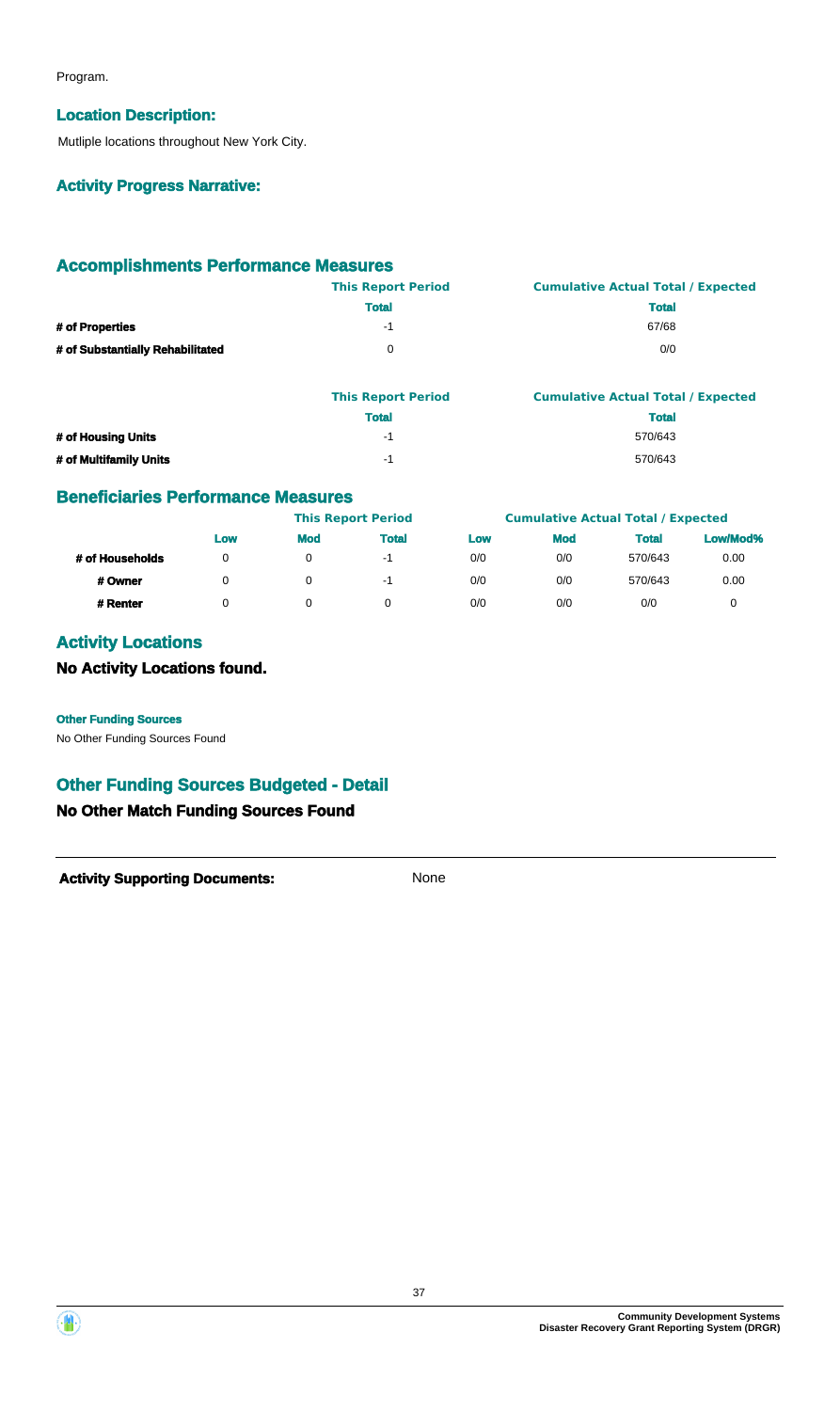# **Grantee Activity Number: BIB Single Family [AfR Acquisition]-HRO-UN-R04 Activity Title: BIB Single Family [AfR Acquisition]-HRO-UN**

| <b>Activity Type:</b>        | <b>Activity Status:</b>                      |
|------------------------------|----------------------------------------------|
| Acquisition - general        | Under Way                                    |
| <b>Project Number:</b>       | <b>Project Title:</b>                        |
| Housing-R4                   | Housing R4                                   |
| <b>Projected Start Date:</b> | <b>Projected End Date:</b>                   |
| 01/19/2017                   | 01/18/2019                                   |
| <b>Benefit Type:</b>         | <b>Completed Activity Actual End Date:</b>   |
| Direct Benefit (Households)  |                                              |
| <b>National Objective:</b>   | <b>Responsible Organization:</b>             |
| <b>Urgent Need</b>           | Mayors Office of Housing Recovery Operations |

| <b>Overall</b>                                 | Jan 1 thru Mar 31, 2022 To Date |                |
|------------------------------------------------|---------------------------------|----------------|
| <b>Total Projected Budget from All Sources</b> | \$0.00                          | \$2,212,021.62 |
| <b>Total Budget</b>                            | \$0.00                          | \$2,212,021.62 |
| <b>Total Obligated</b>                         | \$0.00                          | \$2,212,021.62 |
| <b>Total Funds Drawdown</b>                    | \$0.00                          | \$2,212,021.62 |
| <b>Program Funds Drawdown</b>                  | \$0.00                          | \$2,212,021.62 |
| <b>Program Income Drawdown</b>                 | \$0.00                          | \$0.00         |
| <b>Program Income Received</b>                 | \$0.00                          | \$0.00         |
| <b>Total Funds Expended</b>                    | \$0.00                          | \$2,212,021.62 |
| Mayors Office of Housing Recovery Operations   | \$0.00                          | \$2,212,021.62 |
| <b>Most Impacted and Distressed Expended</b>   | \$0.00                          | \$2,212,021.62 |
| <b>Other Funds</b>                             | \$0.00                          | \$0.00         |
| Match Funds                                    | \$0.00                          | \$0.00         |
| Non-Match Funds                                | \$0.00                          | \$0.00         |
| <b>Other Funds:</b>                            |                                 |                |
| <b>Overall</b>                                 | <b>This Period</b>              | <b>To Date</b> |

Match Funds \$ 0.00 \$ 0.00

| <b>Ancillary Activities</b>                            |                       |            |                                                                          |                                                          |                                         |  |
|--------------------------------------------------------|-----------------------|------------|--------------------------------------------------------------------------|----------------------------------------------------------|-----------------------------------------|--|
| <b>Responsible</b><br><b>Organization</b>              | <b>Activity Type</b>  | Project#   | <b>Grantee Activity #</b>                                                | <b>Activity Title</b>                                    | <b>Program Income</b><br><b>Account</b> |  |
| Housing and Preservation<br>Development                | Acquisition - general | Housing-R1 | <b>BIB Single Family [AfR</b><br>Acquisition]-HPD-UN-<br>R <sub>01</sub> | <b>BIB Single Family</b><br>[AfR Acquisition]-<br>HPD-UN | <b>General Account</b>                  |  |
| Mayors Office of Housing<br><b>Recovery Operations</b> | Acquisition - general | Housing-R2 | <b>BIB Single Family [AfR</b><br>Acquisition]-HRO-UN-<br>R <sub>02</sub> | <b>BIB Single Family</b><br>[AfR Acquisition]-<br>HRO-UN | General Account                         |  |
| Mayors Office of Housing<br><b>Recovery Operations</b> | Acquisition - general | Housing-R3 | <b>BIB Single Family [AfR</b><br>Acquisition]-HRO-UN-<br>R <sub>03</sub> | <b>BIB Single Family</b><br>[AfR Acquisition]-<br>HRO-UN | <b>General Account</b>                  |  |

#### **Activity Description:**

Under the Build it Back program, the City will provide a program path to acquire properties for the repair or reconstruction of a home or cluster of homes in ways that mitigates future risks in limited and targeted cases.

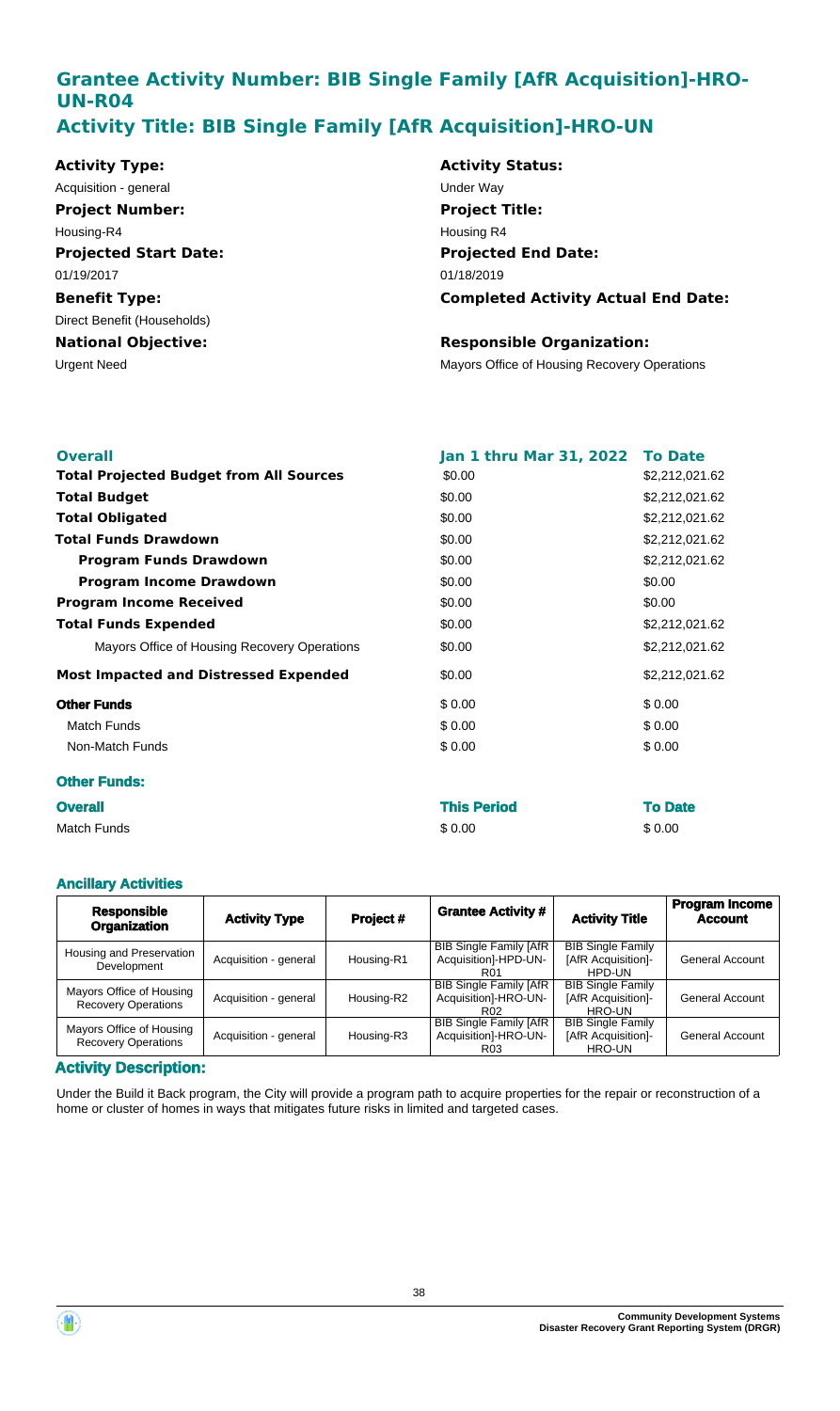The City will offer an Acquisition Program as an alternative to the NYS Acquisition Program, if there is a programmatic need identified by the City such as the unavailability of the NYS Acquisition Program to the applicant. Acquisition will include the purchase of real property, which can include air rights, water rights, rights-of-way, easements, or other interests held by program eligible homeowners. The City will acquire properties under the Low to Moderate Income Household, Low to Moderate Income Service Area, Urgent Need or Slum and Blight National Objectives. Properties that are purchased under the Acquisition Program will be redeveloped for residential use, including residential use for eligible Build it Back applicants, or retained by the City or its designees for public purposes to be outlined in the Program policies and procedures.

#### **Location Description:**

Mutliple locations throughout New York City.

#### **Activity Progress Narrative:**

#### **Accomplishments Performance Measures**

|                         | <b>This Report Period</b> | <b>Cumulative Actual Total / Expected</b> |
|-------------------------|---------------------------|-------------------------------------------|
|                         | <b>Total</b>              | <b>Total</b>                              |
| # of Properties         | 0                         | 74/197                                    |
|                         | <b>This Report Period</b> | <b>Cumulative Actual Total / Expected</b> |
|                         | <b>Total</b>              | <b>Total</b>                              |
| # of Housing Units      | 0                         | 81/223                                    |
| # of Singlefamily Units | 0                         | 81/223                                    |

#### **Beneficiaries Performance Measures**

|                 | <b>This Report Period</b> |            |              | <b>Cumulative Actual Total / Expected</b> |            |              |          |
|-----------------|---------------------------|------------|--------------|-------------------------------------------|------------|--------------|----------|
|                 | Low                       | <b>Mod</b> | <b>Total</b> | Low                                       | <b>Mod</b> | <b>Total</b> | Low/Mod% |
| # of Households | ∩                         | $-146$     | $-169$       | 0/0                                       | 0/0        | 74/223       | 0.00     |
| # Owner         |                           | $-130$     | $-146$       | 0/0                                       | 0/0        | 65/176       | 0.00     |
| # Renter        |                           | -16        | $-23$        | 0/0                                       | 0/0        | 9/47         | 0.00     |

#### **Activity Locations**

#### **No Activity Locations found.**

No Other Funding Sources Found **Other Funding Sources**

### **Other Funding Sources Budgeted - Detail**

#### **No Other Match Funding Sources Found**



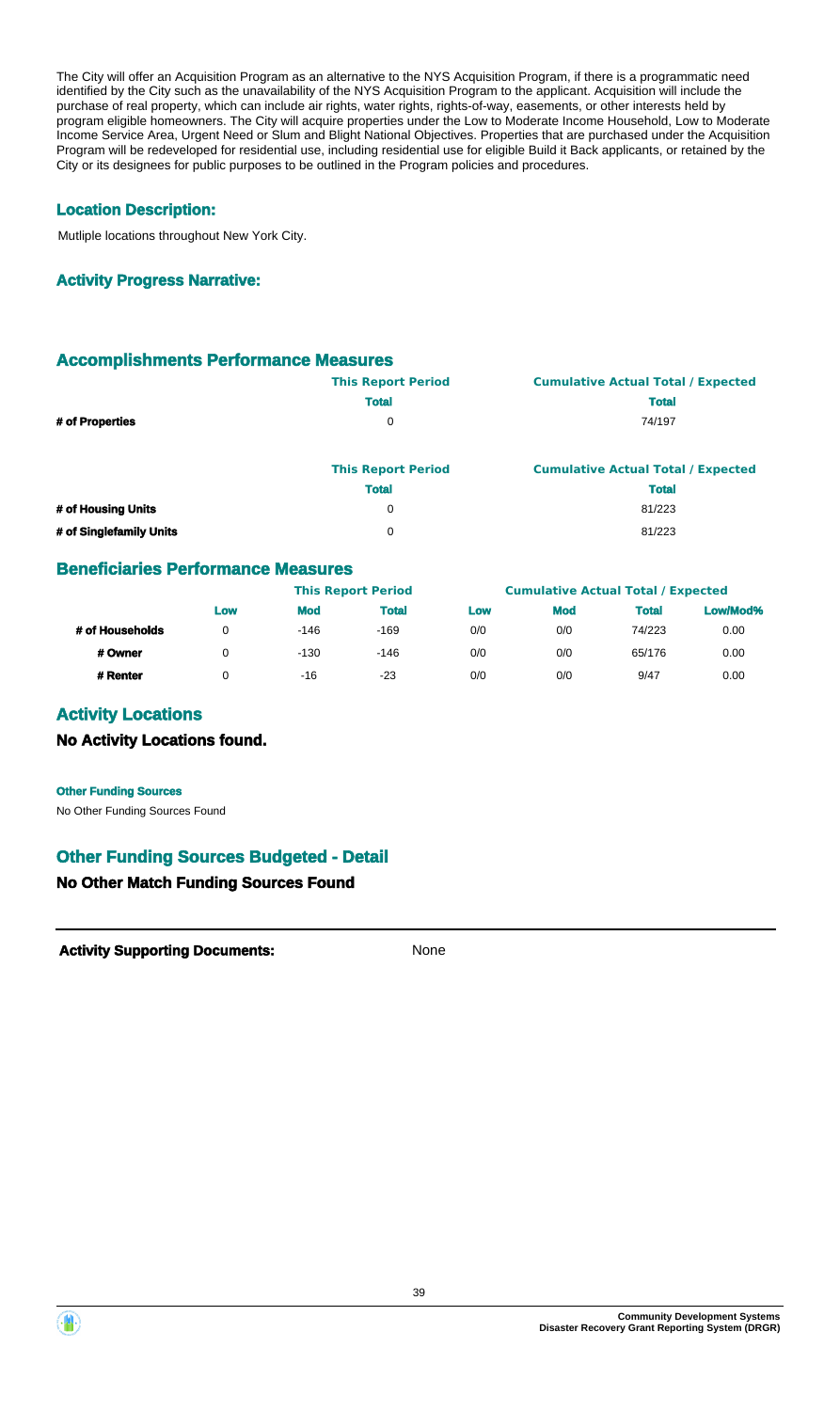# **Grantee Activity Number: BIB Single Family [AfR Buyout]-HRO-LMH-R04 Activity Title: BIB Single Family [AfR Buyout]-HRO-LMH**

| <b>Activity Type:</b>                          | <b>Activity Status:</b>                      |
|------------------------------------------------|----------------------------------------------|
| Acquisition - buyout of residential properties | <b>Under Wav</b>                             |
| <b>Project Number:</b>                         | <b>Project Title:</b>                        |
| Housing-R4                                     | Housing R4                                   |
| <b>Projected Start Date:</b>                   | <b>Projected End Date:</b>                   |
| 01/19/2017                                     | 01/18/2019                                   |
| <b>Benefit Type:</b>                           | <b>Completed Activity Actual End Date:</b>   |
| Direct Benefit (Households)                    |                                              |
| <b>National Objective:</b>                     | <b>Responsible Organization:</b>             |
| Low/Mod                                        | Mayors Office of Housing Recovery Operations |

| <b>Overall</b>                                 | Jan 1 thru Mar 31, 2022 To Date |                |
|------------------------------------------------|---------------------------------|----------------|
| <b>Total Projected Budget from All Sources</b> | \$0.00                          | \$1,388,714.63 |
| <b>Total Budget</b>                            | \$0.00                          | \$1,388,714.63 |
| <b>Total Obligated</b>                         | \$0.00                          | \$1,388,714.63 |
| <b>Total Funds Drawdown</b>                    | \$0.00                          | \$1,388,714.63 |
| <b>Program Funds Drawdown</b>                  | \$0.00                          | \$1,388,714.63 |
| <b>Program Income Drawdown</b>                 | \$0.00                          | \$0.00         |
| <b>Program Income Received</b>                 | \$0.00                          | \$0.00         |
| <b>Total Funds Expended</b>                    | \$0.00                          | \$1,388,714.63 |
| Mayors Office of Housing Recovery Operations   | \$0.00                          | \$1,388,714.63 |
| <b>Most Impacted and Distressed Expended</b>   | \$0.00                          | \$1,388,714.63 |
| <b>Other Funds</b>                             | \$0.00                          | \$0.00         |
| <b>Match Funds</b>                             | \$0.00                          | \$0.00         |
| Non-Match Funds                                | \$0.00                          | \$0.00         |
| <b>Other Funds:</b>                            |                                 |                |
| <b>Overall</b>                                 | <b>This Period</b>              | <b>To Date</b> |
| Match Funds                                    | \$0.00                          | \$0.00         |

#### **Ancillary Activities**

| <b>Responsible</b><br><b>Organization</b>              | <b>Activity Type</b>                                | Project #  | <b>Grantee Activity #</b>                             | <b>Activity Title</b>                                | <b>Program Income</b><br><b>Account</b> |
|--------------------------------------------------------|-----------------------------------------------------|------------|-------------------------------------------------------|------------------------------------------------------|-----------------------------------------|
| Mayors Office of Housing<br><b>Recovery Operations</b> | Acquisition - buyout of  <br>residential properties | Housing-R3 | <b>BIB Single Family [AfR]</b><br>Buyoutl-HRO-LMH-R03 | <b>BIB Single Family</b><br>[AfR Buyout]-HRO-<br>LMH | <b>General Account</b>                  |

#### **Activity Description:**

Under the Build it Back program, the City will provide a program path to acquire properties for the repair or reconstruction of a home or cluster of homes in ways that mitigates future risks in limited and targeted cases. The City will offer an Acquisition Program as an alternative to the NYS Acquisition Program, if there is a programmatic need identified by the City such as the unavailability of the NYS Acquisition Program to the applicant. Acquisition will include the purchase of real property, which can include air rights, water rights, rights-of-way, easements, or other interests held by program eligible homeowners. The City will acquire properties under the Low to Moderate Income Household, Low to Moderate Income Service Area, Urgent Need or Slum and Blight National Objectives. Properties that are purchased under the Acquisition Program will be



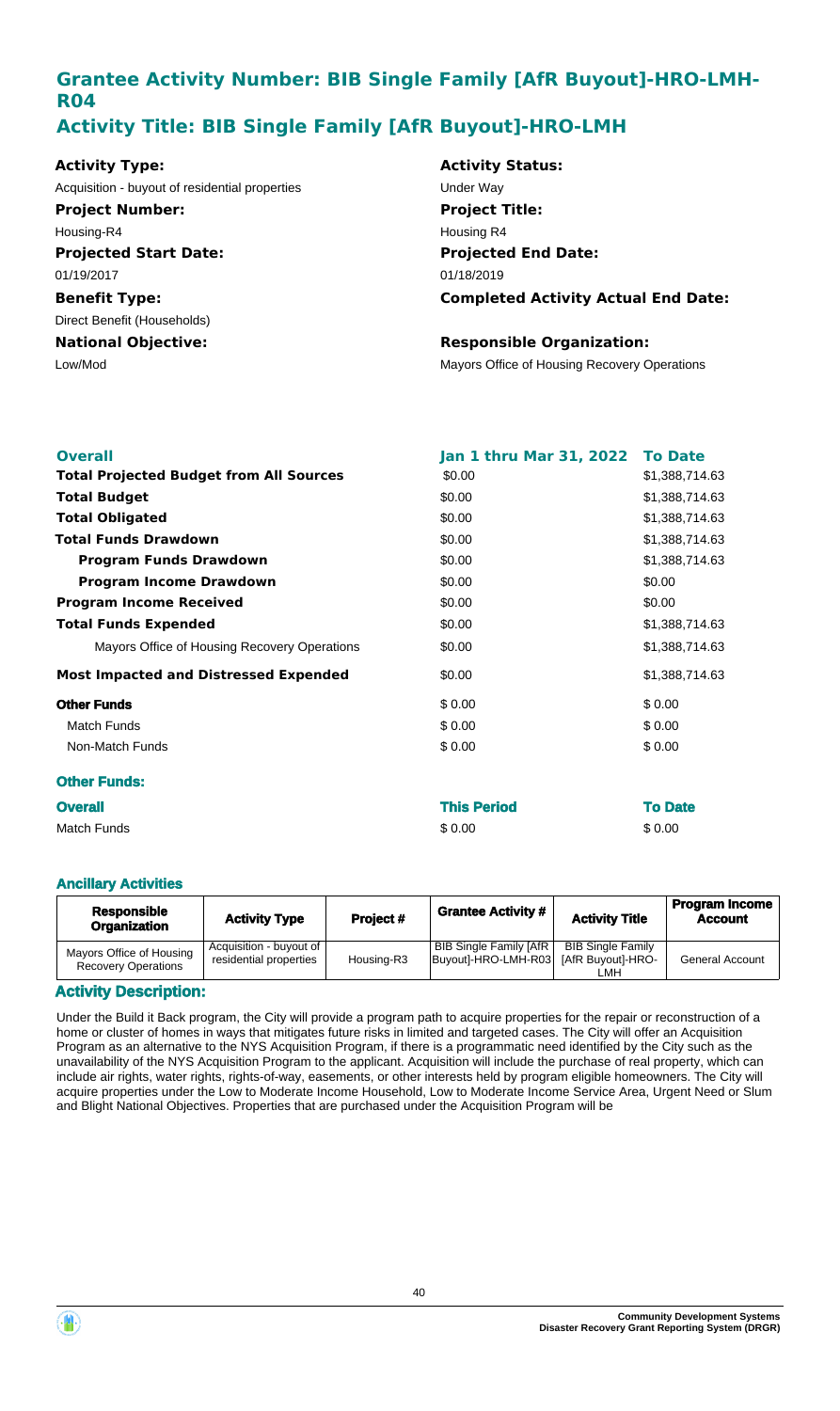redeveloped for residential use, including residential use for eligible Build it Back applicants, or retained by the City or its designees for public purposes to be outlined in the Program policies and procedures.

#### **Location Description:**

Mutliple locations throughout New York City.

#### **Activity Progress Narrative:**

# **Accomplishments Performance Measures**

|                 | <b>This Report Period</b> | <b>Cumulative Actual Total / Expected</b> |
|-----------------|---------------------------|-------------------------------------------|
|                 | <b>Total</b>              | <b>Total</b>                              |
| # of Properties | -23                       | 22/26                                     |
|                 |                           |                                           |

|                         | <b>This Report Period</b> | <b>Cumulative Actual Total / Expected</b> |
|-------------------------|---------------------------|-------------------------------------------|
|                         | <b>Total</b>              | <b>Total</b>                              |
| # of Housing Units      | $-26$                     | 26/32                                     |
| # of Singlefamily Units | -26                       | 26/32                                     |

#### **Beneficiaries Performance Measures**

|                 |     |            | <b>This Report Period</b> |       | <b>Cumulative Actual Total / Expected</b> |              |          |
|-----------------|-----|------------|---------------------------|-------|-------------------------------------------|--------------|----------|
|                 | Low | <b>Mod</b> | <b>Total</b>              | Low   | <b>Mod</b>                                | <b>Total</b> | Low/Mod% |
| # of Households | -47 |            | -53                       | 26/17 | 0/15                                      | 26/32        | 100.00   |
| # Owner         | -41 |            | -47                       | 20/12 | 0/11                                      | 20/23        | 100.00   |
| # Renter        | -6  |            | -6                        | 6/5   | 0/4                                       | 6/9          | 100.00   |

### **Activity Locations**

# **No Activity Locations found.**

No Other Funding Sources Found **Other Funding Sources**

### **Other Funding Sources Budgeted - Detail**

#### **No Other Match Funding Sources Found**



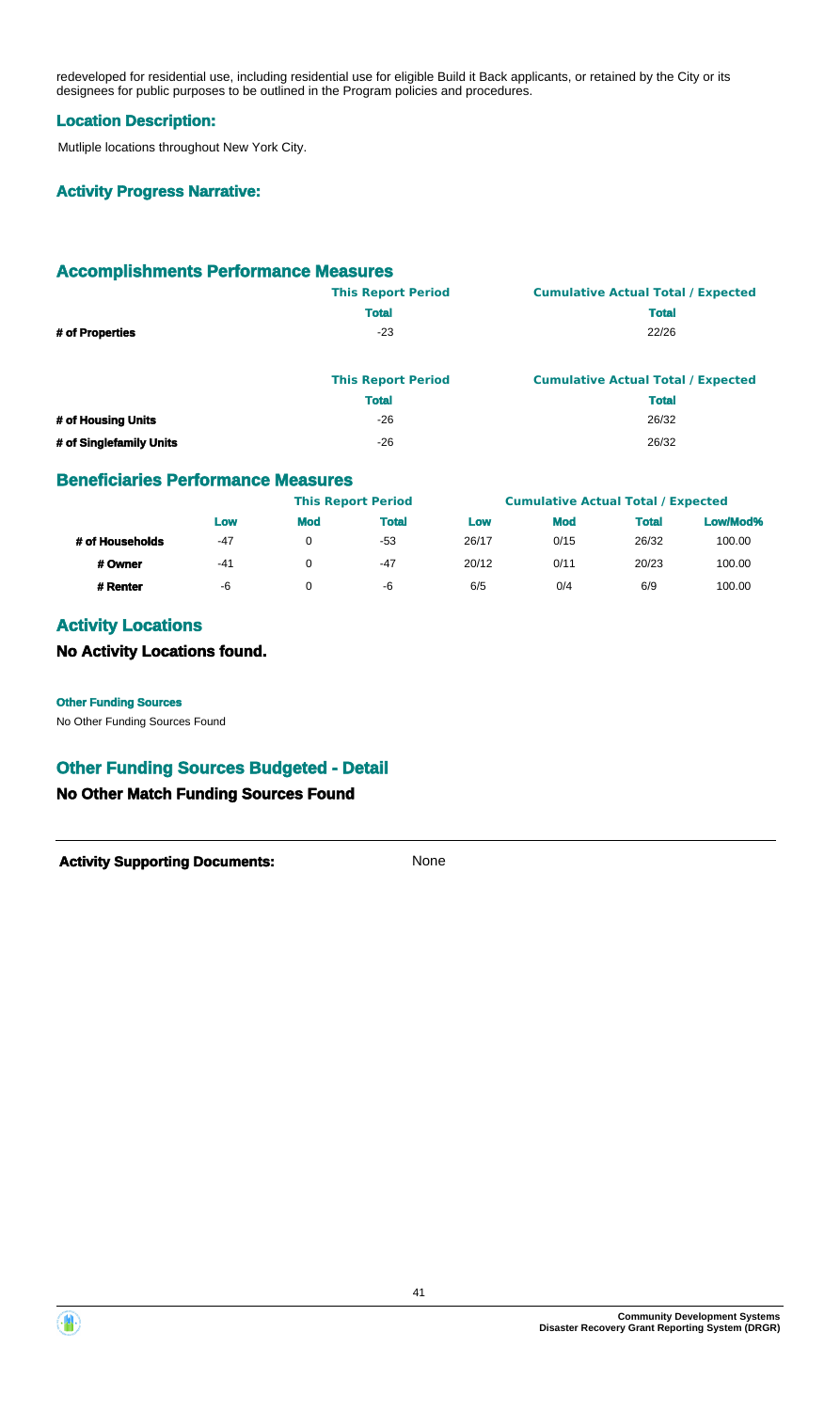# **Grantee Activity Number: BIB Single Family [AfR Buyout]-HRO-UN-R04 Activity Title: BIB Single Family [AfR Buyout]-HRO-UN**

| <b>Activity Type:</b>                          | <b>Activity Status:</b>                      |
|------------------------------------------------|----------------------------------------------|
| Acquisition - buyout of residential properties | Under Wav                                    |
| <b>Project Number:</b>                         | <b>Project Title:</b>                        |
| Housing-R4                                     | Housing R4                                   |
| <b>Projected Start Date:</b>                   | <b>Projected End Date:</b>                   |
| 01/19/2017                                     | 01/18/2019                                   |
| <b>Benefit Type:</b>                           | <b>Completed Activity Actual End Date:</b>   |
| Direct Benefit (Households)                    |                                              |
| <b>National Objective:</b>                     | <b>Responsible Organization:</b>             |
| Urgent Need                                    | Mayors Office of Housing Recovery Operations |

| <b>Overall</b>                                 | Jan 1 thru Mar 31, 2022 To Date |                |
|------------------------------------------------|---------------------------------|----------------|
| <b>Total Projected Budget from All Sources</b> | \$0.00                          | \$5,156,783.87 |
| <b>Total Budget</b>                            | \$0.00                          | \$5,156,783.87 |
| <b>Total Obligated</b>                         | \$0.00                          | \$5,156,783.87 |
| <b>Total Funds Drawdown</b>                    | \$0.00                          | \$5,156,783.87 |
| <b>Program Funds Drawdown</b>                  | \$0.00                          | \$5,156,783.87 |
| <b>Program Income Drawdown</b>                 | \$0.00                          | \$0.00         |
| <b>Program Income Received</b>                 | \$0.00                          | \$0.00         |
| <b>Total Funds Expended</b>                    | \$0.00                          | \$5,156,783.87 |
| Mayors Office of Housing Recovery Operations   | \$0.00                          | \$5,156,783.87 |
| <b>Most Impacted and Distressed Expended</b>   | \$0.00                          | \$5,156,783.87 |
| <b>Other Funds</b>                             | \$0.00                          | \$0.00         |
| Match Funds                                    | \$0.00                          | \$0.00         |
| Non-Match Funds                                | \$0.00                          | \$0.00         |
| <b>Other Funds:</b>                            |                                 |                |
| <b>Overall</b>                                 | <b>This Period</b>              | <b>To Date</b> |

Match Funds \$ 0.00 \$ 0.00

#### **Ancillary Activities**

| <b>Responsible</b><br><b>Organization</b>              | <b>Activity Type</b>                              | Project#   | <b>Grantee Activity #</b>                                                | <b>Activity Title</b>    | <b>Program Income</b><br><b>Account</b> |
|--------------------------------------------------------|---------------------------------------------------|------------|--------------------------------------------------------------------------|--------------------------|-----------------------------------------|
| Mayors Office of Housing<br><b>Recovery Operations</b> | Acquisition - buyout of<br>residential properties | Housing-R2 | <b>BIB Single Family [AfR</b><br>Buyout]-HRO-UN-R02   AfR Buyout]-HRO-UN | <b>BIB Single Family</b> | <b>General Account</b>                  |
| Mayors Office of Housing<br><b>Recovery Operations</b> | Acquisition - buyout of<br>residential properties | Housing-R3 | <b>BIB Single Family [AfR</b><br>Buyout]-HRO-UN-R03   AfR Buyout]-HRO-UN | <b>BIB Single Family</b> | <b>General Account</b>                  |

#### **Activity Description:**

Under the Build it Back program, the City will provide a program path to acquire properties for the repair or reconstruction of a home or cluster of homes in ways that mitigates future risks in limited and targeted cases. The City will offer an Acquisition Program as an alternative to the NYS Acquisition Program, if there is a programmatic need identified by the City such as the unavailability of the NYS Acquisition Program to the applicant. Acquisition will include the purchase of real property, which can include air rights, water rights,

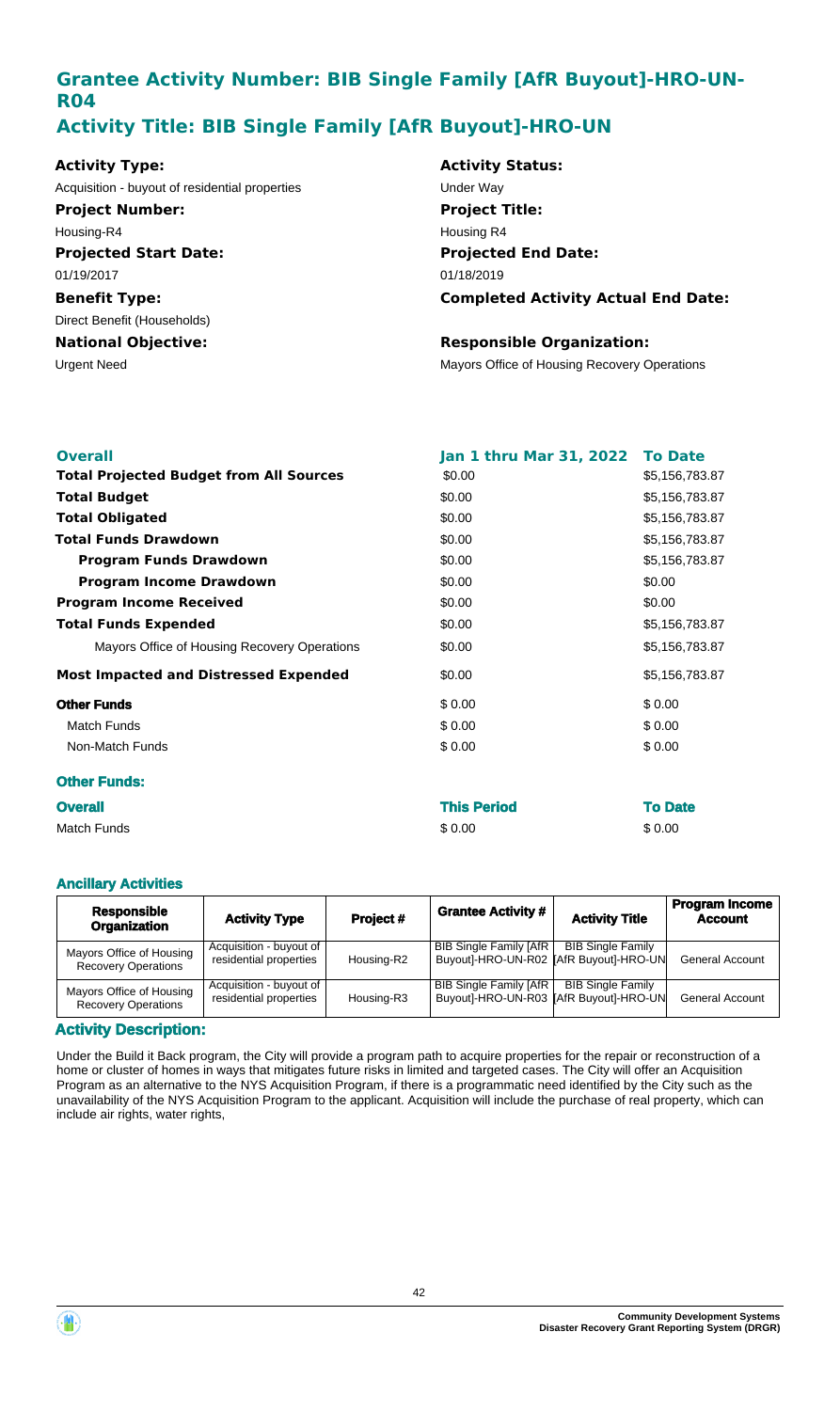rights-of-way, easements, or other interests held by program eligible homeowners. The City will acquire properties under the Low to Moderate Income Household, Low to Moderate Income Service Area, Urgent Need or Slum and Blight National Objectives. Properties that are purchased under the Acquisition Program will be redeveloped for residential use, including residential use for eligible Build it Back applicants, or retained by the City or its designees for public purposes to be outlined in the Program policies and procedures.

#### **Location Description:**

Mutliple locations throughout New York City.

#### **Activity Progress Narrative:**

### **Accomplishments Performance Measures**

|                    | <b>This Report Period</b> | <b>Cumulative Actual Total / Expected</b> |
|--------------------|---------------------------|-------------------------------------------|
|                    | <b>Total</b>              | <b>Total</b>                              |
| # of Properties    | -29                       | 32/25                                     |
|                    |                           |                                           |
|                    | <b>This Report Period</b> | <b>Cumulative Actual Total / Expected</b> |
|                    | <b>Total</b>              | <b>Total</b>                              |
| # of Housing Units | -30                       | 30/27                                     |

# **# of Singlefamily Units** 30/27

#### **Beneficiaries Performance Measures**

|                 |     |            | <b>This Report Period</b> |     | <b>Cumulative Actual Total / Expected</b> |              |          |
|-----------------|-----|------------|---------------------------|-----|-------------------------------------------|--------------|----------|
|                 | Low | <b>Mod</b> | <b>Total</b>              | Low | <b>Mod</b>                                | <b>Total</b> | Low/Mod% |
| # of Households |     | $-24$      | -30                       | 0/0 | 0/0                                       | 30/27        | 0.00     |
| # Owner         |     | $-24$      | $-30$                     | 0/0 | 0/0                                       | 24/21        | 0.00     |
| # Renter        |     |            |                           | 0/0 | 0/0                                       | 6/6          | 0.00     |

# **Activity Locations**

#### **No Activity Locations found.**

No Other Funding Sources Found **Other Funding Sources**

### **Other Funding Sources Budgeted - Detail**

### **No Other Match Funding Sources Found**



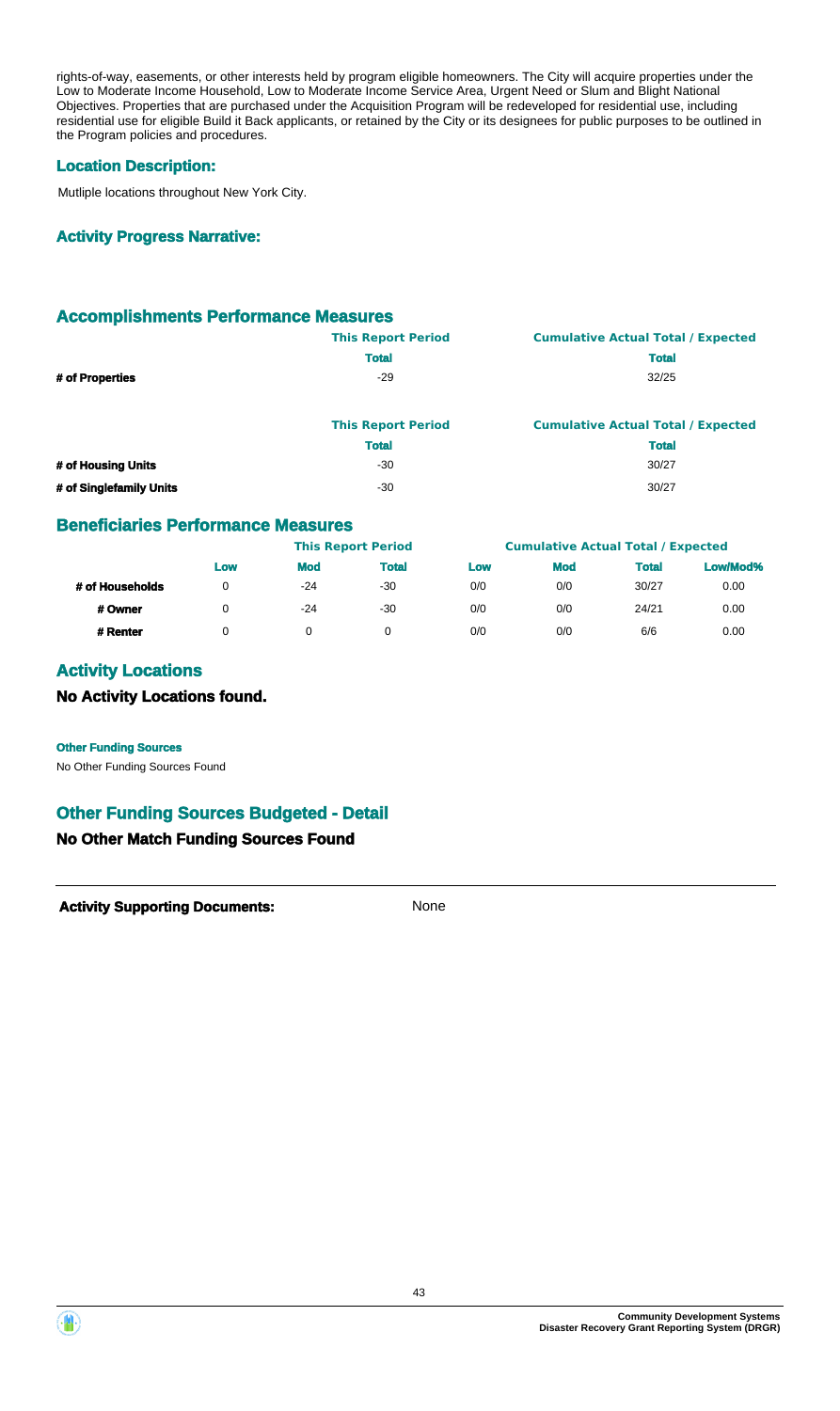# **Grantee Activity Number: BIB Single Family-HRO-LMH-R04 Activity Title: BIB Single Family-HRO-LMH**

| <b>Activity Type:</b>                                   | <b>Activity Status:</b>                      |
|---------------------------------------------------------|----------------------------------------------|
| Rehabilitation/reconstruction of residential structures | Under Way                                    |
| <b>Project Number:</b>                                  | <b>Project Title:</b>                        |
| Housing-R4                                              | Housing R4                                   |
| <b>Projected Start Date:</b>                            | <b>Projected End Date:</b>                   |
| 01/19/2017                                              | 01/18/2019                                   |
| <b>Benefit Type:</b>                                    | <b>Completed Activity Actual End Date:</b>   |
| Direct Benefit (Households)                             |                                              |
| <b>National Objective:</b>                              | <b>Responsible Organization:</b>             |
| Low/Mod                                                 | Mayors Office of Housing Recovery Operations |
|                                                         |                                              |
|                                                         |                                              |

| <b>Overall</b>                                 | Jan 1 thru Mar 31, 2022 | <b>To Date</b>   |
|------------------------------------------------|-------------------------|------------------|
| <b>Total Projected Budget from All Sources</b> | \$0.00                  | \$249,461,673.06 |
| <b>Total Budget</b>                            | \$0.00                  | \$249,461,673.06 |
| <b>Total Obligated</b>                         | \$0.00                  | \$249,461,673.06 |
| <b>Total Funds Drawdown</b>                    | \$0.00                  | \$249,461,673.06 |
| <b>Program Funds Drawdown</b>                  | \$0.00                  | \$249,461,673.06 |
| <b>Program Income Drawdown</b>                 | \$0.00                  | \$0.00           |
| <b>Program Income Received</b>                 | \$0.00                  | \$0.00           |
| <b>Total Funds Expended</b>                    | \$0.00                  | \$249,461,673.06 |
| Mayors Office of Housing Recovery Operations   | \$0.00                  | \$249,461,673.06 |
| <b>Most Impacted and Distressed Expended</b>   | \$0.00                  | \$249,461,673.06 |
| <b>Other Funds</b>                             | \$0.00                  | \$0.00           |
| <b>Match Funds</b>                             | \$0.00                  | \$0.00           |
| Non-Match Funds                                | \$0.00                  | \$0.00           |
| <b>Other Funds:</b>                            |                         |                  |
| <b>Overall</b>                                 | <b>This Period</b>      | <b>To Date</b>   |
| <b>Match Funds</b>                             | \$0.00                  | \$0.00           |

#### **Ancillary Activities**

| <b>Responsible</b><br><b>Organization</b>              | <b>Activity Type</b>                                            | Project #                | <b>Grantee Activity #</b>                    | <b>Activity Title</b>                       | <b>Program Income</b><br><b>Account</b> |
|--------------------------------------------------------|-----------------------------------------------------------------|--------------------------|----------------------------------------------|---------------------------------------------|-----------------------------------------|
| Mayors Office of Housing<br><b>Recovery Operations</b> | Rehabilitation/reconstru<br>ction of residential<br>structures  | Housing-R1               | <b>BIB Single Family-HRO-</b><br>LMH-R01     | <b>BIB Single Family-</b><br>HRO-LMH        | <b>General Account</b>                  |
| Mayors Office of Housing<br><b>Recovery Operations</b> | Rehabilitation/reconstru<br>ction of residential<br>structures  | Housing-R2               | <b>BIB Single Family-HRO-</b><br>LMH-R02     | <b>BIB Single Family-</b><br>HRO-LMH        | <b>General Account</b>                  |
| Mayors Office of Housing<br><b>Recovery Operations</b> | Rehabilitation/reconstru<br>ction of residential<br>structures  | Housing-R3               | <b>BIB Single Family-HRO-</b><br>LMH-R03     | <b>BIB Single Family-</b><br>HRO-LMH        | <b>General Account</b>                  |
| Mayors Office of Housing<br><b>Recovery Operations</b> | Rehabilitation/reconstru<br>ction of residential<br>structures  | Housing (R3<br>Extended) | <b>BIB Single Family-HRO-</b><br>LMH-R03 EXT | <b>BIB Single Family-</b><br>HRO-LMH        | <b>General Account</b>                  |
| Mayors Office of Housing<br><b>Recovery Operations</b> | Rehabilitation/reconstrul<br>ction of residential<br>structures | Housing (R4<br>Extended) | <b>BIB Single Family-HRO-</b><br>LMH-R04 EXT | <b>BIB Single Family-</b><br><b>HRO-LMH</b> | <b>General Account</b>                  |

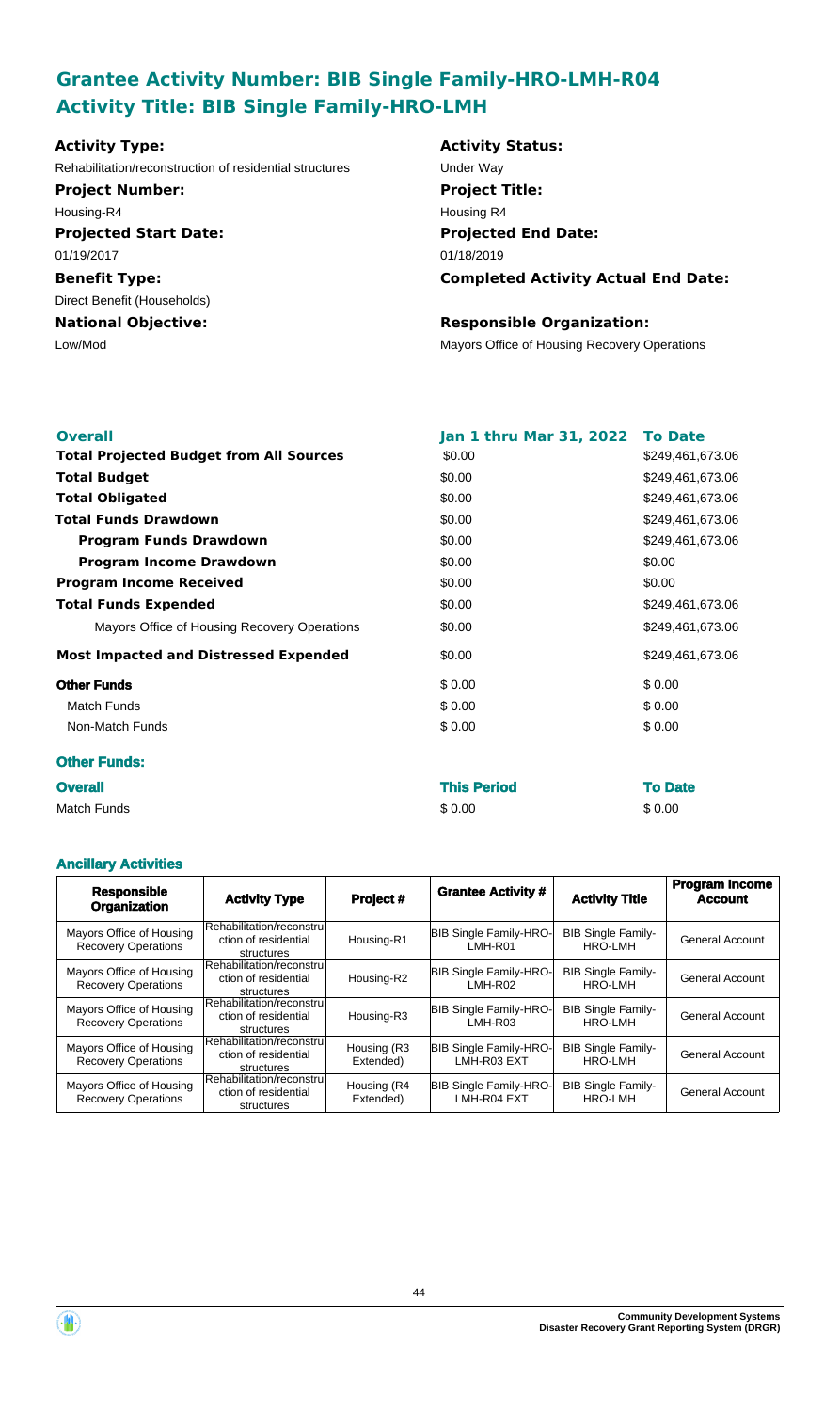### **Activity Description:**

The Single Family Rehabilitation and Reconstruction-LMH programs may also provide reimbursement to homeowners who have completed Sandy-related rehabilitation and reconstruction work with personal resources, subject to restrictions in line with applicable laws, regulations, and the program requirements.

#### **Location Description:**

Mutliple locations throughout New York City.

#### **Activity Progress Narrative:**

#### **Accomplishments Performance Measures**

|                                  | <b>This Report Period</b> | <b>Cumulative Actual Total / Expected</b> |
|----------------------------------|---------------------------|-------------------------------------------|
|                                  | <b>Total</b>              | <b>Total</b>                              |
| # of Elevated Structures         | 0                         | 348/438                                   |
| # of Properties                  | 0                         | 3594/3469                                 |
| # of Substantially Rehabilitated |                           | 688/617                                   |

|                         | <b>This Report Period</b> | <b>Cumulative Actual Total / Expected</b> |
|-------------------------|---------------------------|-------------------------------------------|
|                         | Total                     | Total                                     |
| # of Housing Units      |                           | 5141/5368                                 |
| # of Singlefamily Units |                           | 5141/5368                                 |

#### **Beneficiaries Performance Measures**

|                 |     |            | <b>This Report Period</b> |           |            | <b>Cumulative Actual Total / Expected</b> |          |
|-----------------|-----|------------|---------------------------|-----------|------------|-------------------------------------------|----------|
|                 | Low | <b>Mod</b> | Total                     | Low       | <b>Mod</b> | <b>Total</b>                              | Low/Mod% |
| # of Households | 0   | 0          | 0                         | 5141/2673 | 0/2674     | 5141/5347                                 | 100.00   |
| # Owner         | 0   | 0          | 0                         | 4843/2548 | 0/2548     | 4843/5096                                 | 100.00   |
| # Renter        | 0   |            |                           | 298/125   | 0/126      | 298/251                                   | 100.00   |

### **Activity Locations**

#### **No Activity Locations found.**

No Other Funding Sources Found **Other Funding Sources**

# **Other Funding Sources Budgeted - Detail**

# **No Other Match Funding Sources Found**



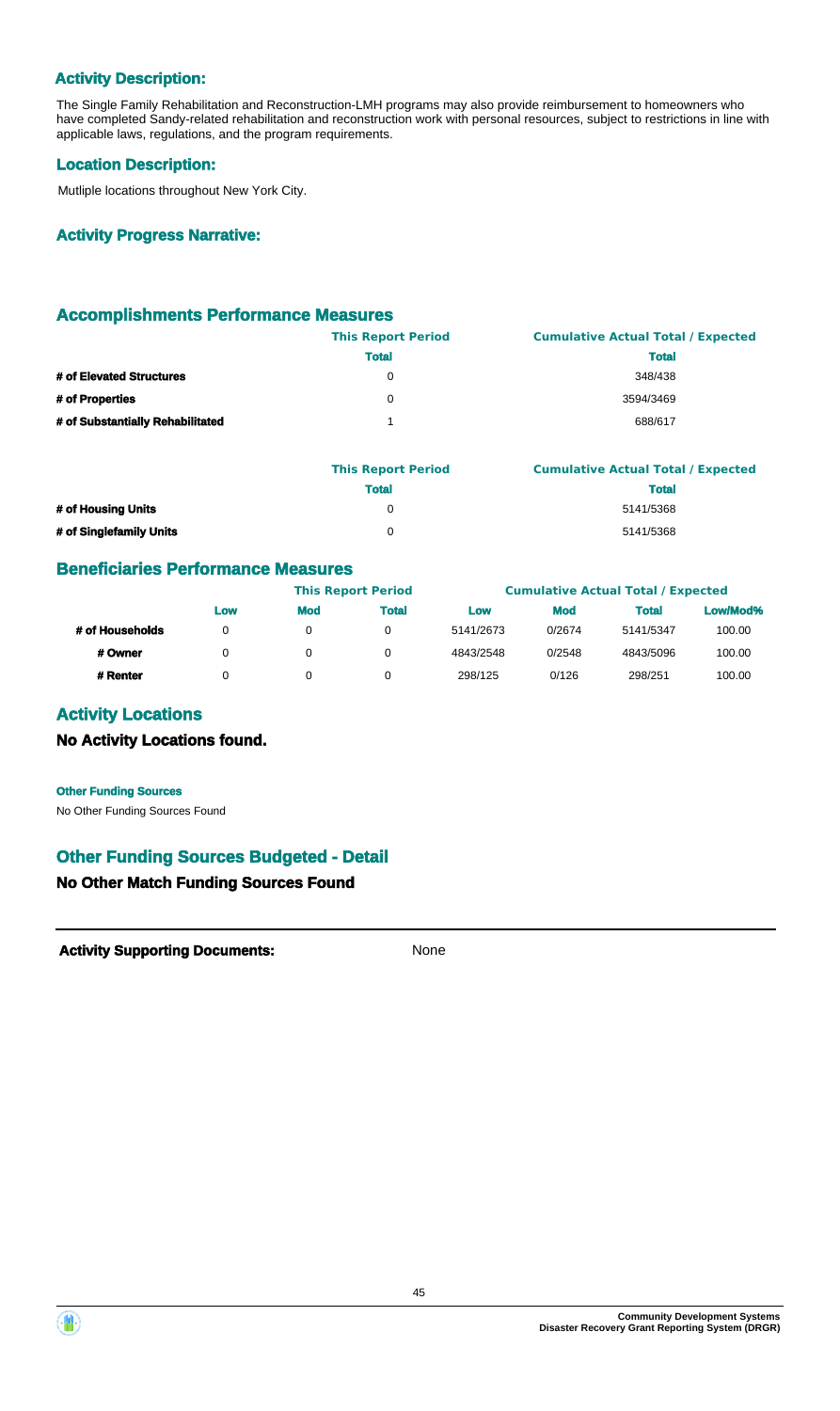# **Grantee Activity Number: BIB Single Family-HRO-UN-R04 Activity Title: BIB Single Family-HRO-UN**

| <b>Activity Type:</b>                                   | <b>Activity Status:</b>                      |
|---------------------------------------------------------|----------------------------------------------|
| Rehabilitation/reconstruction of residential structures | Under Way                                    |
| <b>Project Number:</b>                                  | <b>Project Title:</b>                        |
| Housing-R4                                              | Housing R4                                   |
| <b>Projected Start Date:</b>                            | <b>Projected End Date:</b>                   |
| 01/19/2017                                              | 01/18/2019                                   |
| <b>Benefit Type:</b>                                    | <b>Completed Activity Actual End Date:</b>   |
| Direct Benefit (Households)                             |                                              |
| <b>National Objective:</b>                              | <b>Responsible Organization:</b>             |
| Urgent Need                                             | Mayors Office of Housing Recovery Operations |
|                                                         |                                              |
|                                                         |                                              |

| <b>Overall</b>                                 | Jan 1 thru Mar 31, 2022 To Date |                  |
|------------------------------------------------|---------------------------------|------------------|
| <b>Total Projected Budget from All Sources</b> | \$0.00                          | \$351,728,806.97 |
| <b>Total Budget</b>                            | \$0.00                          | \$351,728,806.97 |
| <b>Total Obligated</b>                         | \$0.00                          | \$351,728,806.97 |
| <b>Total Funds Drawdown</b>                    | \$0.00                          | \$351,728,806.97 |
| <b>Program Funds Drawdown</b>                  | \$0.00                          | \$351,728,806.97 |
| <b>Program Income Drawdown</b>                 | \$0.00                          | \$0.00           |
| <b>Program Income Received</b>                 | \$0.00                          | \$0.00           |
| <b>Total Funds Expended</b>                    | \$0.00                          | \$351,728,806.97 |
| Mayors Office of Housing Recovery Operations   | \$0.00                          | \$351,728,806.97 |
| <b>Most Impacted and Distressed Expended</b>   | \$0.00                          | \$351,728,806.97 |
| <b>Other Funds</b>                             | \$0.00                          | \$0.00           |
| <b>Match Funds</b>                             | \$0.00                          | \$0.00           |
| Non-Match Funds                                | \$0.00                          | \$0.00           |
| <b>Other Funds:</b>                            |                                 |                  |
| Overall                                        | This Period                     | <b>To Date</b>   |

| <b>Overall</b> | <b>This Period</b> | <b>To Date</b> |
|----------------|--------------------|----------------|
| Match Funds    | \$0.00             | \$0.00         |

#### **Ancillary Activities**

| <b>Responsible</b><br><b>Organization</b>              | <b>Activity Type</b>                                            | Project #  | <b>Grantee Activity #</b>                      | <b>Activity Title</b>               | <b>Program Income</b><br><b>Account</b> |
|--------------------------------------------------------|-----------------------------------------------------------------|------------|------------------------------------------------|-------------------------------------|-----------------------------------------|
| Mayors Office of Housing<br><b>Recovery Operations</b> | Rehabilitation/reconstrul<br>ction of residential<br>structures | Housing-R1 | <b>BIB Single Family-HRO-</b><br>$UN-R01$      | <b>BIB Single Family-</b><br>HRO-UN | <b>General Account</b>                  |
| Mayors Office of Housing<br><b>Recovery Operations</b> | Rehabilitation/reconstrul<br>ction of residential<br>structures | Housing-R2 | <b>BIB Single Family-HRO-</b><br><b>UN-R02</b> | <b>BIB Single Family-</b><br>HRO-UN | <b>General Account</b>                  |
| Mayors Office of Housing<br><b>Recovery Operations</b> | Rehabilitation/reconstrul<br>ction of residential<br>structures | Housing-R3 | <b>BIB Single Family-HRO-</b><br>$UN-R03$      | <b>BIB Single Family-</b><br>HRO-UN | <b>General Account</b>                  |

#### **Activity Description:**

The Single Family Rehabilitation and Reconstruction-UN programs may also provide reimbursement to homeowners who have completed Sandy-related rehabilitation work with personal resources, subject to restrictions in line with applicable laws, regulations, and the program requirements.